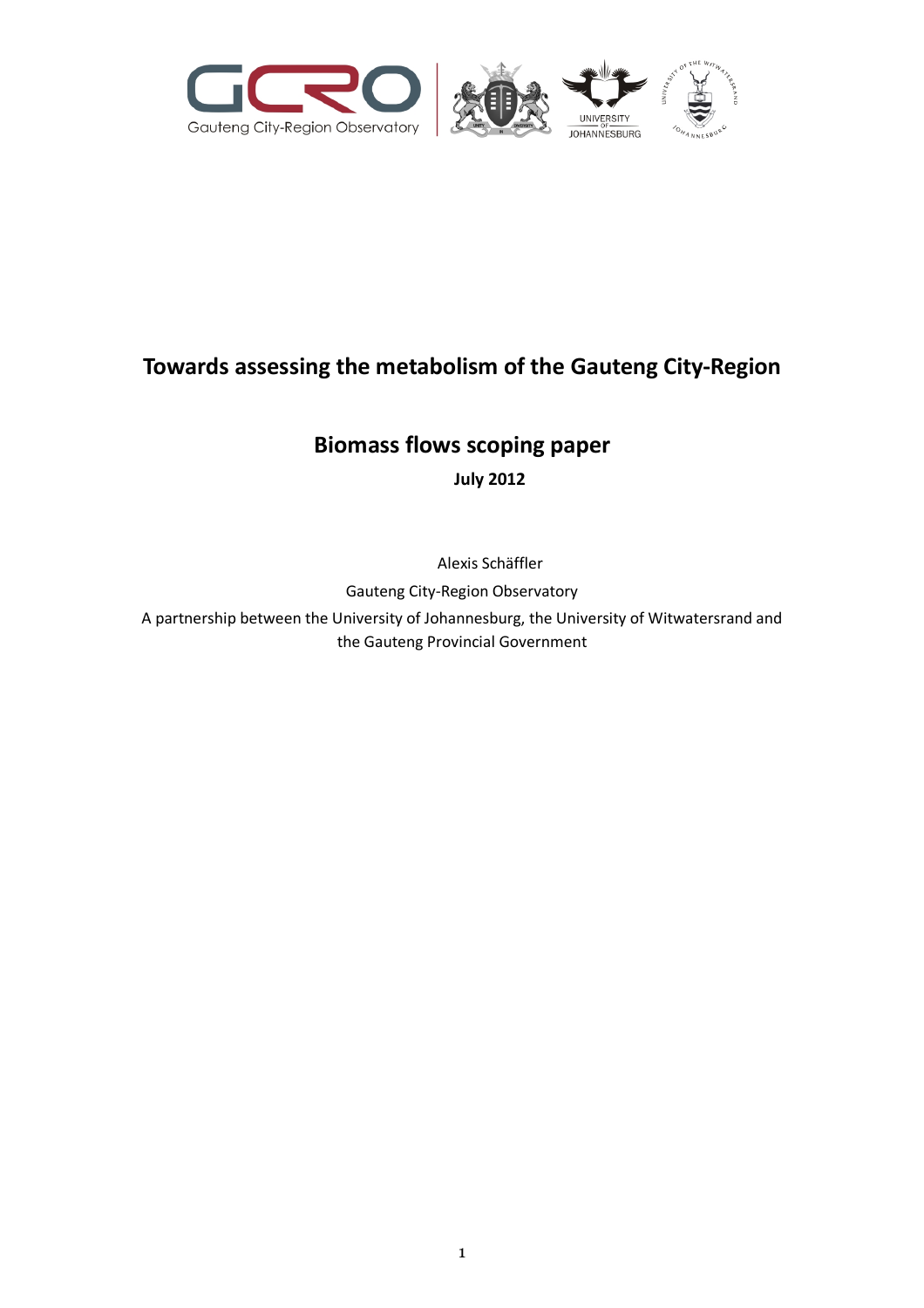# **Table of Contents**

| A partnership between the University of Johannesburg, the University of          |  |
|----------------------------------------------------------------------------------|--|
| 1.                                                                               |  |
| <b>OVERVIEW OF INSTITUTIONAL ARRANGEMENTS - preliminary reflections on</b><br>2. |  |
| 3.<br>3.1<br>3.2<br>3.3<br>3.4                                                   |  |
| 4.                                                                               |  |
| 5.                                                                               |  |
| 6.                                                                               |  |
| 7.<br>7.1                                                                        |  |
| 7.2<br>7.3                                                                       |  |
| 7.4                                                                              |  |
| 7.4.1                                                                            |  |
| 7.4.2                                                                            |  |
| 8.                                                                               |  |
|                                                                                  |  |
|                                                                                  |  |
|                                                                                  |  |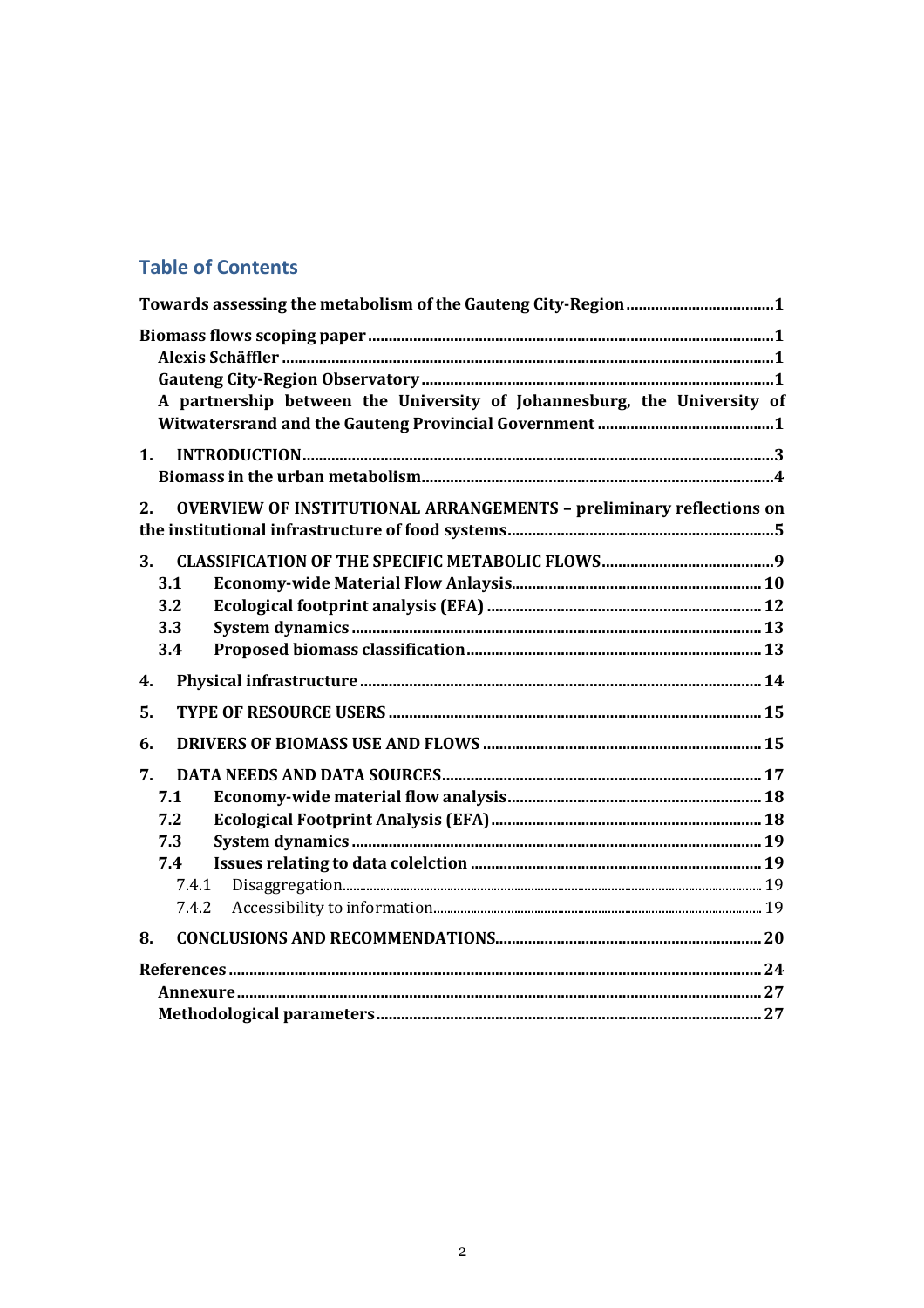# **1. INTRODUCTION**

This study is part of a broader research project towards understanding and assessing the metabolism of the Gauteng City-Region for the flows of energy, water and sanitation, biomass (food and non-food) and waste (GCRO, 2011). The wider objective of this research is to provide a pragmatic approach to describe and analyse these urban metabolic profiles and in doing so, derive insights for more sustainable urban planning and infrastructure.

While most studies of urban metabolism have been purley accounting exercises and measures of physical flows (Kennedy, 2010: 1065), there is also a need to learn about the underlying drivers of resource use and to link the material composition of cities to socio-economic factors, infrastructue patterns and planning structures (Krausmann et al, 2009). Therefore, while it is important to elucidate physical inflows and outflows within cities, it is also critical to gain a better understanding of *how* these flows can be transformed for sustainability (Barles, 2009, 899).

This specific focus of this paper is a preliminary investigation into Gauteng City-Region (GCR)'s biomass metabolism, which operates in parallel to number of equally relevant urban metabolisms. This specific focus of this paper is to identify the data required to account for biomass flows within the GCR and to understand the underlying socioeconomic, spatial and infrastructural determinants of these flows.

An overview of studies thus far shows partiality to study the food flow components of biomass or what Stefen Wirsenius (2003: 48) has termed "the biomass metabolism of the food system". This is for good reason. The most essential use of biomass is the provision of food for humans and feed for animals and as numerous studies show, food chains and systems continue to represent the largest total consumption of biomass across the globe (Ayres in Krausmann et al, 2008: 472; Weighell, 2011: 2). Studies of 'food flows' have also stemmed from due concerns about the affects of urban population pressure on food demand and land resources and urban dependences on rural agriculture that results in extensive cropping and high food imports (Dreschel et al, 2007: v).

In addition to the flows within food systems, there are a number of biomass metabolisms within non-food systems, to extend Wirsenius's insight, that ought to be considered in a comprehensive urban metabolism assessment. These include those within vegetation, land and other plant-based biological matter used for non-food purposes, such as for fuel, conservation or horticultural use. Inclusion of these biomass stocks can stretch our discussion to think about the broader landscape that supports current resource use, but in doing so, creates additional data requirements and important primary data developments (Minx et al, 2010: 7). These need to be weighed up against the time, scope and financial limitations of Phase I of this research project, and it may not be feasible to study all aspects of the GCR's biomass metabolism at this stage.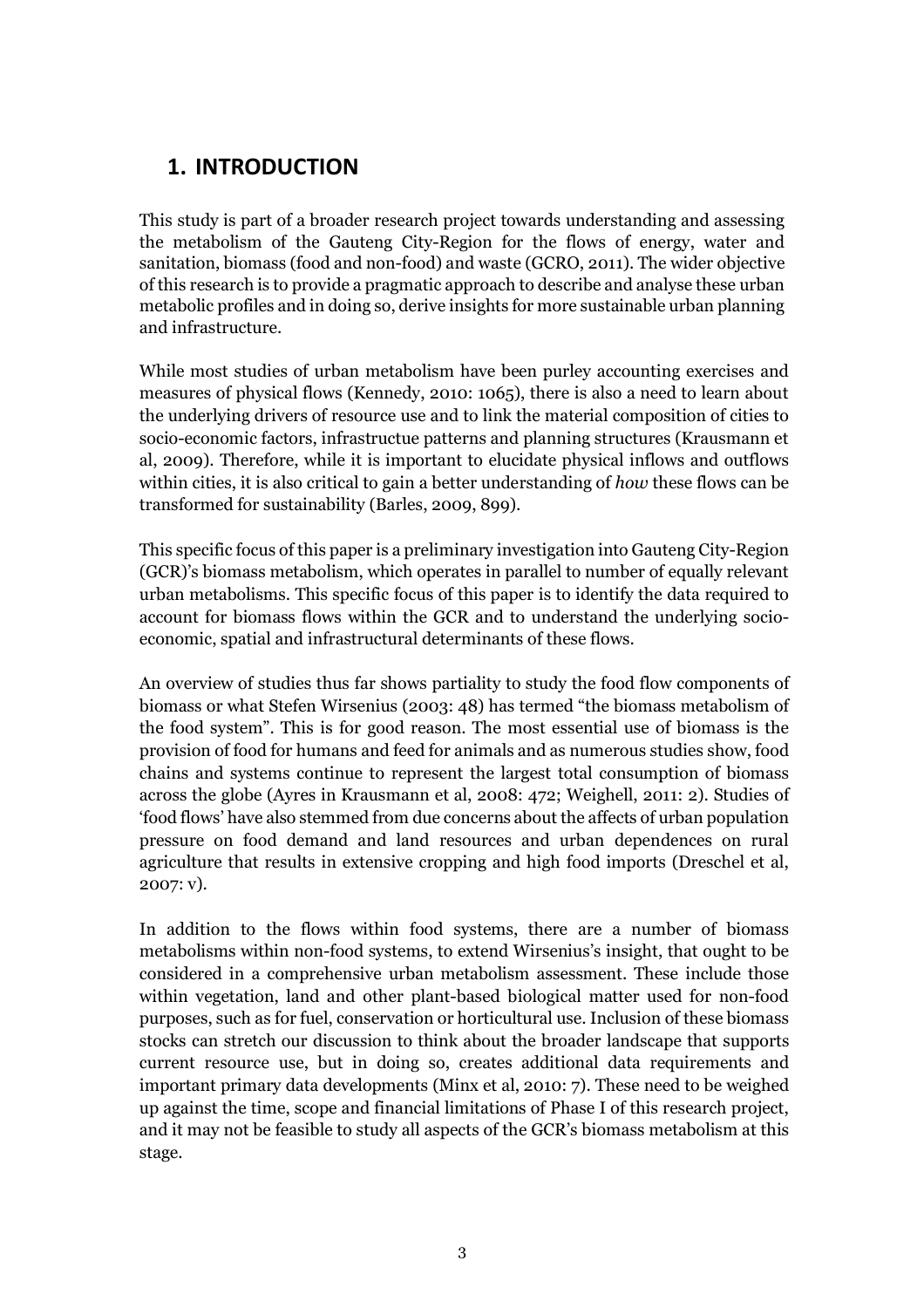In light of the above, this report echoes the recommendation of the Stockholm Resilience Centre (Minx et al, 2010: 8: 66), to focus on specific aspects of the biomass metabolism and give priority attention to data that is either publicly available and data situations that are more developed and reliable (UNEP, 2011: 8). The suggested starting point for data collection is to focus on *food* biomass flows and the various flows within agri-systems relevant to the GCR context. If it emerges during Phase II that sets of data, yielding insights and analyses about non-food biomass, can be accessed within scope, time and financial margins, work can be broadened to include these datastreams. In the interim, however, it is suggested that data collection during Phase I of this project needs to provide insights into the following:

- A. Estimates of the physcial magnitude of food biomass flows
- B. The physical and institutional configuration of infrastructure networks channelling and delivering food flows
- C. The interface between political economic factors and configuration of regional food infrastructure
- D. The affect of agri-food systems on peoples' access to food and the distribution of food flows
- E. The interaction between food flows and other components of the urban metabolism

In doing so, this report makes aims to contribute to the overarching aim of understanding the GCR's urban metabolism and identify the data required to make concrete recoomendations about what is unsustainable within this metabolism. The scope of the study is set using the Gauteng Province official administrative boundary. This is the unit of analysis for the first phase of research, which will be expanded in a second phase that includes both the Gauteng Province and the urban nodes of the wider city-region.

To achieve the above, the paper progresses in four steps. First, as part of our introduction, we present the concept of biomass within an urban context to contextualise our study and its analytical logic. The methodological parameters guiding the broader research are summarised in Annexure A to open the immediate discussion to the latent social and infrastructural processes of biomass flows in the urban metabolism of the GCR. These are covered by the second step, which gives an overview is given of the constituents affecting biomass flows in Gauteng, including institutional arrangements, classification approaches, physical infrastructure, resource users and the drivers of biomass flows. Upon describing these components, our third step is to identify the data sources necessary to execute a biomass flow assessment given relevant issues. Finally, recommendations are made on how a biomass data collection exercise for Gauteng should proceed.

### *Biomass in the urban metabolism*

Biomass is the sum of recent, non-fossil organic material of biological origin, and as such, is one of the fundamental resources of any socioeconomic systems (Krausmann et al, 2008: 472). Krausmann et al (2008: 472) further explain the pivotal role of understanding biomass flows, which are intimately linked to the global biogeochemcial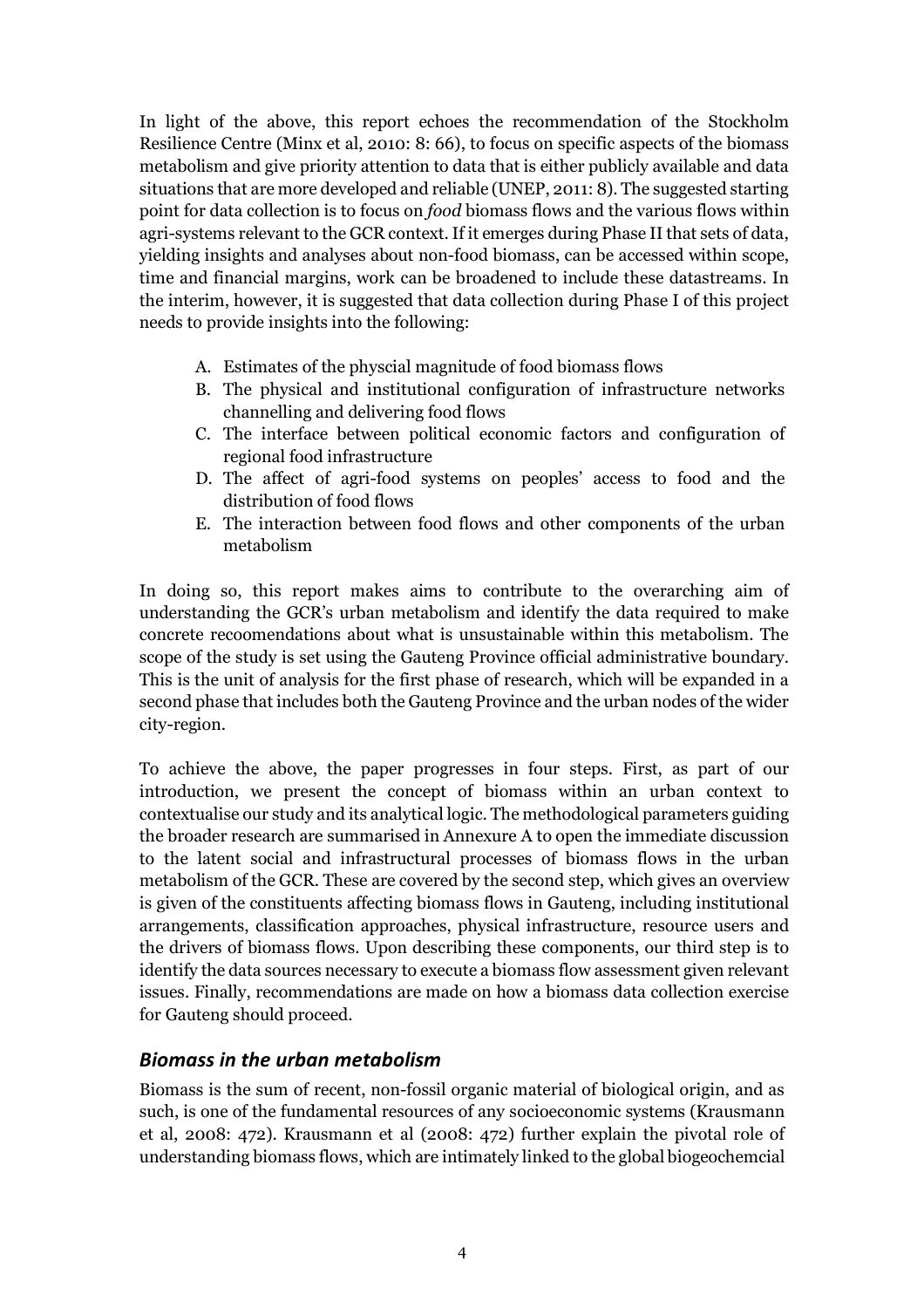cycles of carbon, nitrogen, phospherous and other substances, and to the flow of trophic energy in ecosystems.

Human use and appropriation of biomass is reaching unprecendented levels. This is through the increasing extraction, import and production of biomass for activites such as human and animal food production, wood-based products and textiles, and various industrial processes (Weisz et al, 2005: 10|). Biomass production for these purposes is creating major pressures on biodiversity due to deforestation, fertilizer and pesticide application, groundwater depletion and ecosystem depletion (Chabra in Krausmann et al, 2008: 472). Critically, rapid growth in the volume of biomass trrade is resulting in a surging spatial disconnect between the places where biomass is consumed and the places where environmental impacts occur (Erb et al, 2009: 328).

Understanding the spaces of biomass flows necessarily draws attention to urban contexts and the implications of urban growth patterns on biomass use. This is because of the material and resource flows induced by urban regions, due to high population densities and large material stocks, which result in high urban metabolic rates (Hendriks et al, 2000: 312). The resulting spatial disconnect between the location of biomass production and consumption calls for research taking into acconut of the regional characteristics of land use systems and biomass use patterns such as those manifesting through urban processes (Krausmann et al, 2008: 472).

Although the application of general metabolism studies to urban environments has gained momentum (see Erb et al, 2009: 329; UNEP: 2011: 8; Krausmann et al, 2008), such studies exist at a generalised, global scale, or typically for greater metropolitan areas and in developed nations (Kennedy et al, 2007; UNEP, 2011: 8). The limited number of biomass flow assessments at a refined, urban scale, is also the case for Gauteng and its urban nodes, which are generally lacking a long-term database for trend analysis on resource flows and indicators and how these flows interact with other critical development statistics (Weighell, 2011: 4).

Making inroads into this type of data collection therefore involves an audit of available data sets that can provide insights into physical flows as well as the intricate web of regional institutional infrastructure that make up the circuits of urban landscapes, an important conceptual frame underpinning our data collection efforts (Swyngedouw & Heynen, 2004: 906).

# **2. OVERVIEW OF INSTITUTIONAL ARRANGEMENTS – preliminary reflections on the institutional infrastructure of food systems**

*The configuration of lines of connections and access nodes for networks, as well as user charges and service packages, becomes geared within 'markets' to the needs of particular users and spaces, rather than being driven by broader, public notions of cross subsidization and the imperative of serving entire urban territories*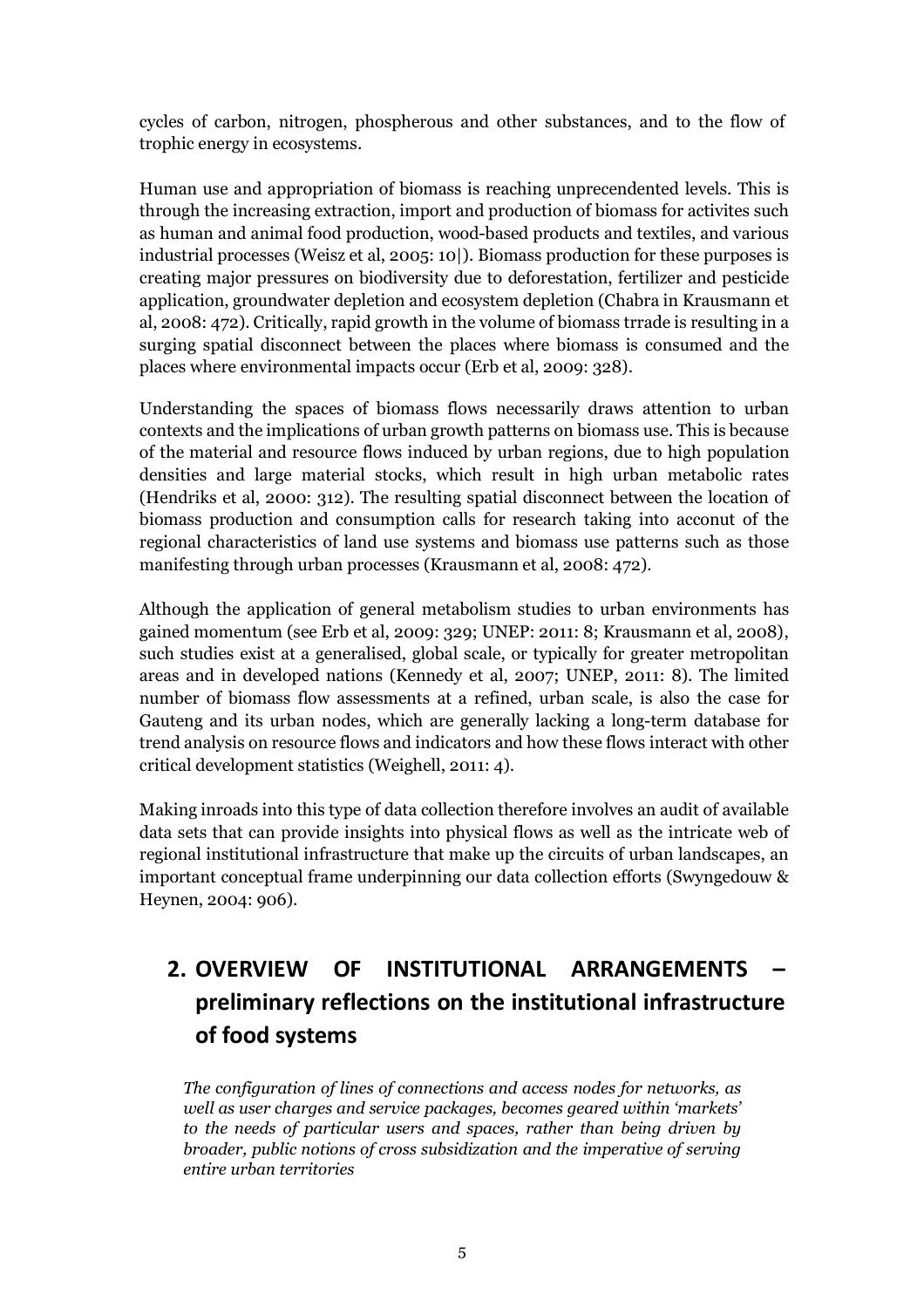#### (Graham, 2000:188)

The work of Stephen Graham moves discussions about urban metabolisms towards exploring the social production of infrastructure. This is crucial since infrastructure networks are ingrained in social processes that give resource flows a deeply political nature, often customized to the benefit of certain needs and users. An examination of these dynamics, as major fatures of resource systems, can cast light on the processes in which infrastructure networks are embedded, and often entrenched, as well as the politics of resource systems. Doing so is an attempt to address the tendency of technocratic, apolitical accounts of infrastructure networks to neglect deeply political issues such as the persistent inequalities of service provision (McFarlane & Rutherford, 2008: 364). This kind of thinking also illuminates the political geographies of urban infrastructure and the various spatial scales at which socio-metabolic patterns are produced, undone and reproduced through political struggle (Marvin & Medd, 2006: 317; Krausmann et al, 2009: Brown & Purcel, 2005: 607).

The research challenge lies in recognising the whole biomass chain (Erb et al, 2009: 329) as this calls for a harmonised data collection effort that focuses both on the physical flows biomass and the underlying institutional infrastructure of food system (Bartlett in Rapoport, 2011: 5). This is because the composition of a food supply systems<sup>1</sup> is inherently complex and in addition to formal institutional arrangements (summarised in Table 1), there are intricate webs of production, processing, distribution, sale and consumption processes that make up complex infrastructural circuits of food metabolisms (Rudolph et al, 2012; GCRO, 2010: 42). This dynamism, briefly reflected upon below, coupled with factors such as climate change, rapid land use shifts and the effects of political economic change on poorer producers and consumers, render static assumptions of, and research into, stable and onedimensional systems inadequate (Thompson et al, 2004: 3). While a focus on the generalizable components of food chains (Figure 1) will be maintained, this paper argues for a data collection exercise that provides sufficient insight into the dynamic and complex character of agri-food systems to enhance the capacity of such systems to adapt to change (Thompson et al, 2004: 3).

If consideration of dynamism in the argi-food is important, the significant restructuing within the food chain of developing countries over recent decases is a central research theme (Mather, 2005a: 608, Mathew, 2005b). Various factors, inter alia, population growth, income changes and urbanisation, have stimulated demand for food and certain types of food, particularly processed and meat-based meals, and a growing dependency on rural food production to supply growing urban appetites (Thibert et al, 2011: 1814; Mather, 2005: 608-609). These socio-economic trends have seen demand for food in Gauteng continue unabated and food consumption dominanted by cereals and meat, compared to intakes of fresh fruit and vegetables, and by imported foods:

*Gauteng is currently consuming far more food than it is producing and is therefore heavily dependent on imported food produce…. a total of* 

<sup>&</sup>lt;sup>1</sup> For the purposes of our study, the focus is on dynamics relating to food and agri-systems.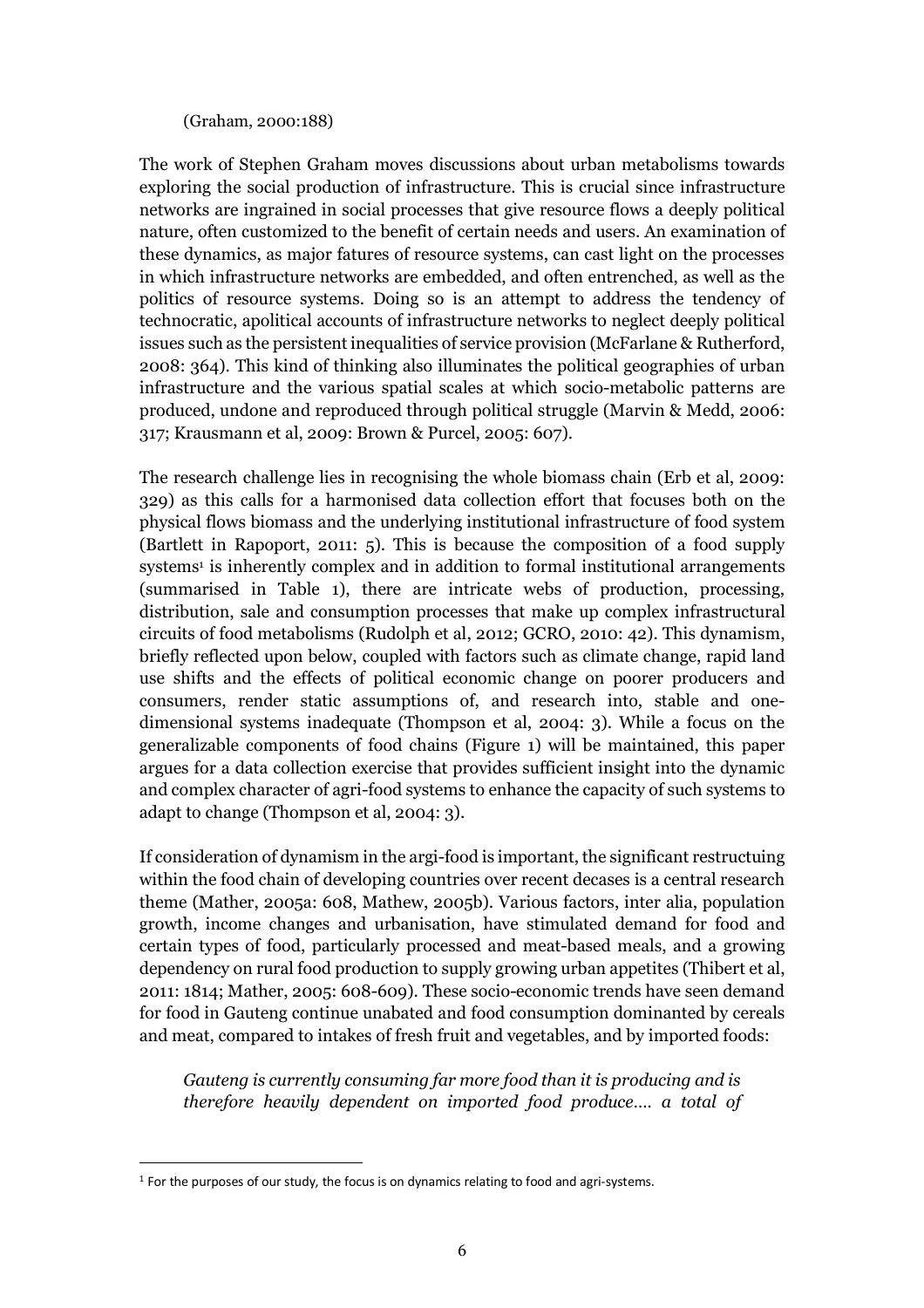*618,000 tons of food are produced per annum in Gauteng in comparison with 5,193,260 tons of total food consumed (GCRO, 2010)*

A noticable trend also observed in other parts of the world is that urban demand for food in Gauteng is increasingly met through large supermarket chains who dominate the agrifood sector and essentially control of food sales (Mather, 2005: 608-609; Weathersppon & Reardon, 2003: 332; Mind Shift, 2008). This process is otherwise described as agroindustrialisation, which has seen the growing concentration and expansion of retailing and foreign direct investment (FDI) in the food processing sector generally (Mather, 2005b). This has had significant social, political economic and poltical ecological implications due to the underlying agro-industrial model of the 'green revoltuion' that has underpinned world agricultural production since the 1950s. The 'green revolution' is the type of agriculture that ensued after World War II which stimulated a drive for research from the armaments industry in various potent chemicals such as DDT and chlorine and phosphorous compounds (The Royal Society, 2009; 2; Ashton, 2008). The green revolution fundamentally affected the global food production system which experienced a near tripling of the world irrigated area, a 10 fold growth in world fertilizer use, and the rapid dissemination of high-yielding varieties (Brown, 2008; 36).

On the one hand, the two to threefold increases in global food production in the last 50 years have been viewed by as fundamental to meeting the needs of a world population that in 2007 stood at an unprecedented 6 billion, of which 840 million are hungry (Doran, Kirschenmann & Magdoff, 2007; 77). Proponents further see the high yielding plant and animal varieties, mechanized tillage, synthetic fertilizers and chemical inputs based on fossil fuels, and transgenic crops, as part of the stunning technological achievements of the 'green revolution' that are essential to produce food for the world's growing population (Badgely *et al*, 2007; 86). However, this obscures the long-term effects of high-external input (HEI) agri-indstustrial systems reliant on genetically modified seed, fertilizers, pesticides, and heavily water-, energy-, and capital- intensive types (Pretty *et al,* 1995; 129). The underlying geopolitics of these issues, such as the terms of globalization and biased OECD subsidy regimes, places the politics of food and who benefits from emergin geopolitics, as questions that warranting more detailed analysis in relation to Gauteng (Thompson et al, 2007: 48). As previous GCRO research summarized:

*"The well-documented impacts of the industrialised and unregulated nature of the modern food system include environmental degradation, climate change, high dependency on fossil fuels, marginalisation of small farmers and high levels of food insecurity linked to unfair global trade" (GCRO, 2010: 42)*

At the same time, while large scale retailers generally dominate markets due to their competitive and price advantage, there are also less formal nodes and networks that channel food flows (Crush et al, 2011: 300). The informal economy is an important source of food for poorer households in South African cities, with street vendors, cornr stores and other small-scale operators and micro-entreprensurs operating alongside supermarket chains (Rudolph et al, 2010: Martins, 2006: 18; Frayne et al, 2010). For instance, Rudolph et al (2012) found that more than 70% of households in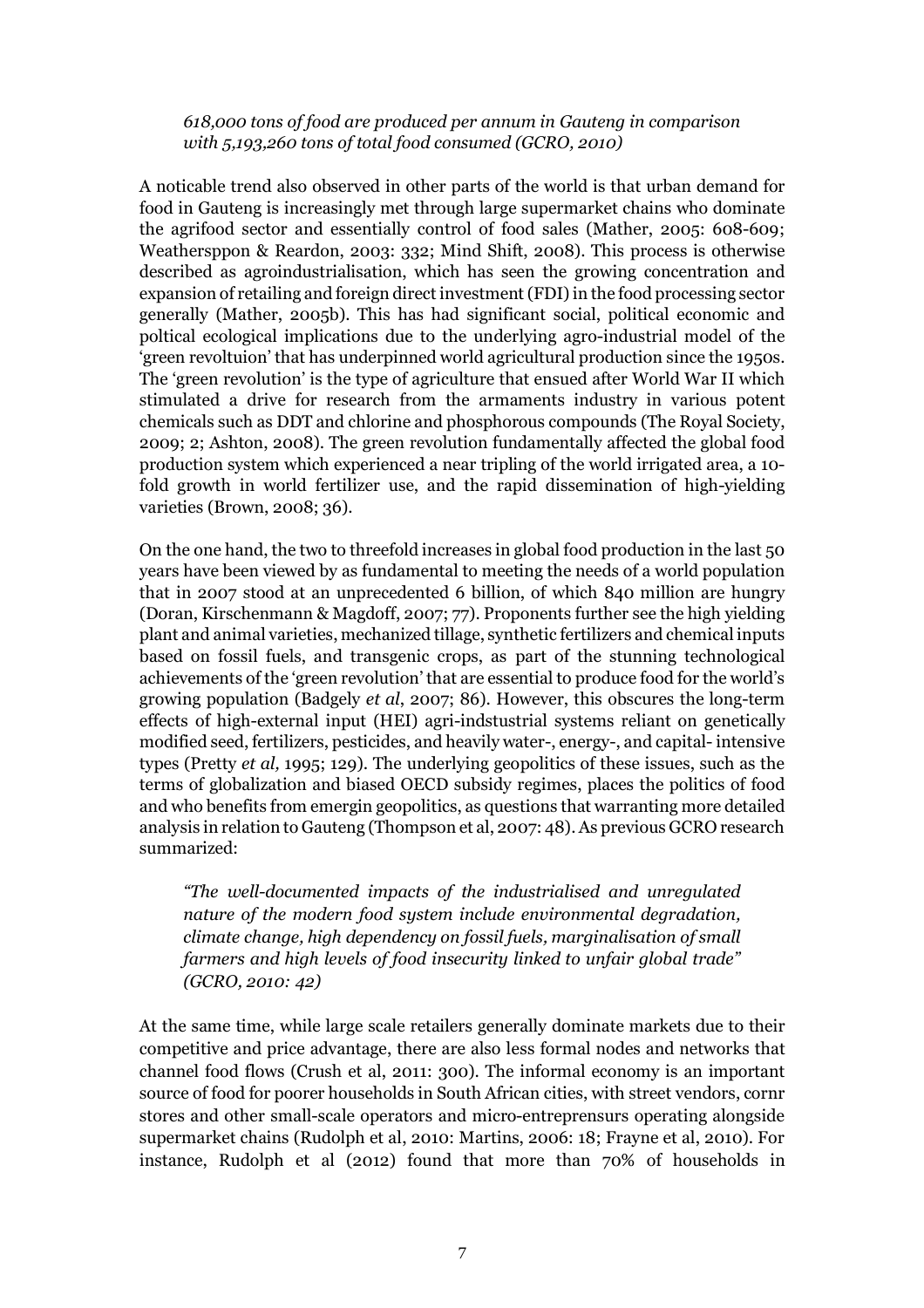Johannebsurg source food from informal markets or roadside stalls at least once a week or even more often. In this regard, the authors further note the following:

*"…the preference for foods sources from informal vendors may be linked to high levels of mobility and long-distance commuting within the city, to the difficulty and cost of transporting large volumes of food from supermarkets, and to inadequate cold storage in households which may not have fridges or electricity and the ability to pay for electricity" (Rudolph et al, 2012).*

These food change also have disticnt socio-spatial dynamics in Gauteng. On the one hand, although supermarket chains are often associated with urban middle-class, these food outlets are also increasingly important sources of food for poorer households due to convenience and price comparisons to other options (Rudolph et al (2012). Retail food outlets are also patronised more requently in certain areas, such the Inner City, and least often in more rural areas, such a Orange Farm due to socio-economic reaonss (Rudolph, 2012). Areas on the outskirts of cities are also those that generally pursue some type of farming and food production and as found in a recent study, 89 percent of households in Orange Farm engaged in urban farming but also had no household members in formal employment (Crush et al, 2011: 289). These trends have been also been summarized for Johannesburg where:

*Only 9% of households surveyed actually grow some of their own food, although the proportion is higher in peri-urban areas (16%) than townships (8%), and the inner city (2%) where land is less available. (Warshawsky, 2011: 18)*

Additional actors in the food value chain are the municipal fresh produce markets that function as critical intermediaries between producers, distributers and retail actors in major metropoles such as Johannesburg, Tshwane and Ekurhuleni. These mediators of food flow transactions and processes, between rural food production on the one hand, and urban or even peri-urban consumption on the other, give that is predominantly urban, give the urban food ageda particlar dynamics and crossscale linkages that need to be considered in understanding the dimensions of urban food security (Crush et al, 2011: 539). Beyond facilitating the flow of food coming into Gauteng towards, municipal 'food' entities, as such, have also assumed an interesting position in relation to food security concerns. For instance, the Johannesburg Foodbank is a relief hunger organisations run out of the Johannesburg Fresh Produce Market since 2006 (subsequently renamed the Joburg Market) while the Tshwane FoodBank Depot has been a facility at the Tshwane Fresh Produce Market since 2010 (Warshawsky, 2011: 13-14). These trends lend themselves to a series of enquiries about the role of municipal governments, and city-specific food security programmes, (Crush et al, 2011: 54), that in-turn align to local produce and landscapes, in securing more sustainable food flows in Gauteng.

Research into Gauteng's complex agri-food system, and its underlying institutional architecture, also needs to provide evidence of how a budding urban food garden and organic movement in South Africa is playing out in Gauteng more specifically. The roots of this trend appear to be a growing ecological, social and health conciousness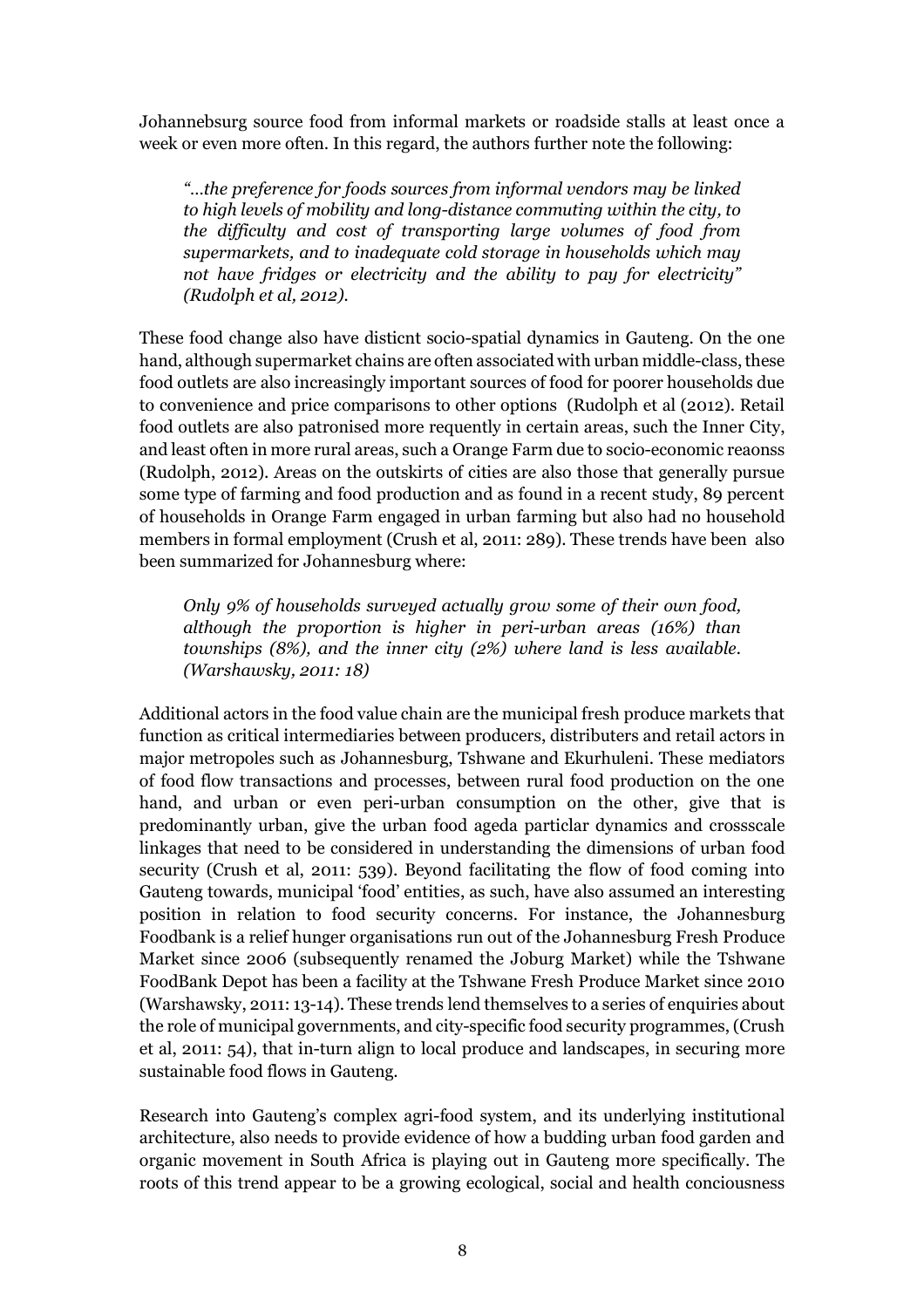about the long-term effects of unsustainable food chains (Niemayer et al, 2003). While this remains a niche market, community gardens such as the Siyakhana Permaculture Garden in Bezuidenhout Park are using agro-ecological methods as a holistic approaches to urban food prodcution and to address nutrituional and economic needs (Siyakhana, 2011). Parallel to this, is the emergence of local-, community-run- food markets, such as the Neighbourgoods Market in Johannesburg or the Irene Market in Tshwane, as alternatives to retailers, and sale organic products both in supermarkets and in less formal environments. The Institute of Natural Resources (IRN) (IRN, 2008: 12) observes that the organic movement in South Africa at large has grown from small informal groups producing organic products to what some have observed as a rapidly growing and more formalised sector (IRN, 2008: 12).

This necessitates detailed research into Gauteng's experience of the organic food movement and what is facilitating or hampering this trend. Preliminary research shows that in addition to Cape Town and Durban, Gauteng is a main centre of organic consumption (Barrow in IRN, 2008: 79). However, these observations need to be disaggregated into the types of consumers currently benefitting, how this breaks down per Living Standard Measure (LSM) bracket and in relation to wider institutional dynamics. Interestingly, while 'supermarketization' has received bad press, major players such as Massmart, Pick 'n Pay and Woolworths, have initiatied important developments in support of more sustainable food chains, such as sustainability audits on their produce; packaging and waste reduction solutions; and environmentallyconscious labelling (Mind Shift, 2007). Tracing these shifts is important insofar as to identify solutions to food innovation bottlenecks, uncompetitive prices for organic products that undermine a robust domestic organic food sector in South Africa at large (Niemayer & Lombard, 2003: 9).

The above features represent a taste of the highly differential, and often fluid nature of food flows. Data collection for our study needs to reflect in more on detail these complex dynamics in order to provide evidence on how and why food flows the way it does. The research implication is that detailed evidence is needed on the relationships and interplay between food production, distribution and consumption systems, and that this evidence needs to help us understand how this complexity pays out in Gauteng. Importantly, this research needs to yield alternative insights to the simplicity of 'rural development' and 'green revolutions' promoted since 1994 to address food security and small-scale production (Crush et al, 2011: 528; GCRO, 2010: 43), in that it includes a suite of different actors that, as a collective, play a role in sustaining food flows.

## **3. CLASSIFICATION OF THE SPECIFIC METABOLIC FLOWS**

The three broad methodological approaches guiding this study have specific applications to, and definitions of, biomass. However, the use of these together (described below in their individual applications), lend our study to propose a new classification systen.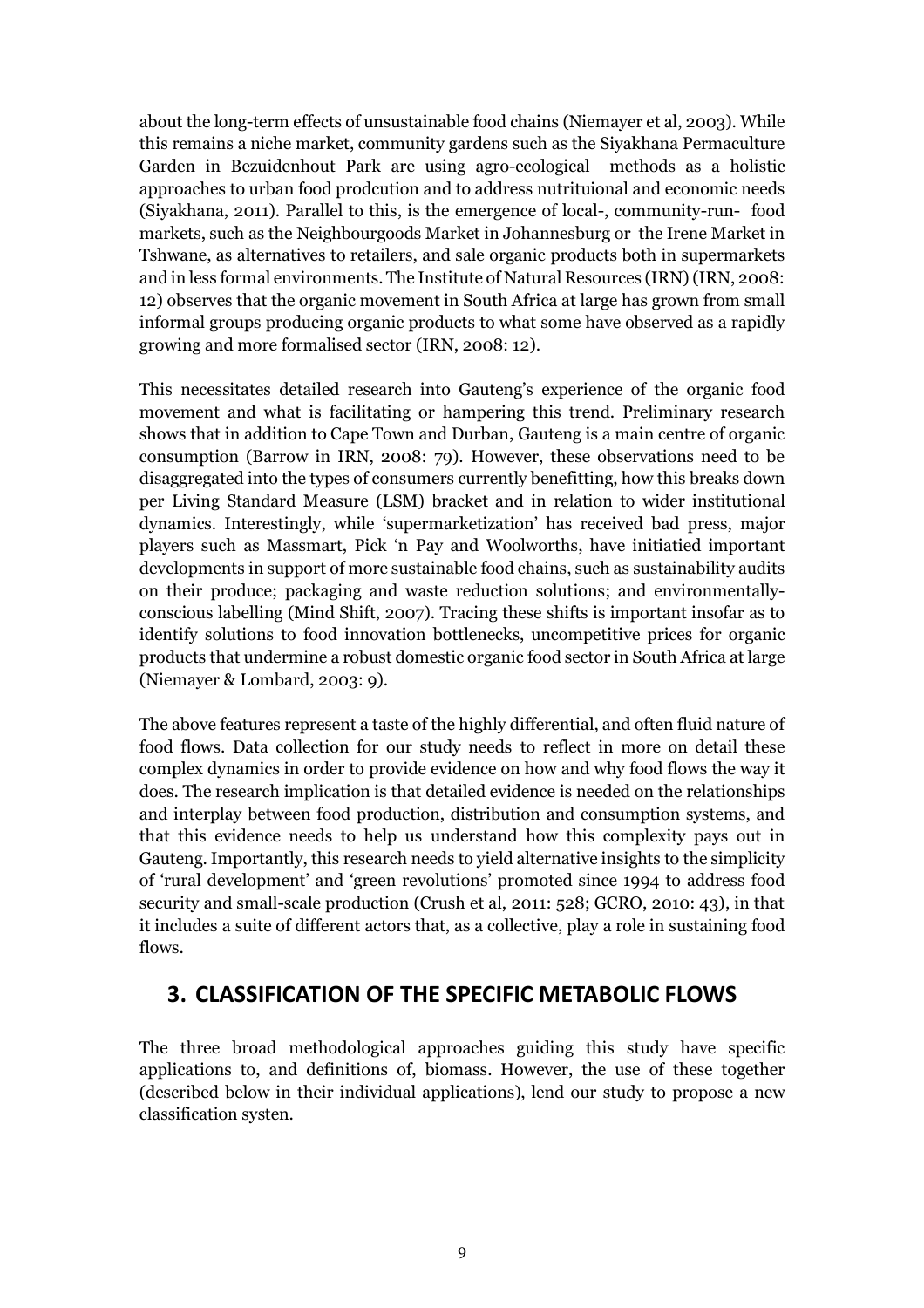### *3.1 Economy-wide Material Flow Anlaysis*

According to Economy-wide Material Flow Analyisis (EWMFA), material inputs are distinguised according to the two major pathways entering society (Schulz, 2005: 15):

- Material extracted from the domestic environment and;
- Traded materials (Imports and Exports) originating from- or being sent to the rest of the world (ROW)

The Eurostat (2001) classification further distinguishes resource flows acording to two major pathways, the *material input side* and the *material output side* the of an economy-wide MFA. It follows that biomass as a *material input* can be an input from the natural environment into the economy, to be accounted for as **used or unused2 "domestic extraction"** (Eurostat, 2009: 12). Domestic extraction (DE) of biomass includes all biomass of vegetable origin extracted by humans and their lviestock, fish capture, and the biomass of hunted animals (Eurostat, 2009: 24). Biomass of livestock and livestock products (e.g. milk, meat, eggs, hides) are not accounted for as biomass domestic extraction, but rather as secondary products.

In addition to used and unsused domestic extraction of biomass (i.e. biomass as a primary product), biomass input flows can also be classified as **imports**, i.e. as traded materials imports of goods into the economy. This classification represents biomass flows as the **trade and processed input flows** into the system, including the products associated with primary and processed biomass (Eurostat, 2009: 78).

On the other hand, when accunting for the *material output side* of an economy-wide MFA, biomass can be distinguished as a throughput. This denotes biomass as a processed output to nature, for instance as a waste flow, a **trade export** or as an **unprocessed output** (disposal of unused domestic extraction).

EWMFA is thus an application of physical accounting to calculate the inflows and outflows of biomasss, and associated indirect flows3, within the urban metabolism (Hinterberger et al, 2003: 3; Schulz, 2005: 2). As is the case with all material flow accounting mechanisms, EWMFA tools4 are mainly descriptive and relate to physical inventories and thus, not to elements of environmental assessments (Femia & Moll, 2005: 14). However, as Femia et al (2004: 14) note, material flow tools such as EWMFA can indeed provide the quantiative inventories for further environmental analyses, such as life-cycle assessment. The authors elaborate, stating that without direct knowledge of the pressures, i.e. of the physical flows, further studies on human-

<sup>2</sup> Used domestic extraction denotes raw material extraction directly used in economic processes whereas unused domestic extraction represents those primary material inputs that are not directly used in economic processes (see Eurostat, 2009: 3)

<sup>&</sup>lt;sup>3</sup> ... EWMFA also classifies indirect or "hidden" flows that are either not "visible" in a physical or trade sense (Hinterberger et al, 2003: 4). These indirect flows are associated with imports and exports that represent the 'hidden" lifecyle of primary resource extraction to produce imported or exported goods (Eurostat, 2009: 3).

<sup>4</sup> See Eurostat (2009; 116) for full description of material flow indicators.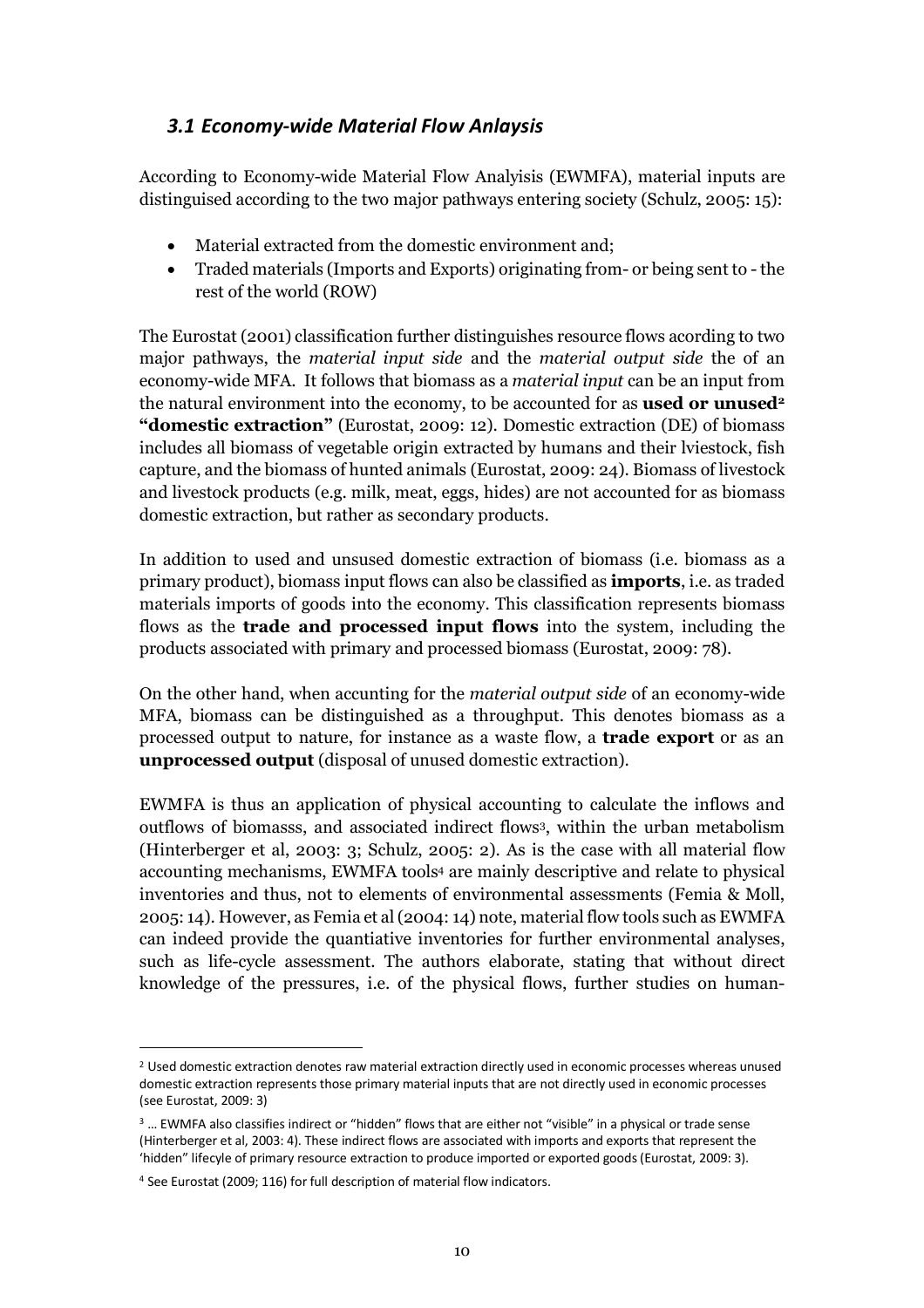induced changes in the environment may find it difficult to proceed (Femia et al, 2005:15).

Accordingly, the Eurostat methodological guide can be used to classify biomass *flows* since MFA is a pure flow concept (Eurostat, 2009: 12). Further, as noted by Eurostat (2001; 26), the main level of classification of domestic extraction can be carried through to all other classification to allow compiliation of sub-accounts and indicators. In terms of these parameters therefore, biomass flows can be classified into the following categories of material inputs:

| ッ               |                           |      |                                                        |
|-----------------|---------------------------|------|--------------------------------------------------------|
| <b>Domestic</b> |                           |      |                                                        |
| extraction      |                           |      |                                                        |
| of biomass      |                           |      |                                                        |
| <b>Biomass</b>  |                           |      |                                                        |
|                 | Biomass<br>А.             | from |                                                        |
|                 | agriculture (primary      |      |                                                        |
|                 | crops)                    |      |                                                        |
|                 |                           |      | Cereals                                                |
|                 |                           |      | Roots, tubers                                          |
|                 |                           |      | Sugar crops                                            |
|                 |                           |      | Pulses                                                 |
|                 |                           |      | <b>Nuts</b>                                            |
|                 |                           |      | Oil bearing crops                                      |
|                 |                           |      | Vegetables                                             |
|                 |                           |      | Fruits                                                 |
|                 |                           |      | <b>Treenuts</b>                                        |
|                 |                           |      | Fibres                                                 |
|                 |                           |      | Other crops (spcies, stimulant crops, tobacco, rubber) |
|                 | <b>Biomass</b><br>Β.      | from |                                                        |
|                 | agriculture as a by-      |      |                                                        |
|                 | product of harvest        |      |                                                        |
|                 |                           |      | Crop residues used as fodder                           |
|                 |                           |      | Straw used for economic purposes                       |
|                 | <b>Biomass</b><br>C.      | from |                                                        |
|                 | grazing                   | of   |                                                        |
|                 | agricultural animals      |      |                                                        |
|                 |                           |      | Grazing on permanent pastures not harvested            |
|                 |                           |      | Grazing on other land                                  |
|                 | <b>Biomass</b>            | from |                                                        |
|                 | forestry                  |      |                                                        |
|                 |                           |      | Wood including coniferous & non-coniferous             |
|                 |                           |      | Raw materials other than wood                          |
|                 | <b>Biomass</b><br>fishing | from | Marine fish catch                                      |
|                 |                           |      | Inland waters (freshwater) fish catch                  |
|                 |                           |      | Other (aquatic mammals and other)                      |
|                 | <b>Biomass</b>            | from |                                                        |
|                 | hunting                   |      |                                                        |
|                 | Biomass from other        |      | Honey, gathering of mushrooms, berries, herbs etc.     |
|                 | activities                |      |                                                        |

**Table 1 Classification of biomass material inputs (adapted from Eurostat, 2001: 29)**

Although domestic extraction as the main level of classification implies similar classification of biomass imports, there are a few disinctions in the Eurostat (2001: 81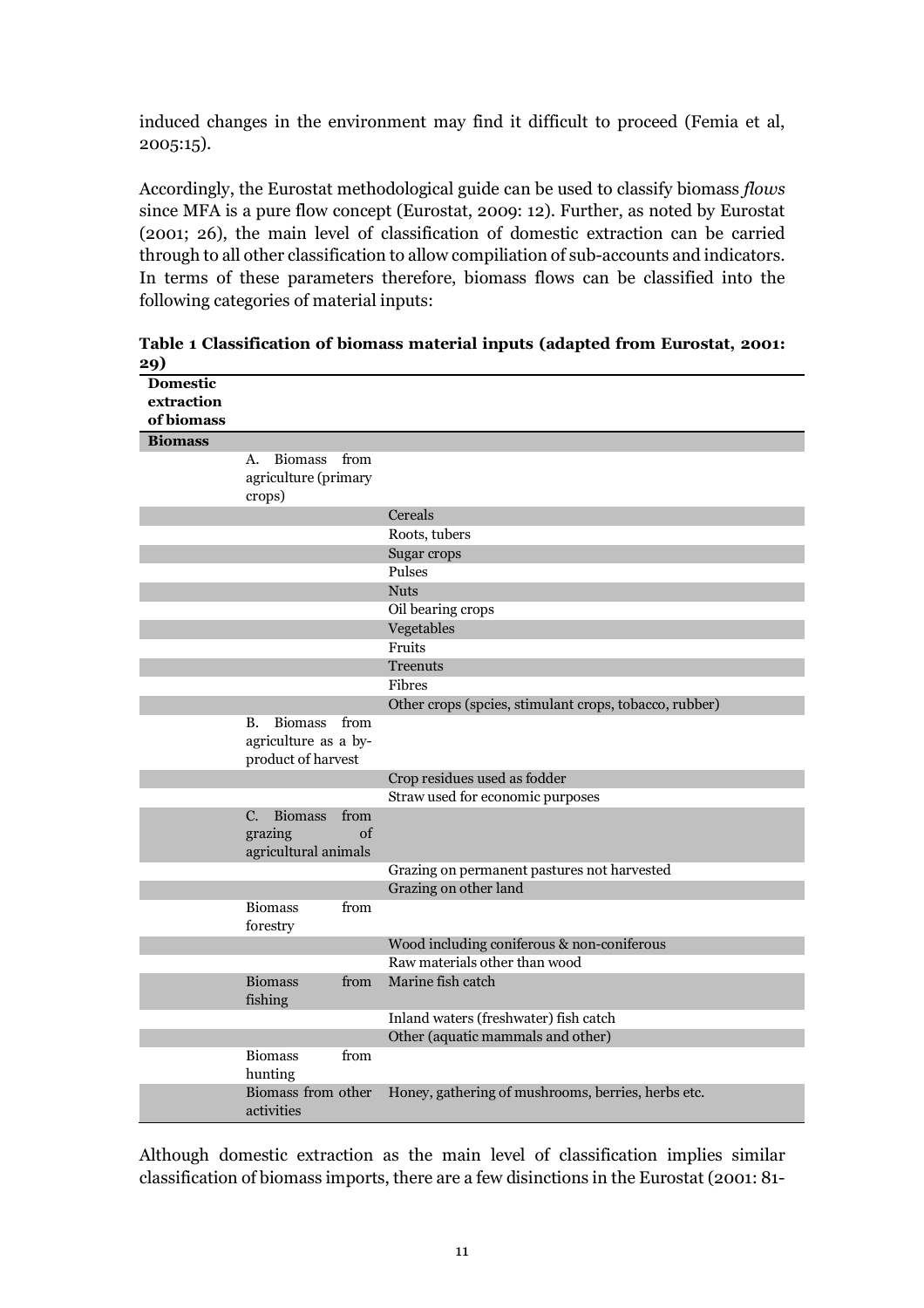86) classification of imports. The full, detailed classification5 of imports is beyond the scope of this paper, but importantly,it includes alive plants as part of biomass agricultural imports and products of biotic kind that can be refined to include horticultural products and other faunal biomass.

The 2009 Eurostat methodological guide notes, however, a number of limitations with its existing classification approach, namely that it has not accounted for:

- *Biomass production from subsistence agriculture and home gardenening;*
- *Biomass waste from management of parks, infrastructure areas, gardens etc.*
- *Biomass harvest from set-aside agricultural land*

A modification of the above classifications to include these three areas. The suggestion is a modified EWMFA classification of biomass that accounts for the flows of plantbased and horticultural biomass, and related processed and traded products, that are not food, feed, animal or wood / timber-related categories (Weisz et al, 2006: 680). This level of detail is necessary to show that despite agriculture often being the largest component of biomass, due to sheer land occupation, there are other production and per capita uses of biomasss that deserve attention, even if they are dominant stastically (Wirsenius, 2003; 47; Weisz et al, 2006: 684). Accounting for these aspects are critical in the light of visions to create a more sustainable city-region and efforts should be made to acquire and collate data on these *where possible*. This is further explained in Secton 7, which notes that the durability of this expanded classification of biomass will depend largely on the accessibility and availability of relevant datasets. 6

## *3.2 Ecological footprint analysis (EFA)*

The chosen approach for applying EFA in this study focuses on final food consumption. For EFA, food consumption can be classified according to two broad cateogires, (i) food type and (i) whether food is utilised for human and non-human consumption (IWM EB, 2002: 12). An example of this approach is included in *CityLimits* (2002: 12), and shown in Table 2.

The *CityLimits* classification may be valuable as a guideline for sorting and organizing food consumption data. This is because food consumption analysis should include an analysis of beverages, including soft drinks and alcoholic drinks, as well as the packaging inputs into food consumption (IWM EB, 2002: 7; 12; Kerly & Jennie, 2010: 7).

In addition, a robust methodology for assessing food flows needs to incorporate urban food consumption, from different food markets and products, and other key food networks, although these are not the specific classifications addressed in EFA.

<sup>5</sup> Eurostat (2001: 81-86)

<sup>6</sup> Although empirical studies calculating indirect material flows is still quite limited, efforts should be made to account for indirect components of biomass flows (Barles, 2009). These indirect components of biomass flows constitute hidden flows and can be accounted for in "unused domestic extraction" (Salvidar-Sali, 2010:23).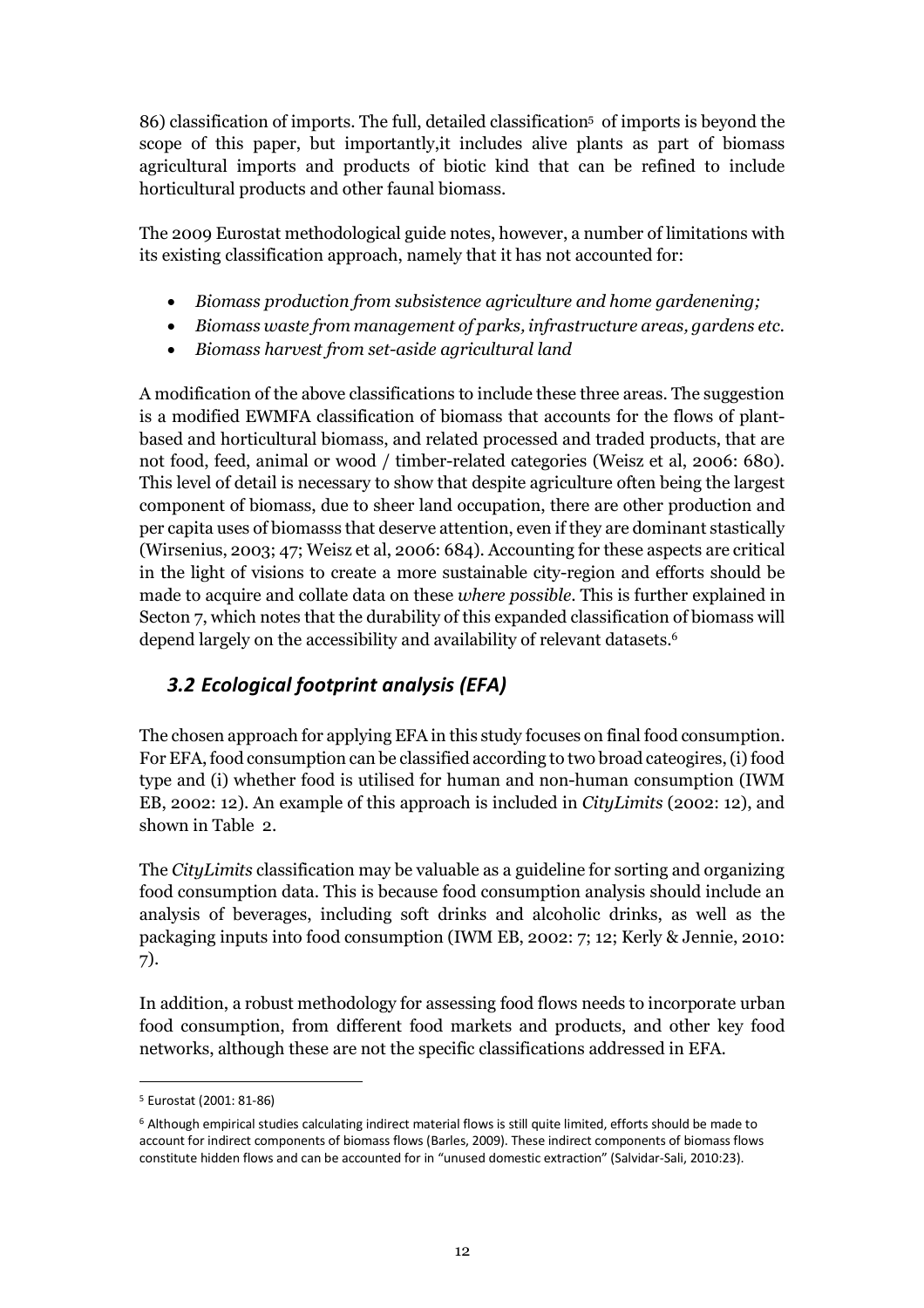| Food                  |                                   |
|-----------------------|-----------------------------------|
| consumption           |                                   |
| Human consumption     |                                   |
|                       | Milk & cream                      |
|                       | Cheese                            |
|                       | Meat                              |
|                       | Fish                              |
|                       | Eggs                              |
|                       | Fats                              |
|                       | Sugar and preserves               |
|                       | Potatoes                          |
|                       | Other vegetables                  |
|                       | Fruit                             |
|                       | <b>Bread</b>                      |
|                       | Other cereals                     |
|                       | Tea                               |
|                       | Coffee                            |
|                       | Miscallaneous                     |
|                       | Soft drinks & beverages           |
|                       | Alcoholic drinks                  |
|                       | Confectionary                     |
|                       | Starch & starch products          |
|                       | Production fo ethyl alchocol from |
|                       | fermented materials               |
| Non-human consumption | Animal feed                       |
|                       | Pet food                          |
| Unidentified          |                                   |

**Table 2 Food consumption categories adapted from City Limits (2002: 12)**

### *3.3 System dynamics*

Using systems dynamics, biomass can be classified from a stocks perspective where stocks can be expressed in total area or total volume of biomass. However, the specific breakdown of biomass will be based on the specific question or problem to be addressed, i.e. applications of systems dynamics to biomass classification will be driven by the research question. Based on this speciic question or problem, the specific biomass flow and related feedback loops can then be categorised.

Systems dynamics, can however, use the information dervived from EWMFA and EFA. Data emerging from these two classification systems can thus be used to undertake systems dynamics modelling of biomass in the urban metabolism. In terms of the system variables, which define the this metabolism, variables can be cateogorised according to three groupings: (a) variables that are estimated endogenously, (b) variables estimated exogenously and (c) excluded variables.

### *3.4 Proposed biomass classification*

Based on the above classifications, for the purposes of our study, we distinguish between **food** and **non-food biomass.** This can be further broken down into subcategories of food (including primary products, foodstuffs, beverages and packaging or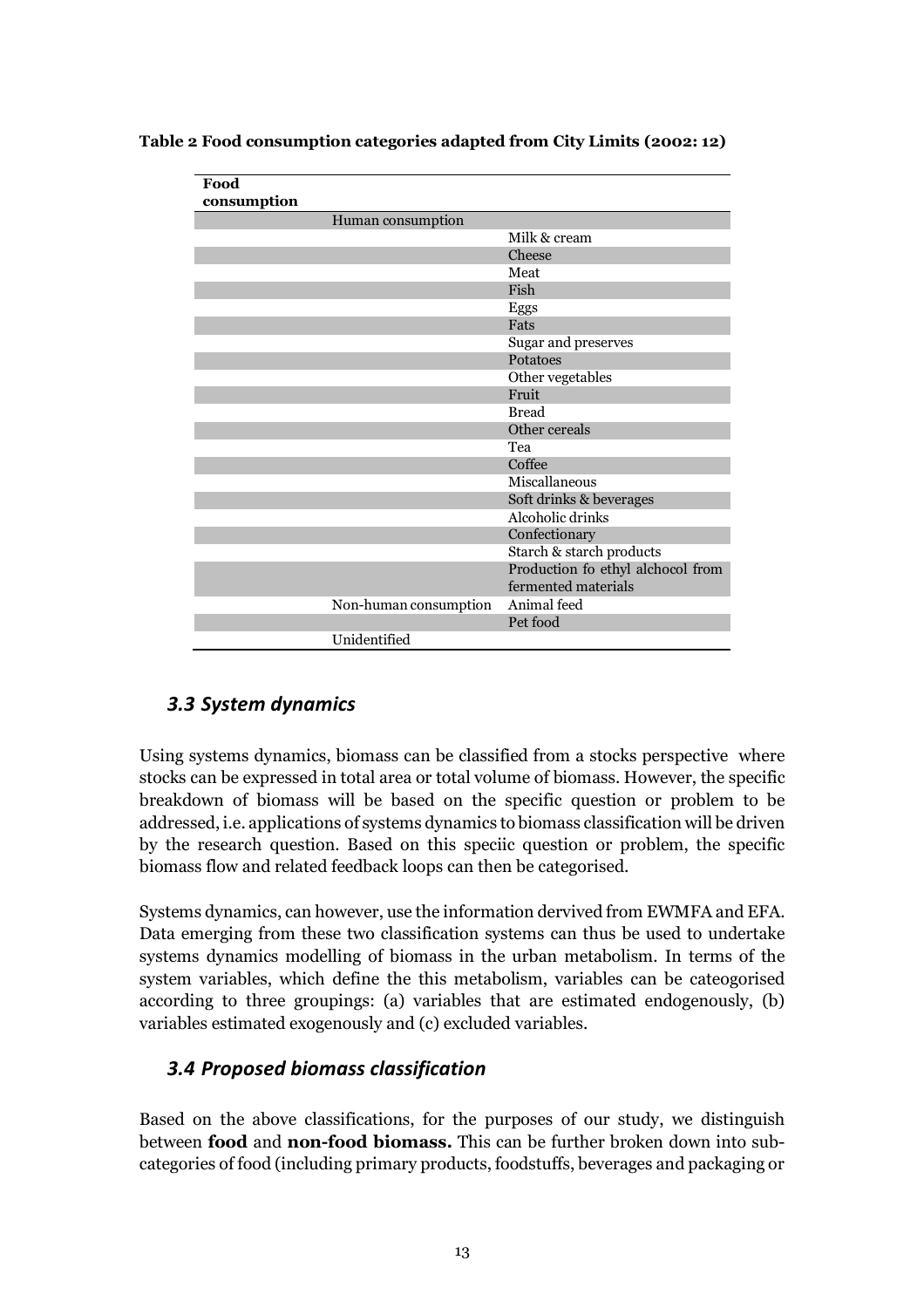processed products for human consumption and that for non-human or animal consumption such as fodder) and non-food (including animal, non-feed and plantbased biomass) (Silvestri & Kershaw, 2010: 24).



**Figure 1 Classification of biomass**

# **4. Physical infrastructure**

Mirroring institutional infrastructure, the physical pathways for food flows are complex and multi-tiered. A recent report capturing the diversity of food system infrastructure, states that such infrastructure "covers everything needed for agri-food entrepreneurs to move food from the farm to the plate or to move products, such as compost and timber, from the farm and woodlot to the buyer of those materials" (Michigan Good Food, 2010: 3). As Cellura et al (2011: 194) further note, the complexity of food production often requires a variety of infrastructural processes, operational units and companies, which contribute to the food 'production' chain. We can, however, identify the following physical streams channelling food flows in Gauteng (adapted from Muetzelfeldt, 2010: 7):

- Production systems: including inter alia, various sub-systems such as natural resouces, agricultural inputs, markets;
- Manufacturing, processing and packaging systems: include activites such as storage and machinary;
- Distribution and retailing food: including both physical systems such as transport networks and less tangible infrastructure such as marketing processes
- Consumption systems: including systems of acquiring and preparing food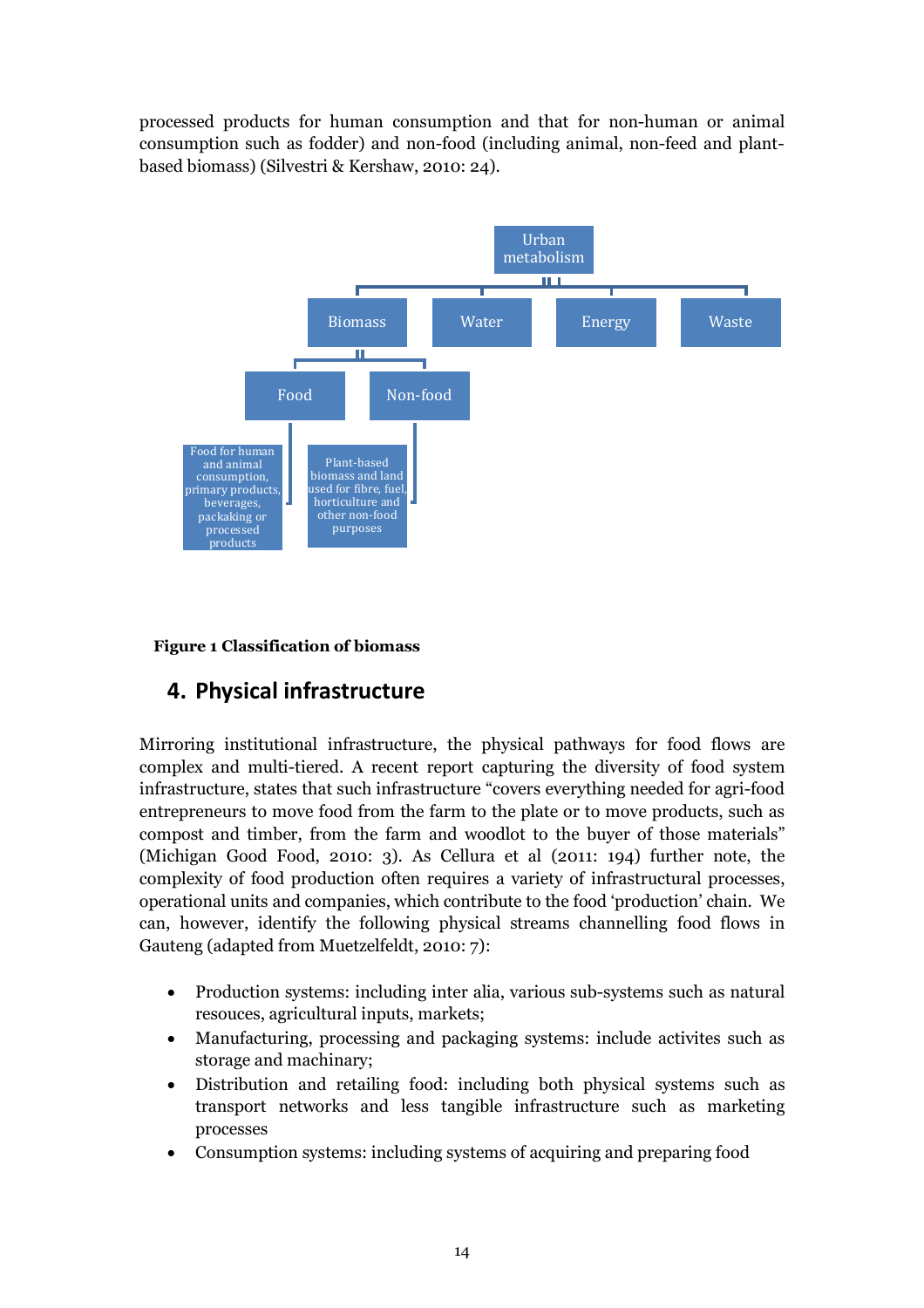A food flow assessment for Gauteng needs to provide information on the physical magnitude of food flowing through infrastructure systems, including, inter alia, the magnitude of urban-rural food flows and the relationship between food imports and supplies vis-à-vis consumption and production. However, the nature of Gauteng's food infrastructure also needs to be questioned to answer questions about the efficiecy of systems in terms of water, energy and waste requirements, and the geographical origin of food supply chains. Essentially, data is needed that will provide evidence on what is unsustainable, or sustainable, about the above physical infrastructure systems7, and how these are of course affected by feedbacks from institutional infrastructure.

The research objective is therefore to collect data that can best represent dynamic linkages between material inputs and outputs on the one hand, and linkages between the food subsystem to the larger urban metabolism, on the other (Decker, 2000: 687).

# **5. TYPE OF RESOURCE USERS**

The food system can be seen as an interactive, interdependent network made up of relationships, decision-making processes and unique use and consumption patterns specific to the individual users in the system. These users (Table 4) all operate within the food value chain (Figure 1), but in dynamic and complex ways to conect producers, procurers, government, industry, wholesalers, distribution firms, retailers, informal and formal users, and ultimately, households to various production and consumption points.

| Food           | Users                                          | Area of use               |
|----------------|------------------------------------------------|---------------------------|
| <b>biomass</b> | Industrial                                     | Processing                |
|                | Retailers,<br>$\bullet$                        |                           |
|                | <b>Distributors</b><br>$\bullet$               |                           |
|                | Packagers<br>$\bullet$                         |                           |
|                | Hospitality providers (retailers)<br>$\bullet$ |                           |
|                | Other non-residential users)<br>$\bullet$      |                           |
|                | Agricultural producers & farmers               |                           |
|                | Households                                     | Consumption               |
|                | Government                                     | Policy-making; regulation |
|                |                                                |                           |

**Table 3 Food biomass: resource users and area of use**

# **6. DRIVERS OF BIOMASS USE AND FLOWS**

l

There are a diverse set of overlapping factors that come together to affect the flow of food in Gauteng. These have been alluded to throughout this paper in different sections, and include (adapted from Muetzelfeldt, 2010):

 $7$  There are also additional physical infrastructure systems that may affect food flows include auxilary systems, such as sewage networks, through which food waste may inadvertantly flow (instead of through dry waste streams) (Kroll, 2011).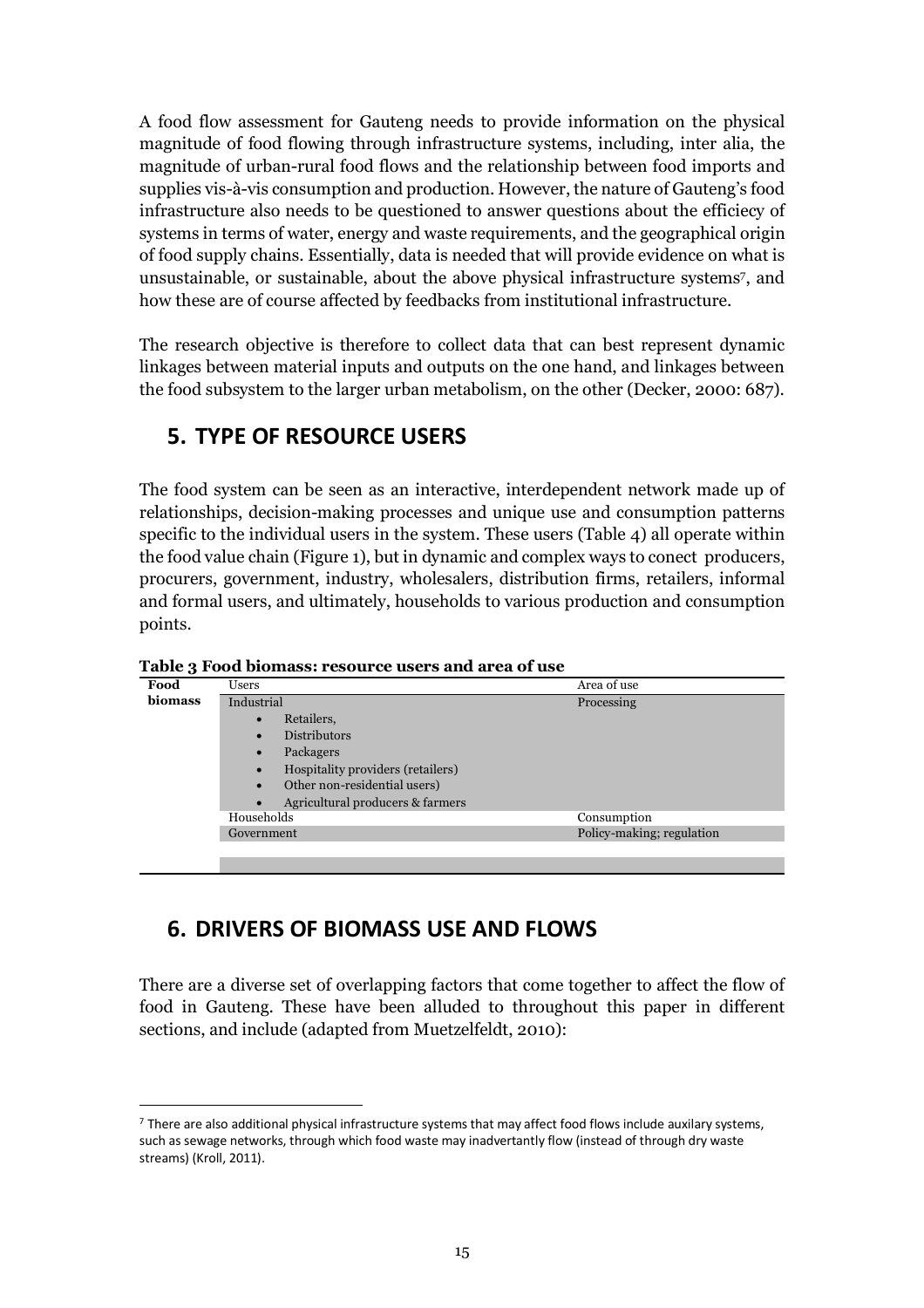- Mounting resource contraints (e.g water quality and quantity challenges, land change and shortages, deteriorating sol quality etc) as well as climatic changes
- Population and urbanisation dynamics and growing footprint of urban areas, resulting in food supply deficits and further ecosystem pressures
- The regulatory environment e.g. perverse trade subsidies, organic and other labelling / certifications; or Competition Commision Legislation
- The design of physical infrastructure, which affect the way biomass is metabolised in terms of efficiency of access
- Commercial and economic contexts such as affordability of staple foods
- Declining nutritional value of staple foods

There has been a growing body of research on the impacts of the above drivers. The Strategy for a Developmental Green Economy for Gauteng (GCRO, 2010; 43) (Table 4), for instance, show the production-consumption ratio of food in Gauteng, and a study into Johannesburg's Ecological Footprint (PDG, 2011) shows, for instance, consumption drivers for Johannesburg's footprint differ significantly across income categories, with housing being the main driver for wealthiest hosueholds, whereas food is the main driver for poorest hosueholds (PDG, 2011). A number of studies also indicate a prominent interest in a new urban food security agenda particularily around the role of urban and organic agriculture in South African cities (Crush et al, 2011, Rudolph et al, 2011).

| <b>Food Group</b><br><b>Current Production</b> |               |         | <b>Current Consumption</b> |                 | <b>Nutritional Consumption</b> |                 |  |
|------------------------------------------------|---------------|---------|----------------------------|-----------------|--------------------------------|-----------------|--|
|                                                | Total         | Area    | Total                      | <b>Required</b> | Total                          | <b>Required</b> |  |
|                                                | (tons / year) | (ha)    | (tons / year)              | (ha)            | (tons)                         | (ha)            |  |
| Cereals                                        | 247,622       | 72,768  | 2,757,205                  | 275,720         | 2,270,222                      | 227,022         |  |
| Milk                                           | 44,323        | 3,877   | 395,908                    | 34,630          | 1,342,039                      | 117,389         |  |
| Meat                                           | 74,711        | 91,498  | 347,427                    | 694,855         | 124,780                        | 186             |  |
| Vegetables                                     | 85,001        | 3,294   | 323,424                    | 16,171          | 1,688,227                      | 84,411          |  |
| <b>Vegetable Oils</b>                          | 5,579         | 4,127   | 35,768                     | 35,768          | 197,755                        | 197,755         |  |
| Roots                                          | 45,665        | 1,656   | 192,912                    | 7.716           | 0                              | 0               |  |
| Fruit                                          | 8,841         | 680     | 292,376                    | 6,497           | 1,066,915                      | 23,709          |  |
| <b>Eggs</b>                                    | 97,297        | 116     | 56,302                     | 9               | 126,365                        | 21              |  |
| <b>Pulses</b>                                  | 9,250         | 3,884   | 123,118                    | 10,260          | 197,755                        | 16,480          |  |
| <b>Nuts</b>                                    | 140           | 50      | 6.912                      | 1,382           | 185,334                        | 37,067          |  |
| Other                                          | 0             | 0       | 661,908                    | 0               | 20,377                         | 0               |  |
| <b>TOTAL</b>                                   | 618,430       | 181,951 | 5,193,260                  | 1,083,010       | 7,402,729                      | 704,040         |  |

**Table 4 Comparison of current production, current consumption and nutritional consumption (GCRO, 2010: 44)**

From an analytical perspective, therefore, existing research comprising a web of foodrelated enquiries, need to be analysed and re-interpreted from the lens of infrastructure transitions for more sustainable urban metabolisms. However, data is also needed that reflects in more detail on these drivers i.e. how trends such decreases in potential arable land and school feedings programmes, are affecting production and consumption of food in Gauteng, and how this plays out in relation to household,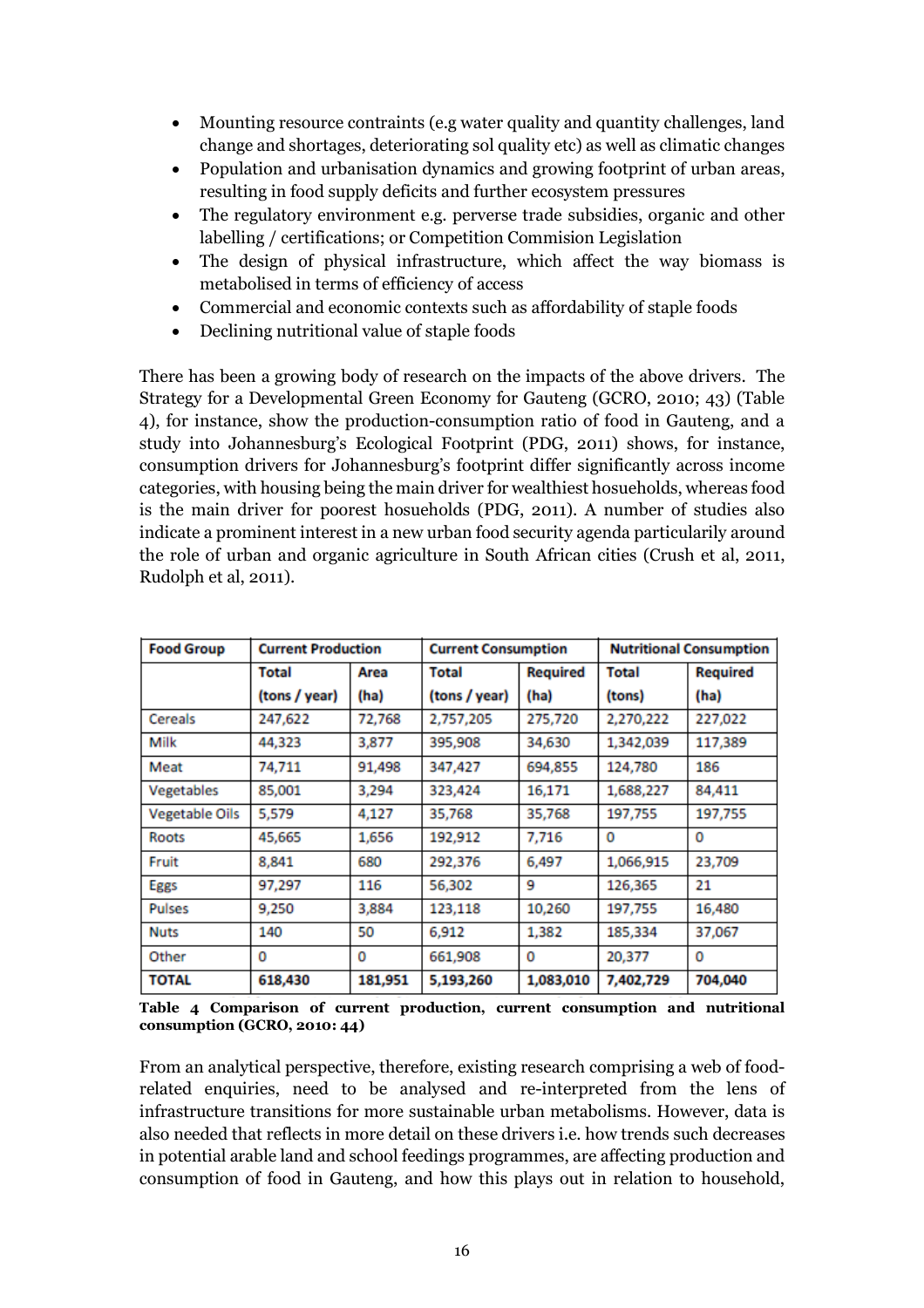specifically. For instance, results from the 2012 General Household Survey show that only 5.9% of households in Gauteng participate in agricultural activities (Table 5), and that learners in Gauteng are also least likely to benefit from school-feeding programmes (GHS, 2012), begging the policy question of whether provincial government is sufficiently thinking through the future of agri-systems.



**Figure 2 Household involvement in agriculture per province (GHS, 2012)**

# **7. DATA NEEDS AND DATA SOURCES**

This sections indicates what data is required for a robust assessment of the biomass metabolism of food flows<sup>8</sup> in the GCR. To achieve this aim, the following section includes a data audit, table 6, outlining the data sources as a preliminary step to developing a harmonised food and non-food biomass database. Although the data sources are presented in a single database, it may be necessary to separate data needs and sources for food and non-food biomass if the need arises. The reasons for presenting a single database is that certain data sources may feed both food and nonfood indicators, such as the Census of commercial agriculture (2007) which includes agricultural and horticultural statistics.

<sup>8</sup> Notes:

I. Food can be understood as a transformed input insofar as materials are transformed or converted in the urban metabolism into another (useful) form and then exported from the urban system as waste (Decker, 2000: 687; 689). However, in noting the linkages between different material inputs and outputs, our analysis should also acknowledge that transformed materials ultimately end up being stored as waste (Decker, 2008: 689). A key issue to be addressed is how to the boundary between the food system per se and the waste sector in terms of the flow of for instance, food refuse.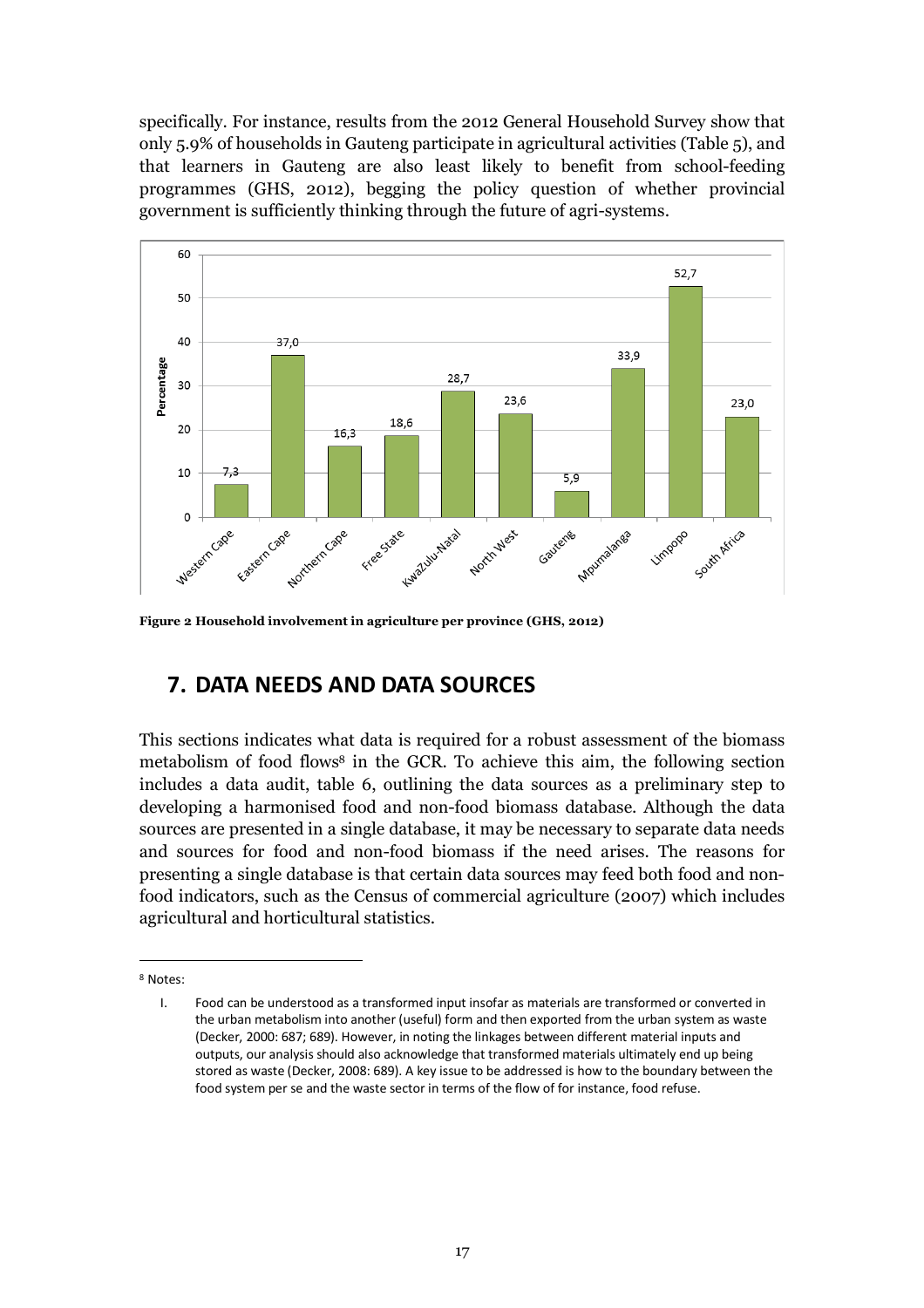A precurser to be noted is that although data required for the specific methodologies may differ, a number of datasets can serve as simultaneous inputs for these approaches. This implies that although a number of data sources are not designed for an anaylsis of urban biomass flows per se, these datasets can assist in understanding biomass flows and simultaneously serve as data inputs for the three methodological approaches.

Data collection needs are guided by the three methodolgoical approaches utilised in this study, and data needs can be categorised and sorted according to these methodolgoies:

### *7.1 Economy-wide material flow analysis*

The Eurostat (2001; 2009) classification of domestic extraction, including the relevant refinements and modifications, can direct data collection on both physical flows and trade-related data on biomass.

Data for biomass need relate firstly, to local extraction of biomass (such as statistics on primary materials), as an input into the economic system, and secondly, to trade statistics to reflect on the import and export of biomass (Barles, 2000: 905). For the purpose of domestic extraction, data can be sourced from the following (adapted from Eurostat, 2001: 48):

- Agricultural harvest statistics
- Logging statistics
- Fishery statistics and hunting statistics
- Feedstuff statistics
- Estimates derived from land use statistics

In light of trade data requirements, data can be sourced official trade, freight and transport statistics, which give data in both monetary values and physical units (Eurostat, 2001: 49). Importantly, international studies have shown that trade data on biomass imports and exports provide a suite of indicators of potential indicators and the impacts of heavy dependence on external ecosystems (Weighell, in UK NEA, 2011: 1049).

To account for indirect flows, we can investigate data to serve the purposes of other methodologies, such as input-outout analyses, substance-flow analysis and life-cycle assessment9.

## *7.2 Ecological Footprint Analysis (EFA)*

EFA will be used to cast light on food consumption types and the resource users or consumers of food types. For such purposes, data wis required on consumption of food

<sup>9</sup> JM can you advise on how this works in relation to biomass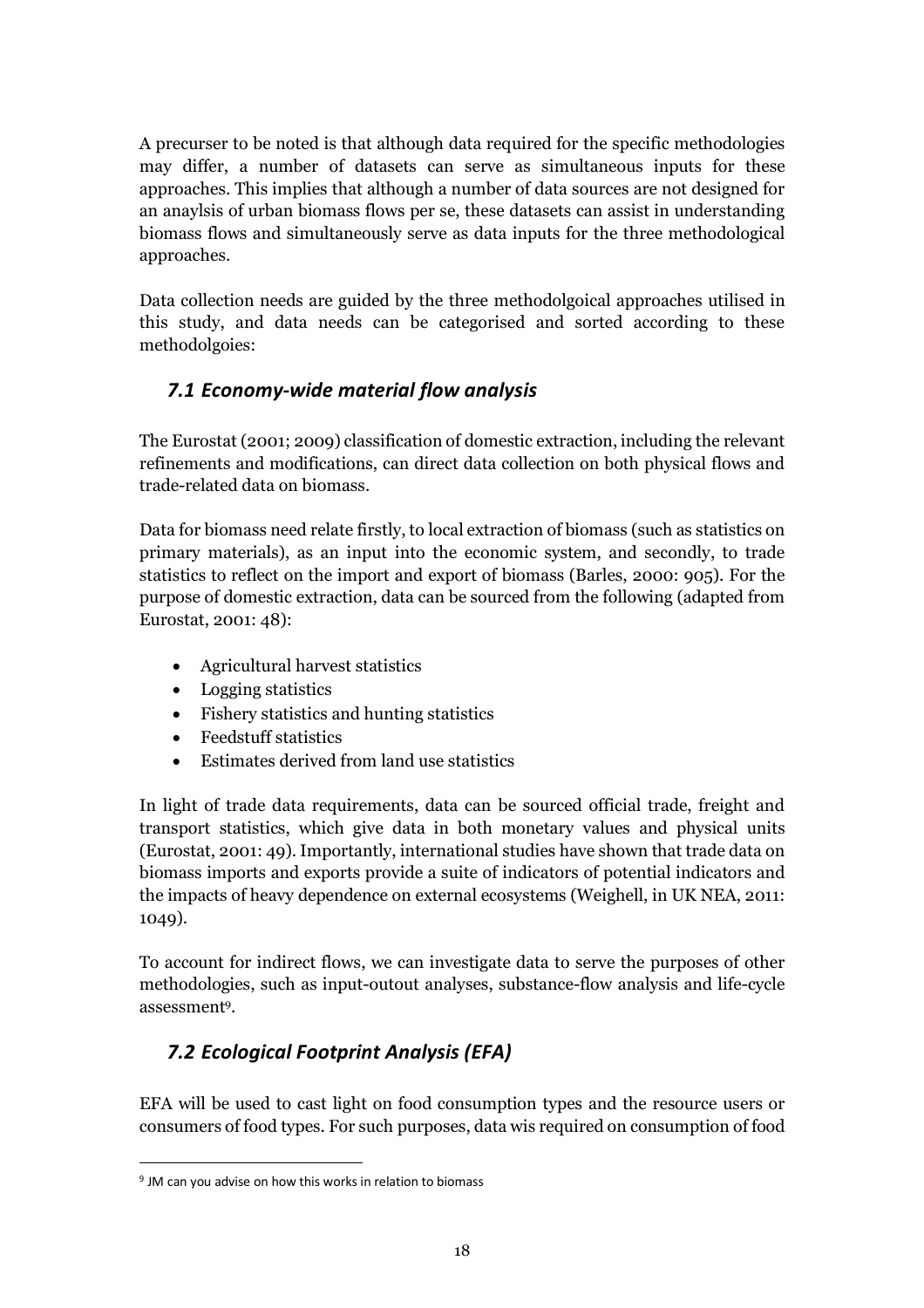by both humans and non-humans. This is because the primary question for EFA is to uncover *who* is consuming *w*hat. This implies data collected on resource users and their respectives area of biomass use. Information on these items can be gathered from the regular monitoring and reporting of agricultural indicators in government, industry and markets; official consumption and expenditure stastistics and dervied from existing pilot studies on food consumption. Drawing on a neighbourhood study conducted by Codoban & Kennedy (2008: 23), it would be valuable if data is collected on the amounts of food entering households, both consumed and wasted.

Additionally, data is also required on specific indicators included within EFA such a s biocapacity, equivalent facotrs, yield factors<sup>10</sup>.

### *7.3 System dynamics*

While static representations of food and non-food biomass can be dervived from the prior two methodologies, system dynamics can direct data on future trends and dynamics for a specific system. Specifically, system dynamics can be used to collect data on stocks and variables within a biomass metabolism and initally, it can be used to represent the factors affecting this metabolism described in precedinf sections. Broader variables such as changing institutional arrangements, urbanisation and popualtion dynamics and dynamics relating to ecological, economic and other subsystems will be the major focus of such data collection efforts.

Importantly, while data collection for this method can be derived from EWMFA and EFA, there are a number of data sources that provide information on the drivers of biomass flows. These include StatsSA publications and datasets from data services providers such as GT, Quantec and ESRI.

### *7.4 Issues relating to data colelction*

### **7.4.1 Disaggregation**

Primary data on biomass at the relevant provincial and regional scales may prove to be a challenge for our data collection efforts. Data at provincial, metropolitan and municipal level for biomass as defined in ths paper is scarce. Although national statistics may permit the monitoring of biomass inputs into the economy, in terms of the relationship between domestic production, imports, exports and net consumption nationally, this may not be the case for a regional or local analysis for the GCR itself (Weighell, 2011: 4), In light of this, we acknowledge that a significant degree of reinterpretation and re-organisation of existing aggreated data may be required.

### **7.4.2 Accessibility to information**

 $\overline{a}$ 

One primary challenge is the willingness of data sources to share information. The following statement by the National Chamber of Milling reflect this challenge:

<sup>10</sup> See detailed explanation of these indicators in (Wackarnagel, 2004)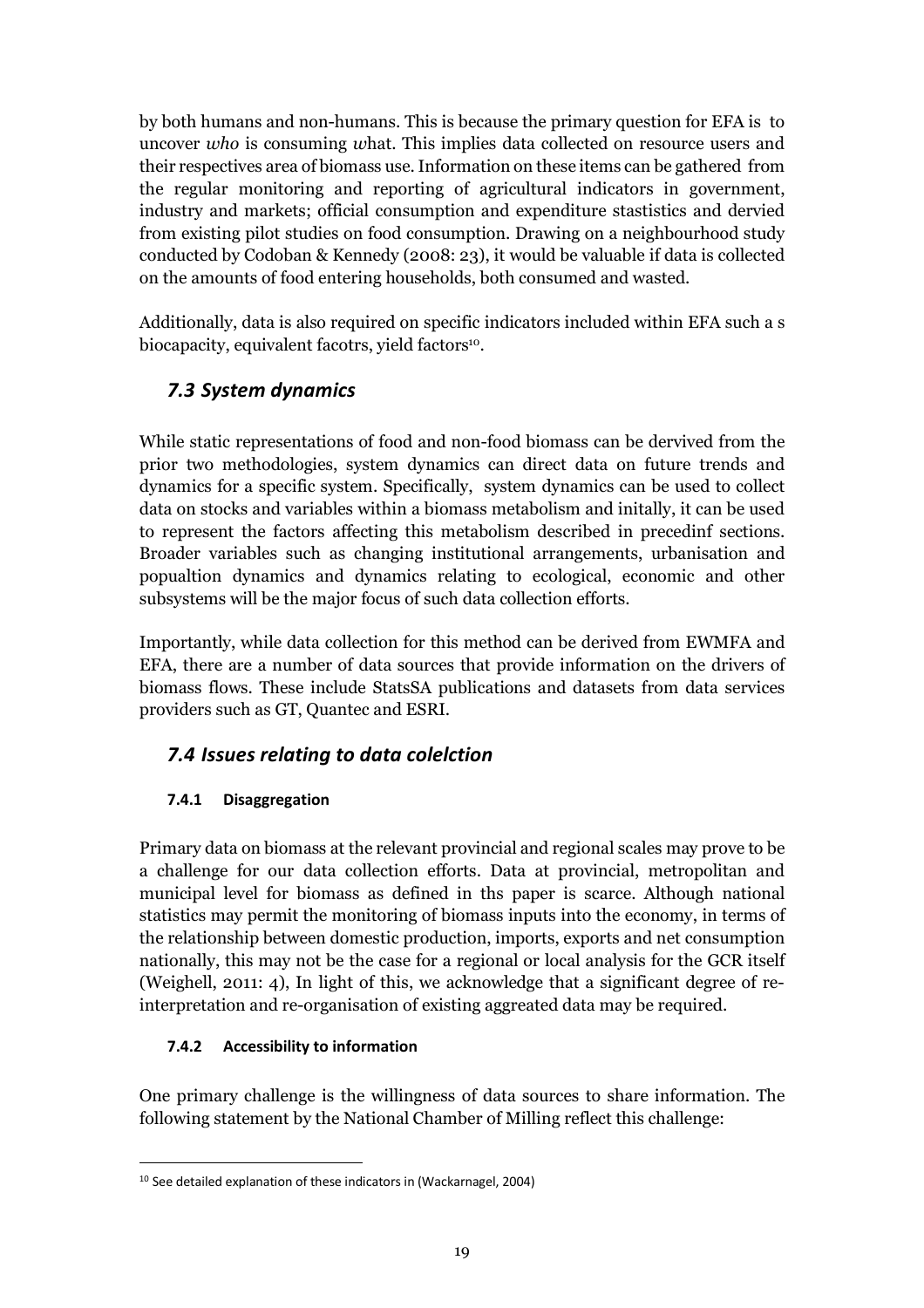*"Following the Competition Commission concerns regarding information sharing, the Chamber has discontinued with the dissemination and distribution of industry statistics until such time when the Commission has given clear guidelines regarding information sharing on an industry basis" (NCM, 2011).* 

A further challenge to be addressed is the relationshup between trade flows and primary production figures. For instance, companies registered in Gauteng that use biomass, through exporting tomatoes for instance, may register trade through the Province, but the source of this is produced elsewhere.

To address such challenges, it will be crucial to engage with indsutry assocaitions such as South African National Seed Oorganisation (SANSOR), which representes 98% of seed players in South Africa, of which many stakeholders are based in Gauteng. SANSOR can guide data collection efforts on inter alia, cereals, grain crops, pastures, vegetables. This data is for total volume of seed sold on various crops, produced and exported, although efforts will be needed to organise this data at a Gauteng scale.

# **8. CONCLUSIONS AND RECOMMENDATIONS**

This study recommends that the three guidelines methods are seen as complimentary approaches to directing data collection. The recommendation is that a roboust biomass flow assessment requires specific foci, particularily given the time, financial and resource constraints of this research project. The recommendation is to concentrate data collection efforts around food flows data. Four broad focus areas are suggested in this regard:

### **Trade and Market analysis of the Gauteng Food and Agricultural Sector**

Data collection in this regard will relate to the Gauteng Province's food flows as part of EWMFA. Consultation of official statistics such as StatsSA in conjunction with other market-related statistics will be useful in understanding the composition of the formal agrifood sector. This is suggested as a way to address possible challenges in accessing data from large supermarket chains and retailers unwilling to provide detailed information on their market shares. It is recommended that this data collection exercise is undertaken by the GCRO internally, in conjunction with the expertise of research agencies with historical advantages in food research.

#### **Analysis of household food consumption**

The study recommends a focus on household food consumption to understand 'final consumption' dynamics in food systems, which may be underrepresented by exclusive focuses on foods traded. This contribution to EFA is important for a number of reasons highlighted in this paper, including increasing reliance on the informal or 'street' food sector, indicators of dietary diversity and socioeconomic and spatial differences in where people source food from and what food people eat. The recommendation is to utilize existing research on household food consumption, such as that conducted by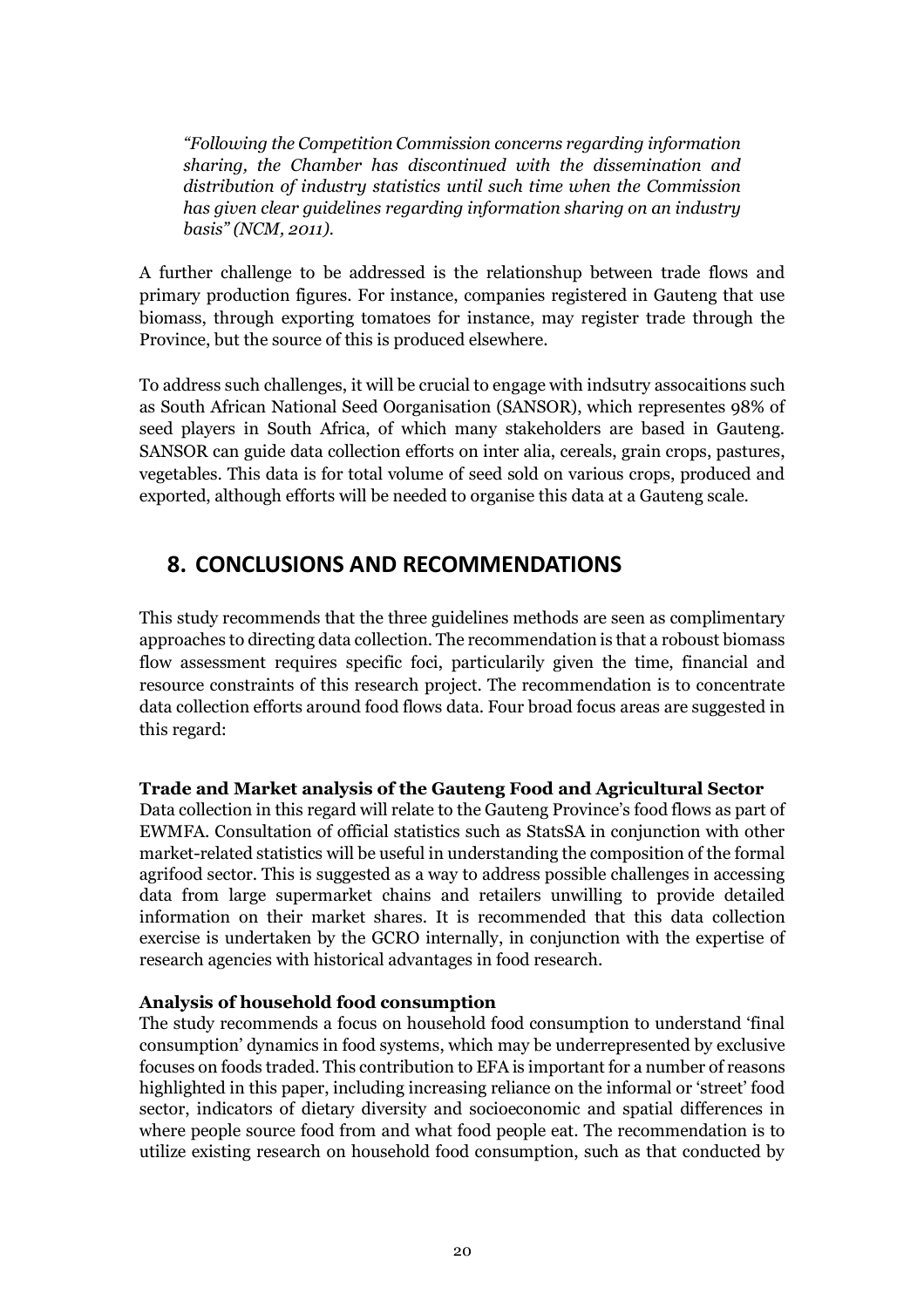research agencies such as Siyakhana Initiative for Ecological Health and Food Security, and build on this where necessary.

Agencies such as Siyakhana have conducted detailed stakeholder analyses of food consumption in households that need not be replicated. While these analyses are casespecific, they provide useful benchmarks to estimate the food footprint of certain households and income groups, and the survey methodologies useful to do so. It is suggested that the GCRO identifies the extent to which such available data can be accessed, if useful, and where such data collected is to be utilised in this regard.

#### **Modelling spatial distribution of, and access to, food flows**

The GCRO has a robust set of skills in the broad area of Geograpgic Information Systems (GIS) and has collected a substantial amount of spatial data in the areas of agricultural production, population dynamics, land use change and economic geographies, which from an analytical perspective, come together to characterise the socio-spatial economy of food flows. The spatial data collected thus far can be utilised, re-interpreted and further interrogated to provide information on the socio-spatial nature of food flows. Such a spatial analysis is recommended given the distinct political geographies that characterise food flows and patterns of production, distribution and consumption. To this end, it is suggested that the GCRO utilise existing spatial data collected thus far on agriculture, land use and other relevant variables, to spatially represent food flows. The GCRO's GIS interns and student assistants can assist in these tasks.

#### **Trade analysis of food flows in Gauteng's fresh produce markets**

The recommendation is to focus on the four fresh produce markets in Gauteng, namely the Johannesburg Fresh Produce Market, the Pretoria Fresh Produce Market, the Vereeninging Fresh Produce Market and the Springs Fresh Produce Market. The essence of this study will be to collect data on the physical flows of food and foodstuffs, as a component of EWFA, through the markets, as major points in the food supply chain in terms of where food sold at the market is sourced from, quantities traded and where this trade ends up in the wider value chain.

Data collection for this focus area is likely to veer towards trade flows, a major component of the GCRO's project, 'Transitions to a future economy: trade and the GCR", which examines trade flows into and out of the GCR and establish their potential contribution and costs to the GCR economy. Since this project will involve fieldwork with traders in Gauteng's fresh produce markets, the suggestion is to begin a process of inter-project data collection to minimise data duplication and the costs of field work for each project.

Since fresh produce markets record daily trade activity, it may be possible to track detailed data of food flows in each market, including the flux of different foods traded of food flows. It is further suggested that GCRO may wish to explore possible avenues of engaging with the University of the Witwatersrand and the University of Johannesburg in the collection of data to collaborate with our partner institutions. This may include the involvement of a Masters or Honours Level students in the collection of data or students already included in food-related research agencies at either institution.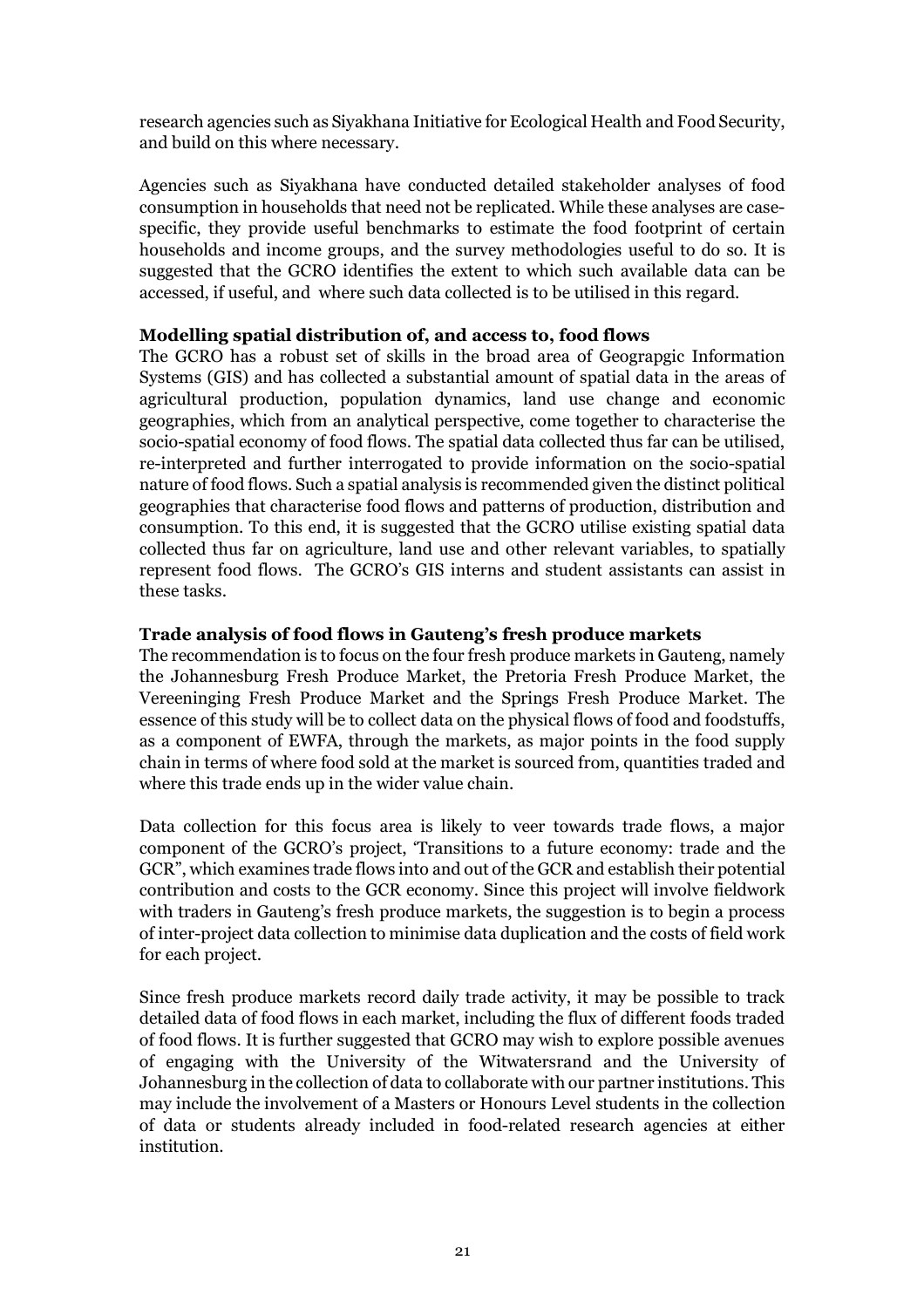In light of the above, we suggest that the following proposed areas of investigation during Phase I:

| Proposed investigation                           | Responsible person                      |
|--------------------------------------------------|-----------------------------------------|
| Trend and Market analysis of the Gauteng Food    | External research agency, managed by    |
| and Agricultural Sector                          | <b>JKM</b>                              |
| Household food consumption analysis – case       | External research agency, managed by    |
| study(ies)                                       | <b>JKM</b>                              |
| Modelling the spatial distribution of food flows | GCRO Interns, Masters student, managed  |
|                                                  | by JKM                                  |
| Trade analysis of food flows in Gauteng's fresh  | with<br>Masters student – collaboration |
| produce markets                                  | (Wits/ UJ); School of Public Health     |

#### **A general recommendation**

The Siyakhana Initiative for Ecological Health and Food Security has a longstanding involvement in the food security sphere. This includes involvement with the South African Food Lab; the policy and programme analysis work recently conducted through the GCRO; a strong network capital with the private sector, local and provincial government, various community support organisations and the fresh produce markets operating in Gauteng.

In addition to an important institutional role, the Siyakhana Initiative includes a core team that holds competency in the areas of food-related research design, administration and management, as well as strong interpersonal communication skills which are useful for interviewing and training interviewers and data capturers. This core team is supported by a junior researchers who have established valuable datacollection and communication skills through their involvement in two previous foodsecurity-related research projects, and have strong language competencies spanning approximately 9 languages relevant to Gauteng's geographical area.

The recommendation is for the GCRO to engage with the Siyakhana Initiative in the process of data collection to capitlize on Siyakhana's strong links in the sector and faciliate the ease of data collection. Siyakhana is also part of the School of Public Health at the University of the Witwatersrand and can assit GCRO in its collaboration with tertiary education bodies.

In addition, however, GCRO can also enagege with a number of select research institutions, such as Global Change and Sustainability Research Institute (GCSRI) under the theme "Urban Resilience Assessment for Sustainable Urban Development (Prof Phil Harrison), and other research arms of Wits and UJ, with specific interests related to the study. The suggestion is to bring on board post-graduate students and researchers, either at PhD and Masters-level, to assist with primary data collection and methodological issues, relating to how we rethink the sustainability of the GCR in terms of biomass. Such a collaboration will be supported by the GCRO in its support for field research, data collection and other research-related activites. The aim is to combine a set of post-graduate projects into a comparative framework to identify the problems that require dynamic systems modelling, and in cases where such problems have been identified, to provide the primary data to assess the sustainability of our biomass appropriation. This will be part of setting up a wider knowledge network or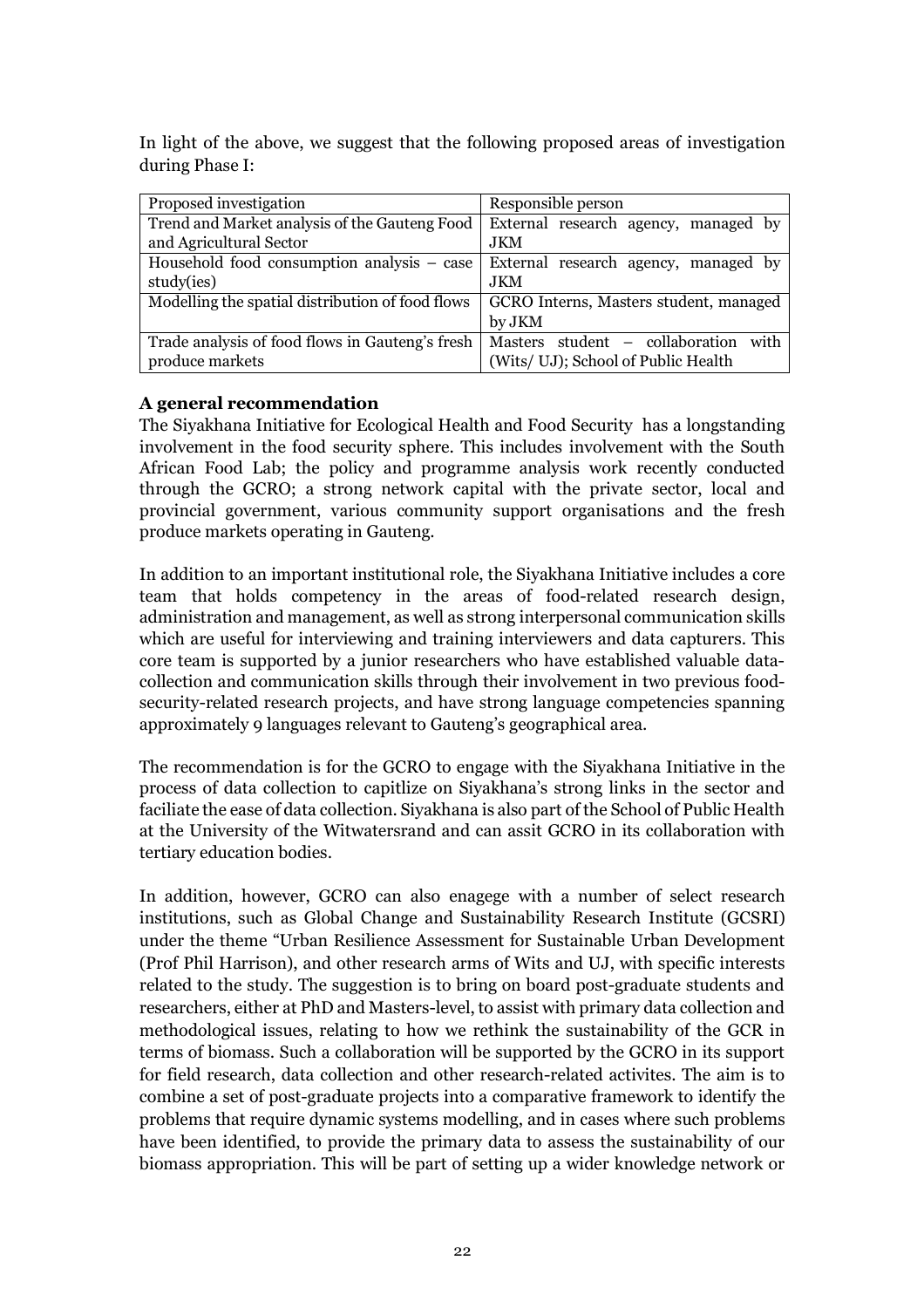what has been termed a 'community of practice' on how to faciliate urban metabolism studies.

In summary, data collected during Phase I of this multi-year project needs to help us understand a number of complex, interrelated dimensions of the biomass metabolism in relation to food flows. These are:

- A. Estimates of the physcial magnitude of food biomass flows
- B. The physical and institutional configuration of infrastructure networks channelling and delivering food flows
- C. The interface between political economic factors and configuration of regional food infrastructure
- D. The affect of agri-food systems on peoples' access to food and the distribution of food flows
- E. The interaction between food flows and other components of the urban metabolism

To execute the above, we recommend a four- to six- month data collection process that uses the data sources in Table 6 as a guide. While data collection will be primarily focused on food flows, where datasets are cross-functional and can yield insights into non-food flows, this must be capitalised upon. To kick-start Year 2 of phase I of this research exercise, the suggestion is for a closed tendering process during which research organisations and indivuals can bid to undertake the data collection process. The budgetary parameters of this tender are set in the 2012/2013 GCRO Budget for Metabolic Flows, and R200 000 is planned for this task.

In addition, the chosen bidder will be required to interact closely with the GCRO project team that compiled this study and maintain a close working relationship with the project manager and the project team in synthesising the data.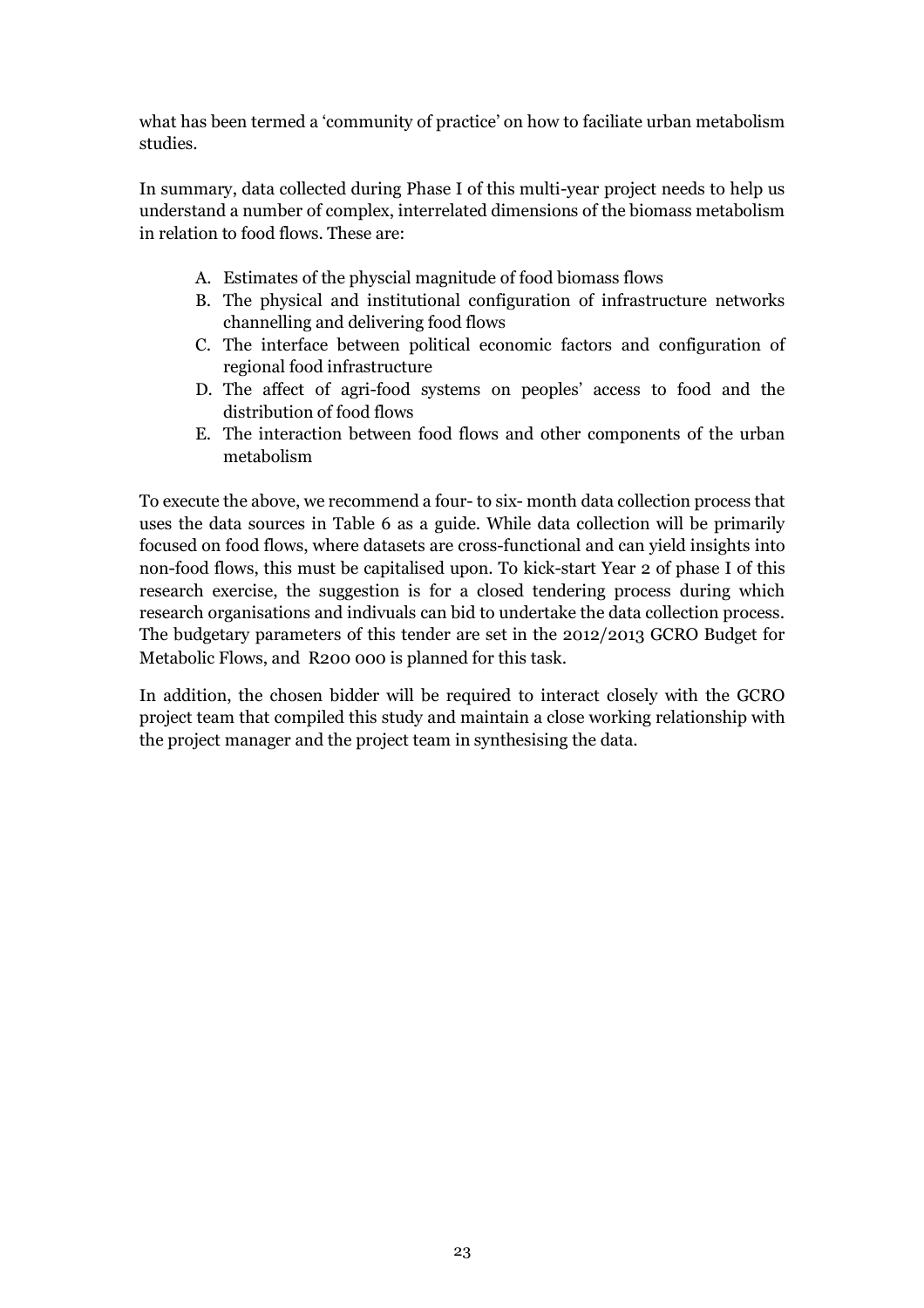# **References**

Abou-Abdo, T., Davis, N.R., Krones, J.S., Welling, K.N. & Fernandez, J.E. 2011. Dyanmic modelling of Singapore's urban resource flows: Historical trends and ssutainable scenario development. Proceedings of the 2011 IEEE International Symposium on Sustainable Systems and Technology. May 2011, 1-6.

Barles, S. 2009. Urban Metabolism of Paris and Its Region in *Journal of Industrial Ecology,* 13 (6): 898-913.

Bastiani. 2010. (find ref).

Broto, V.C., Allen, A. & Eriksson, A. 2011. Urban Metabolism at UCL: A working paper. UCL Environment Institute Development and Plnaning Unity University College London. 25 Novumber 2011.

Chartered Institution of Wastes Management Environmental Body (IWM EB). 2002. A resource flow and ecological footprint analysis of Greater London.

City of Toronto. 2011. Every tree counts: A Portrait of Toronto's Urban Forest. Department of Parks, Recreation & Urban Forestry. [Online]. Available: http://www.itreetools.org/resources/reports/Toronto\_Every\_Tree\_Counts.pdf [19] March 2012].

Codoban, N. & Kennedy, C. A. 2008. Metabolism of Neighborhoods in *Journal of Urban Planning and Development,* March. 21-31.

Decker, E.H., Elliot, S., Smith, F.A., Blake, D.R. & Rowland, S. 2000. Energy and Material Flow through the urban ecosystem in *Annual Reviw of Energy & Environment,* 25: 685- 740.

Ewing, B., Reed, A., Galli, A., Kitzes,J. & Wackernagel. M. 2010. Calculation Methodology for the National Footprint Accountf, 2010 Edition. Oakland: Global Foorpting Network.

Gauteng Department of Economic Development. 2011. Green Strategic Programme for Gauteng.

Gauteng City-Region Observatory. 2012. Working papers in Annexure A of Green Strategic Programme for Gauteng.

Grove, K. 2009. Rethinking the nature of urban environmental politics: Secuirty, subjectivity and the non-human in *Geoforum,* 40: 207-216.

Hall, M. H.P. 2011. A preliminary assesment of scoio-ecological metabolism for three neighboruhodos within a rust belt urban ecosystem in *Ecological Modelling,* 223: 20-31.

Hendriks, C., Obernosterer, R. Müller, D., Kytzia, S., Baccini, P. & Brunner, P.H. 2000. Material Flow Analysis: a tool to support environmental policy decision making. Casestudies on the city of Vienna and the city of Vienna and the Swiss lowlands in *Local Environment,* 5 (3): 311-328.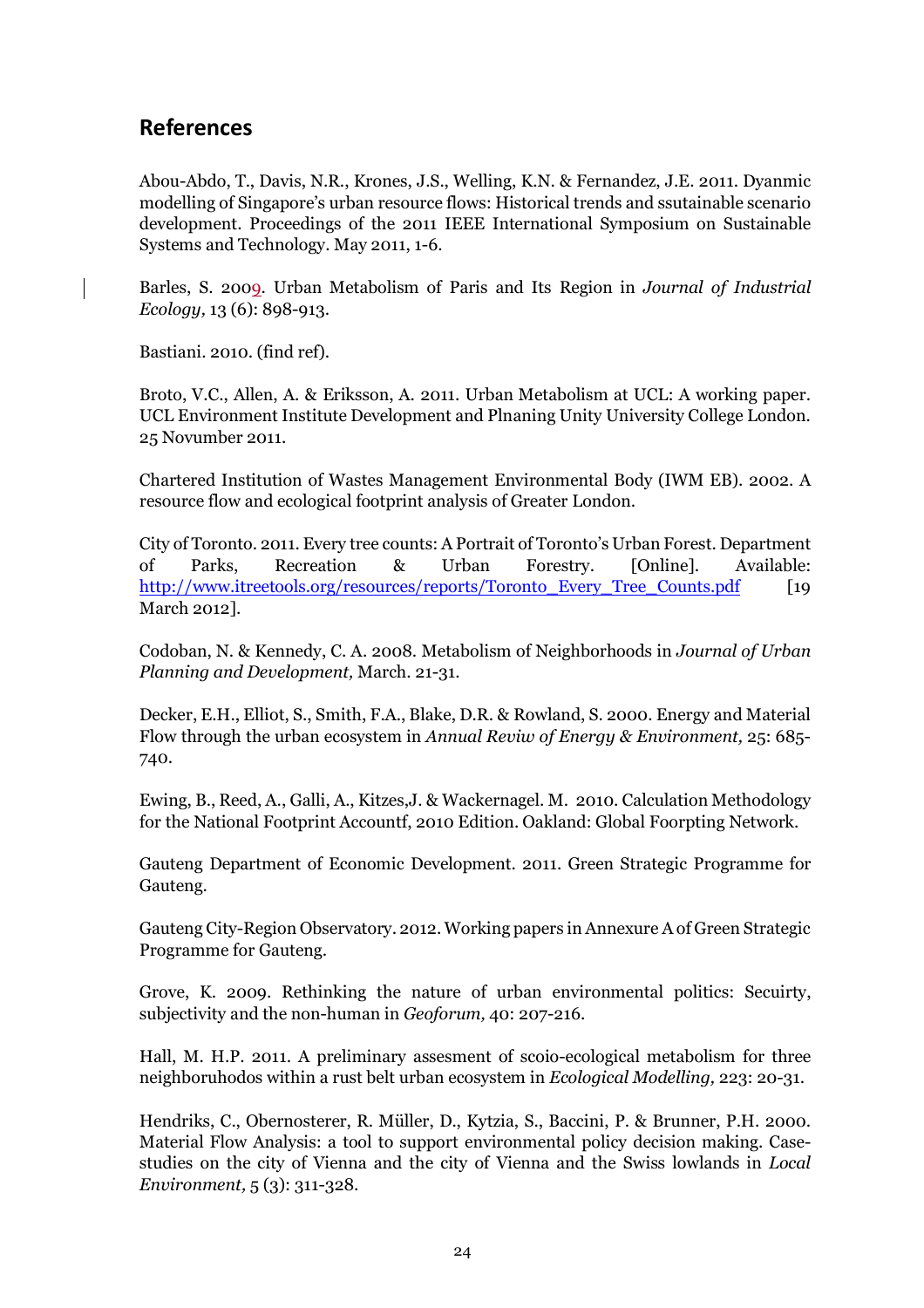Hinterberger, F., Giljum S. & Hammer, M. 2003. Material Flow Accounting and Analysis (MFA): a Valuable Tool for Analyses of Society-Nature Interrelationships. Entrey prepared for the Internet Enclyclopedia of Ecological Economics. August.

Institute of Natural Resources (IRN). 2008. Study to Develop a Value Chain Strategy for Sustainable Development and Growth of Organic Agriculture, October.

I-tree. 2012. Tools for assessing and managing community forests. http://www.itreetools.org/eco/index.php

Kennedy, C., Cuddihy, J. & Engel-Yan, K. 2007. The Changing Metabolism of Cities in *Journal of Industrial Ecology,* 11 (2): 43-59.

Krausmann, K., Erb, K.H., Gingrich, S., Lauk, C. & Haberl, H. 2008. Global patterns of scoioeconomic biomass flows in the year 2000: A comprehensive assessment of supply, consumption and constraints in *Ecological Economics,* 471-487.

Maye et al. 2007. Alternative food geographies: representation and practice. Oxford: Elsevier. [Online]. Avaialble: http://books.google.co.za/books?hl=en&lr=&id=AtOzA-QiBW8C&oi=fnd&pg=PP2&dq=johannesburg+food+data&ots=Zv\_2J\_mVLJ&sig=lW11 z4yfTxhjJ\_mhIfiiXrSRwVk#v=onepage&q=johannesburg&f=false

Michigan Good Food Group. 2010. Food System Infrastructure: Michigan Good Food Work Group Report Series. Report No. 5 of 5. December 2010.

Minx, J., Creutzig, F., Mendiger, V., Ziegler, T., Owen, A., Baiocchi, G. 2010. Developing a Pragmatic Approach to Assess Urban Metabolism in Europe: A report to the Europe Environment Agency.

Monstadt, J. 2009. Conceptualizing the political ecology of urban infrastructure: insights from technology and urban studies in *Environment and Planning A,* 41: 1924-1942.

Muetzelfeldt, R. 2010. Extended System Dynamics modelling of the impacts of food system drivers on foods ecuirty, livelihoods and the environment. CGIAR Research program on Cliamte Change, Agriculture and Fodo Secuirty (CFAS). 21 December 2010.

National Association of Development Organizations (NADO). Regional Food Systems Infrastructure. 2010. Decemeber, 2010.

Niza, S., Rosado, L. & Ferrao, P. 2009. Urban Metabolism: Methodological Advances in Urban Material Flow Accounting Based on the Lisbon Csse Study in *Journal of Industrial Ecology,* 13: 3: 384-405.

Palmer Development Group (PDG). 2011. Growth and Development Strategy Jo'Burg 2040: Environmental Sustainability – Johannesburg Ecological Footprint. 19 September 2011.

Rapoport, E. Interdsciplinary Perspective on Urban Metabolism: A Review of the Literature. A UCL Environmental Institute Working Paper. 27 October 2011.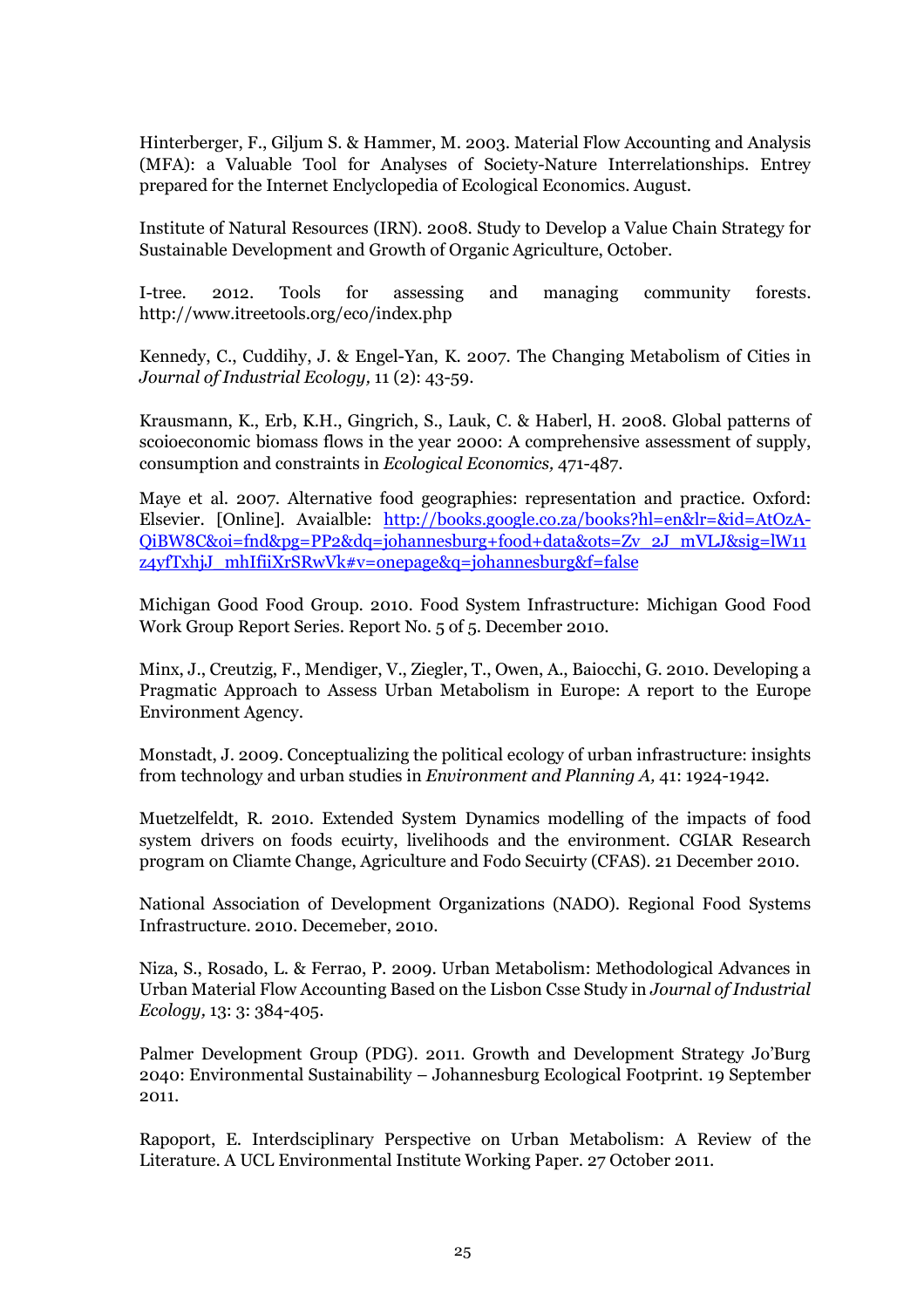Saldivar-Sali,. 2010. A Global Typology of Cities: Classification Tree Analysis of Urban Resource Consumption. Masters Thesis. Massacheutes Institue of Technology. September.

Schaffler, A. 2011. Enhancing the resilience between people and nature in urban landscapes. Masters Thesis: University of Stellenbosch.

Silvestri, S. & Kershaw, F. (eds). 2010. Framing the flow: Innovative Approaches to Understand, protect and Value Ecosystem Services across Linked Habitats, UNEP World Conservation Monitoring Centre.

Schulz, N.B. 2005. Contributions of Material and Energy Flow Accounting to Urban Ecosystems Analyis: Case Study Singapore in *UNU-IAS Working Paer No. 136*. July.

StatsSA. 2012. General Household Survey" Statistical release. [Online]. Available: http://www.statssa.gov.za/Publications/P0318/P0318April2012.pdf

Swyngedouw, E. & Heynenm N.C 2004. Urban Political Ecology, JustiCe and the Politics of Scale in *Antipode,* 35: 5.

Wackernagel, M. & Monfreda, C. 2004. Ecological Footprints and Energy. Redefining Progress. Oakland: California, 1-11.

Walters, S., Alberti, M. & Huytra, L. 2007. Modelling Land Use/Land Cover Change nd Nitrogen Cycling in Urbanizing Ecosystems. [Online]. Available: http://www.urbaneco.washington.edu/biocomplexity/bc2\_project\_nitrogen.html [19] March 2012].

Weighell, T. 2011. The global land use impact of the United Kingdom's biomass consumption, Part I: Biomass flows through the UK economy - an overview of biomass sources and overseas land requirements. Joint Nature Conservation Committee. March.

Weighell, T. 2011. UK Dependency on non-UK Ecosystem Services in *UK National Ecosystem Assessment*. Chapter 21.

Weisz, H., Krausmann, F., Amann, C., Eisenmenger, N., Erb. K-H., Hubacek, K., Fischer-Kowalski, M. 2005. The physical economy of the European Union: Cross-country comparison and determinants of material consumption. Social ecology working paper 76, January.

Weisz, H., Krausmann, F., Amann, C., Eisenmenger, N., Erb, K-H., Hunacek, K. & Fisher-Kowalski, M. 2006. The physical eocnomy of the European Union: Cross-country comparison and determinants of material consumption. *Ecological Economics.* 676-689.

Wirsenius, S. 2003. The Biomass Metabolism of the Food System: A Model-Based Survey of the Global and Regional Turnover of Biomass in *Journal of Industrial Ecology,* 7:1.

World Resources Institute. 2009. Banking on Nature's Assets: How Multilateral Development Banks Can Strenghten Development by Using Ecosystem Services.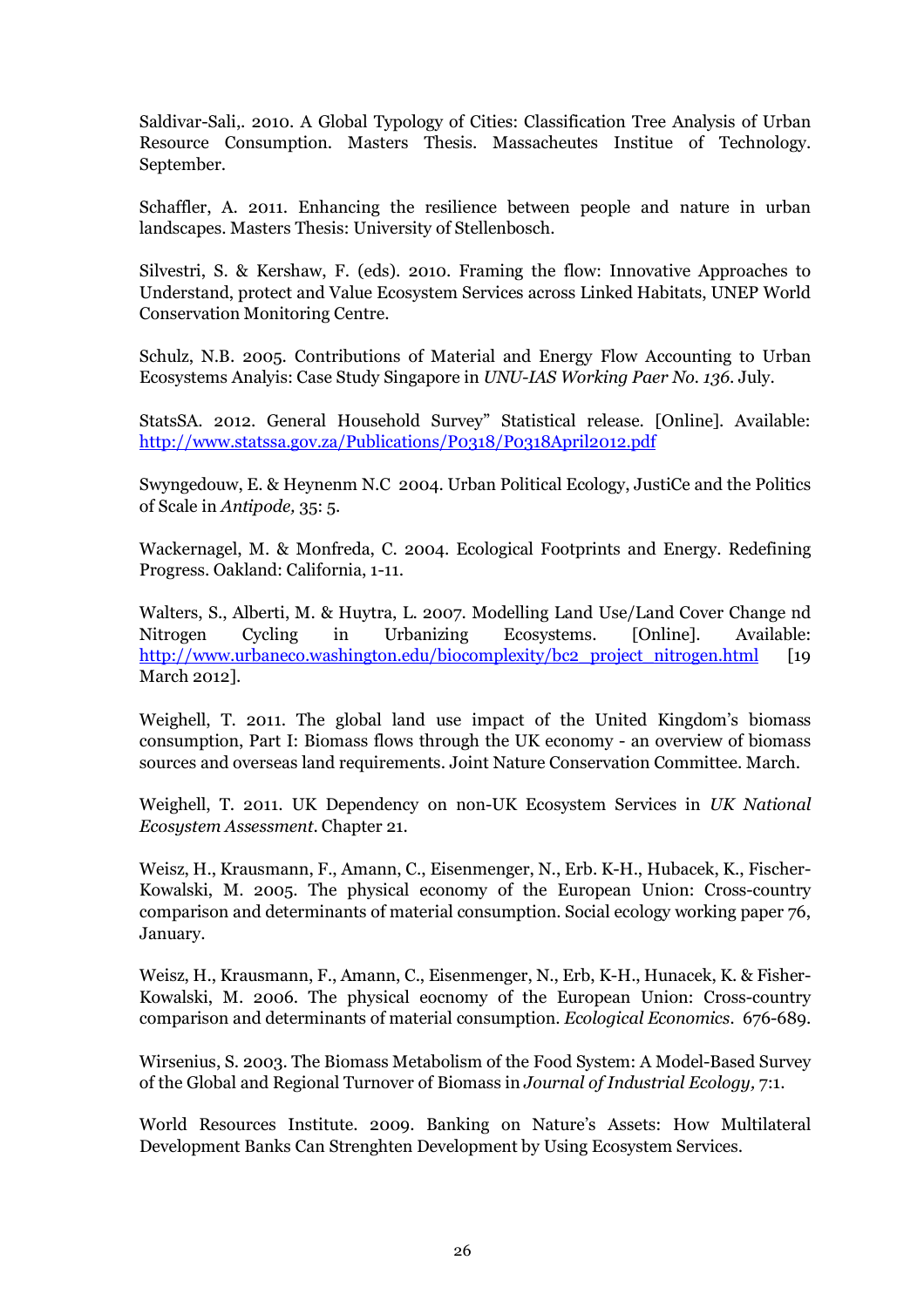

### *Annexure*

### *Methodological parameters*

The study applies the methodological parameters defined within "Towards assessing the metabolism of the Gauteng City-Region" (GCRO, 2011) to an analysis of the GCR's biomass metabolic profile. The study acknowledges, however, that there exist limitations with the respective methodological approaches and where such constraints exist, we aim to capture the categories of urban biotic networks to better interrogate the socio-natural urban form and its flows and functions (Rapoport, 2011: 20; Broto et al, 2011: 11).

The project is guided by the following methodological approaches:

a) Material Flow Analysis (MFA) with a specific focus on Economy-Wide Material Flow Analysis (EWMFA). EWMFA accounts for material exchange between national or regional economies and (a) the domestic environment (via resource extraction on the input side and waste deposition, and releases to air and water, dissiapative uses and loss (on the output side), and (b) other economies (via trade) through measuring material flows in physical units (Schepelmann, n.d: 2).

For the purposes of EWMFA, this paper applies the principles and materials grouping developed by the Statistical Office of the European Communities (Eurostat 2001). As noted by Barles (2009: 899), the Eurostat method has been used extensively and importantly, it allows "comparisons between studies on different territorial scales – national *versus* regional or urban – and between cities and regions". The Eurostat guidelines have been applied in a variety of contexts to provide a basis for comparative analysis and benchmarking exercsises. To this end, the Eurostat MFA methodolgocial guide introduces a number of resource use indicators that can be utilised in benchmarking this findings contained within this study against other urban regions that have conducted simialr work.

As such, this study follows the Eurostat conceptual framework to classify physical biomass flows in the GCR using material inputs and material outputs economy-wide MFA. This classfication, which is further explained in section 3, will be used as a basis to provide aggregate overviews of annual material inputs and outputs of an economy, including imports and exports, specifically related to biomass (Saldivar-Sali, 2010; 22).

We acknolwedge, however, the limitations of an EWMFA and attempt to address them where possible. First, compared to water, energy and waste flows,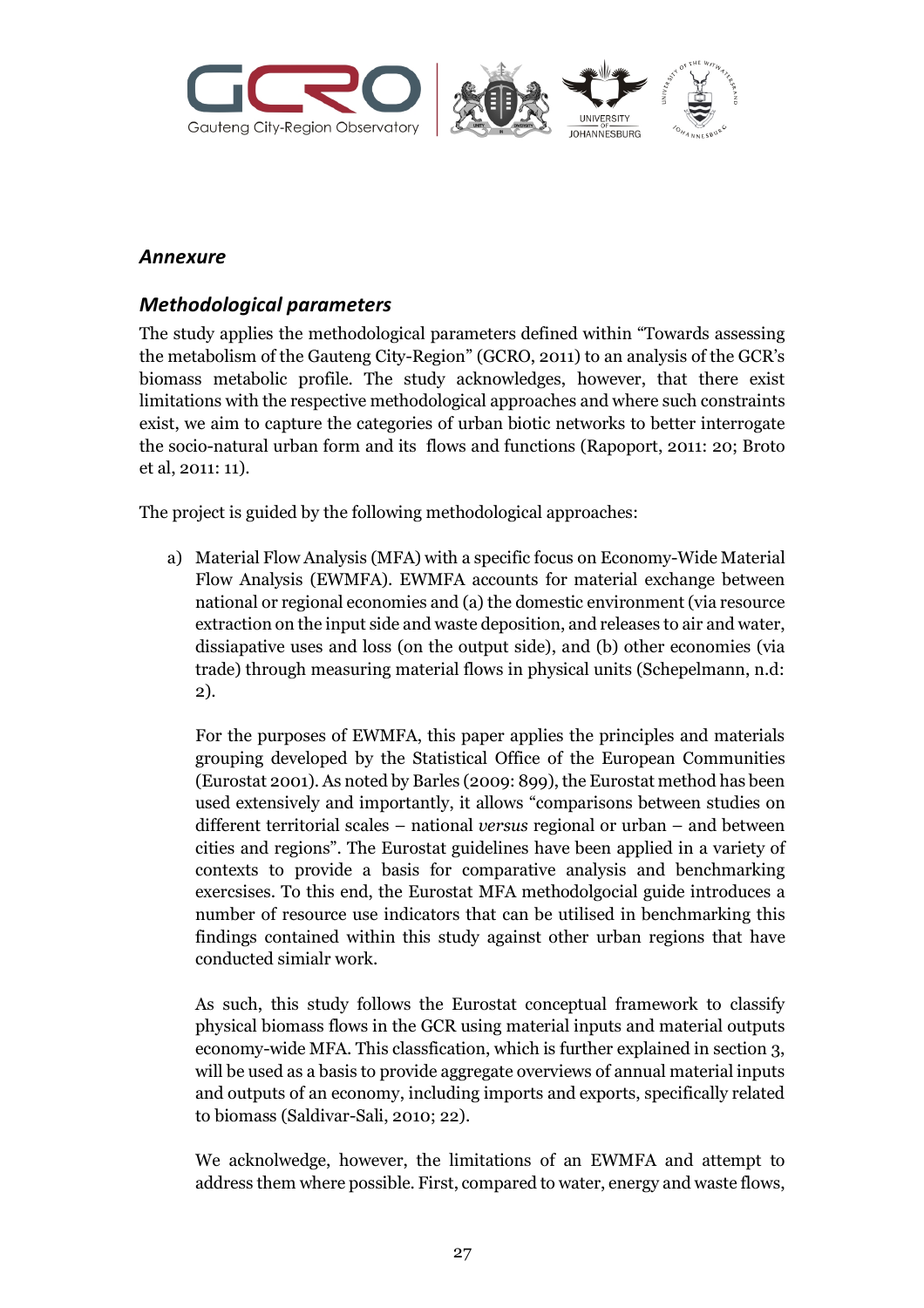which are frequently studied in MFA, there exist few comprehensive studies of global biomass flows, on which there is much less evidence and methodological robustness (Krausmann et al, 2008: 472; Minx et al, 2010: 79). Furthermore, where data has been collected on biomass flows, it is often in national format so that disaggregared data at an urban and regional scale is a challenge to be addressed in this study (Barles, 2009).

On the other hand, EWMFA may be viewed as a simplistic view of a biomass due to the inherently linear nature of input and output analyses (Rapoport, 2011). As Barles (2009: 911) states, it is important that future MFAs link to the "particular socioecological conditions that influence material flows and their evolution". Notwithstanding this limitation, the study takes the view that we should first endeavor to apply tested methodologies, such as Eurostat, as a guideline to data collection, and then seek to expand and merge this with other suitable urban metabolism approaches. It is also noted that EWMFA is a physical accounting approach and is useful for the purposes of material flow analyses, whilst other research questions, such as the stock of biomass accumulated in Gauteng, may be better answered by using additional methods.

One of the major unanswered issues is the capability of an EWMFA to capture the hidden flows that characterise the urban environmental imprint (Barles, 2009: 911). This report presents evidence that capturing passive flows may be better achieved through case-specific analyses, such as life cycle assessments or substance flow assessments, rather than EWMFA. On its own, EWMFA may not suffice to address the flow of indirect flows such as ecosystem services. Question such as how changes in natural systems functions lead to changes in the flows and the value of ecosystem services may be better addressed through methods such as agent-based modelling or ecosystem service valuations (Silvestri & Kerhsaw, 2010: 27). Importantly, the integration of EWMFA and other methodologies is a key issue to be addressed for future urban metablism research and we make recommendations on these conceptual interlinkages.

b) Ecological Footprint Analysis (EFA) is an accounting framework measuring human appropriation of ecosystem products and services in terms of the amount of bioproductive land and sea area needed to supply such products and services (Ewing et al, 2010: 1).

EFA aims to calculate final consumption for a population in the economy, including waste flows such as  $CO<sub>2</sub>$ , and the amount of land that is necessary to sustain that population indefinitely (GCRO, 2011: 23) $^{11}$ . In terms of biomass, this study's application of EFA will analyse final food consumption and the total area required for consumption of food in the economy. Data on final consumption will be used to estimate land requried to support food consumption, and related waste emissions, from this consumption.

<sup>11</sup> See Methodological Document for full explanation a methodological procedure for ecological footprint (GCRO, 2011: 23-27).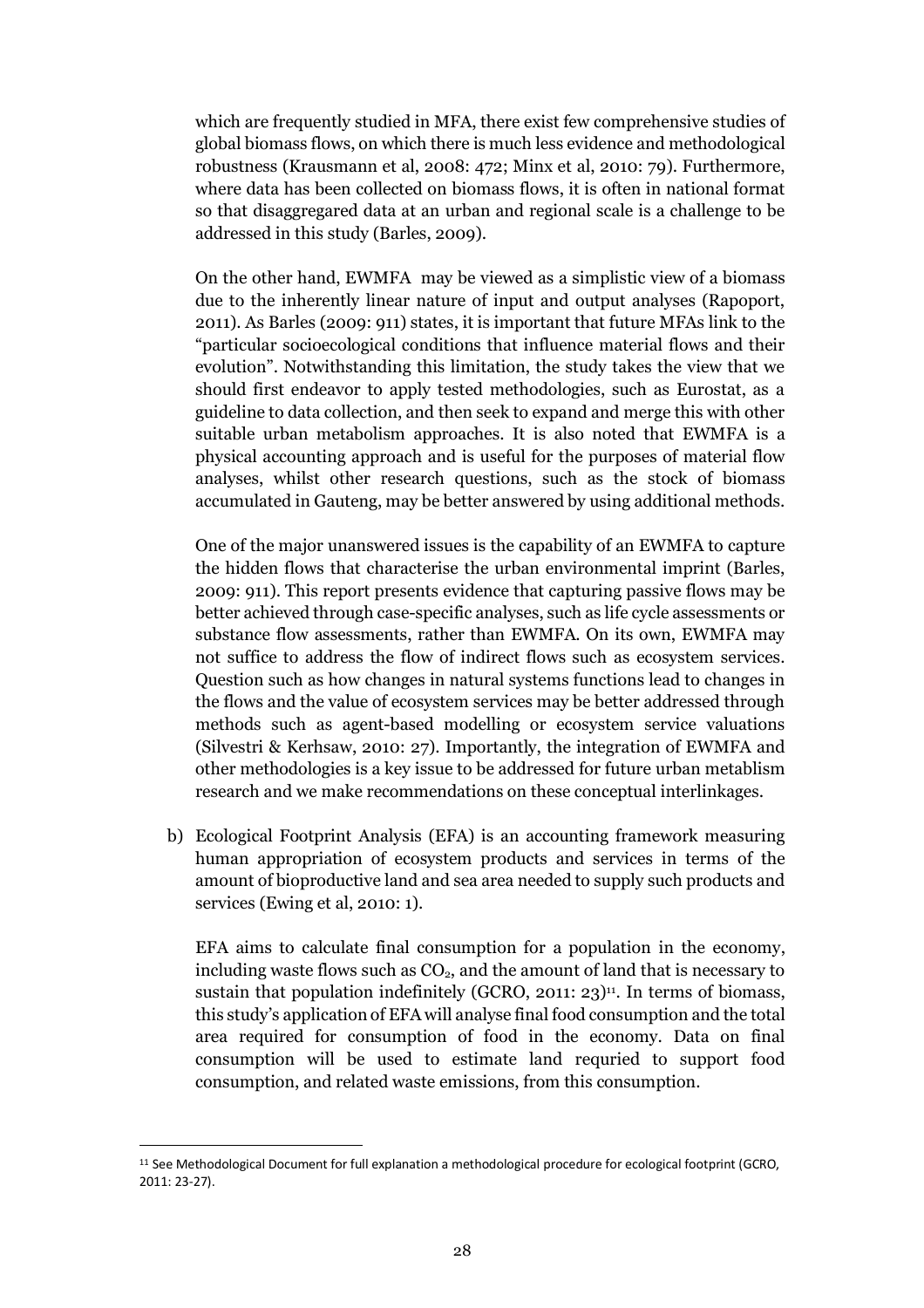The task for this study is to identify data for different types of food consumption for Gauteng, according to the classification of food consumption described in section 3. In terms of EFA, a number of indicators will be utilised to calculate final consumption of food. These include, inter alia, local yields, food production resources, land use in terms of hectares and indicators of biomass productivity versus bioproductive capacity.

c) System Dynamics is an interdisciplinary method for understand the dynamic behaviour of complex systems, and how these system change over time (GCRO, 2011: 27). The system parameters used by system dynamics include stocks, flows, flowvariables, which are used by systems dynamics to descirbe a given system and through which biomass flows in Gauteng will be represented $12$ .



**Figure 3 System Dynamics Modelling Process**

This study will follow the general system dynamics modelling process as described in the GCRO's 2011 methodology study (Figure 1). However, One of the major distinctions between system dynamics modelling and the previous two methodological parameters the role of problem forumlation (GCRO, 2011: 29). An analysis of biomass flows using system dynamics therefore requires detailed formulation and conceptualisation of a biomass-related problem or question within the system, such as the negative effect of climate change on agricultural stocks in Gauteng. It is crucial that time delays and feedbacks related to the specific biomass problem are included in the modelling process.

Methodologically, we can also use systems dynamics to represent the interlinkages between resources, as described by Abou-Abdo et al (2011): "Using System Dynamics modeling techniques, we link the stocks and flows of seven classes of resources—water, energy, construction materials, industrial minerals, biomass, petrochemicals, and finished products— with drivers and behaviors in the urban system". We can therefore use system dynamics to represent and simulate biomass stocks on the one hand, and the relationships between changes in biomass and additional flows, and other variables, such as hydrology and biodiversity.

To conduct a dynamic analysis, Abdoue-Abdo et al (2011) note that an initial step is the development of a dynamic hypothesis that could explain the relationships between resource stocks and flows and urban dynamics at multiple scales, which in-turn the description of a system model. A dynamic hypothesis are in-turn requries the creation of casual loop diagrams, designed to identify and explain relationships in the specific problem.

<sup>12</sup> See Methodological Document for full explanation a methodological procedure for ecological footprint (GCRO, 2011: 27-31).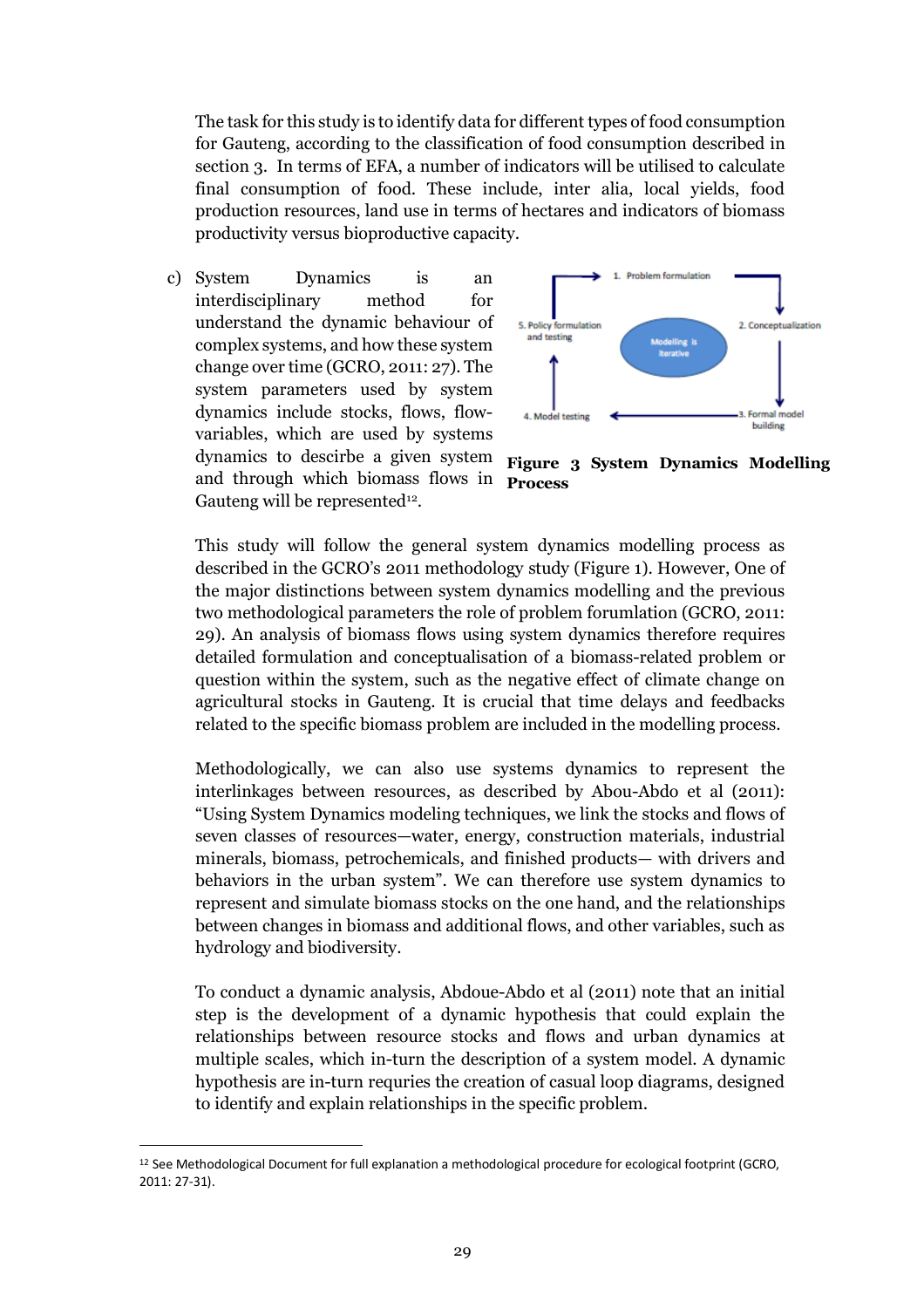#### **Table 1 Institutional arrangements affecting biomass (adapted from Green Strategic Programme for Gauteng, 2011)**

|                                                                                                        | <b>National</b>                                                                                                                                                                                                                                                                                                                                                                                                                             |
|--------------------------------------------------------------------------------------------------------|---------------------------------------------------------------------------------------------------------------------------------------------------------------------------------------------------------------------------------------------------------------------------------------------------------------------------------------------------------------------------------------------------------------------------------------------|
| Policy document/strategies/ legislation/                                                               | <b>Purpose</b>                                                                                                                                                                                                                                                                                                                                                                                                                              |
| plans                                                                                                  |                                                                                                                                                                                                                                                                                                                                                                                                                                             |
| Integrated Food Security Strategy of South<br>Africa (IFSSSA) (2002)                                   | The goal of the IFSSSA is to eradicate hunger, malnutrition and food insecurity by<br>2015. The aims are increase household food production and trading; improve<br>income generation and job creation opportunities; improve nutrition and food<br>safety; increase safety nets and food emergency management systems; improve<br>analysis and information management system; provide capacity building; and<br>hold stakeholder dialogue. |
| National Integrated Food Security Policy                                                               | In draft format but aims to shift procurment to emergin and msall-scale farmers,<br>establish localf ood economies and increase nutrition and education efforts.                                                                                                                                                                                                                                                                            |
| <b>Zero Hunger Strategy</b>                                                                            | Support small-scale agriculture, procurement of local foods, establish community<br>nutrition centres, skills development                                                                                                                                                                                                                                                                                                                   |
| Competition Commisions / Law                                                                           | Monitoring of information exhange in South African industires to control anti-<br>competitive behavious                                                                                                                                                                                                                                                                                                                                     |
| Conservation of Agricultural Resources Act<br>(Act No. 43 of 1983)                                     | Control over the utilisation of natural gricultural resources; only active legislation<br>on weeds and invase plants and determines purposes of Working for Water<br>Programme; despite a national Act, the responsibility lies with Province.                                                                                                                                                                                              |
| Fencing Act, 1963 (Act No. 31 of 1963)                                                                 | Regulates matters of boundary fences fo farms and obligatory contribtuion to<br>boundary fences; responsibilities lie with Province                                                                                                                                                                                                                                                                                                         |
| Animal Diseases Ac, 1984 (Act No. 35 of 1984)                                                          | Control meausres for the prevention of diseases and parasites; nationalact but<br>provncial mandate to implement                                                                                                                                                                                                                                                                                                                            |
| Abattoir Hygiene Act, 1992 (Act No. 121 of<br>1992)                                                    | Maintenane of propoer standards of hydience in the slaughtering of anmials and<br>handling of meat and animal prodcuts; national act but provincial mandate                                                                                                                                                                                                                                                                                 |
| Control of Markets in Rural Areas Ordinancen,<br>1964 (Ord. No. 38 of 1965)                            | Directoriate of Agriculture and Rural Development                                                                                                                                                                                                                                                                                                                                                                                           |
| Problem Animals Control Ordinance, 1978<br>(Ord. No. 14. Of 19780)                                     | Directoriate of Agriculture and Rural Development                                                                                                                                                                                                                                                                                                                                                                                           |
| Fertilizers, Farm Feeds, Agricultural Remedies<br>and Stcok Remedies Act, 1946 (Act No. 35 of<br>1947) | Registration of fertizliers, stock feeds, agricultural remedies, stock remedies,<br>sterilising plants and pest contol operators.                                                                                                                                                                                                                                                                                                           |
| Livestock Brands Act, 1962 (Act. No. 87 of<br>1962)                                                    | Regulates registration of a brand in the name of an owner of livestock to dientify<br>livestock.                                                                                                                                                                                                                                                                                                                                            |
| Agrciultural Credit Act, 1966 (Act. No. 28 of<br>1966)                                                 | Provides for assitance to persons carrying on or underaking to carry on farming<br>operations                                                                                                                                                                                                                                                                                                                                               |
| Marketing Act, 1968 (Act. No 59 of 1969)                                                               | Introduces systems of control over the marketing of agriclutral products and<br>regulates quantitative control over the import and export of tehse products                                                                                                                                                                                                                                                                                 |
| Wine and Spirit Control ACT, 1970 (Act No. 47<br>of 19700                                              | Regulates the control and management of the wien and spirit industry by KWV.                                                                                                                                                                                                                                                                                                                                                                |
| Subdivision of agricultural land act, 1970 (Act.<br>No. 70 of 19070)                                   | Regulates subdivison of agricultural alnd and its sue for purposes other than<br>agriculture.                                                                                                                                                                                                                                                                                                                                               |
| Plan Breeders' Right Act, 1976 (Act No. 15 of<br>1976)                                                 | Regulates granting of certain rights relating to new varities of certain kinds of<br>plants, the protection of such rights and the isseu fo licenses in respect of<br>exercising rights.                                                                                                                                                                                                                                                    |
| Plant improvement Act, 1976 (Act No. 53 of<br>1976)                                                    | Regulates registration of establishments where plants an dpropogation material<br>are sold and packed, for the introduction of schemes for ceritifcation.                                                                                                                                                                                                                                                                                   |
| Livestock improvement Act, 1977 (Act. No. 25<br>of 1977)                                               | Regulates collection and sale of semen and ova and the artificial insemination and<br>inovulation of certain animals, the establishment of a system for the evaluation<br>and<br>certification of the performance of certain animals, quality control with regard to                                                                                                                                                                        |
|                                                                                                        | the<br>importation and exportation of certain animals, semen, ova and eggs, the                                                                                                                                                                                                                                                                                                                                                             |
|                                                                                                        | incorporation of<br>livestock breeders' societies and the maintenance of the legal personality of<br>livestock                                                                                                                                                                                                                                                                                                                              |
|                                                                                                        | breeders' societies, and the granting of certain exclusive powers relating to the<br>registration of pedigrees of certain livestock to the South African Stud Book and<br>Livestock Improvement Association.                                                                                                                                                                                                                                |
| Desingated Areas Development Act, 1979 (Act.                                                           | Provides for measures for the promotion of the density of population and of                                                                                                                                                                                                                                                                                                                                                                 |
| No 87 of 1979)                                                                                         | farming activity in certaina areas.                                                                                                                                                                                                                                                                                                                                                                                                         |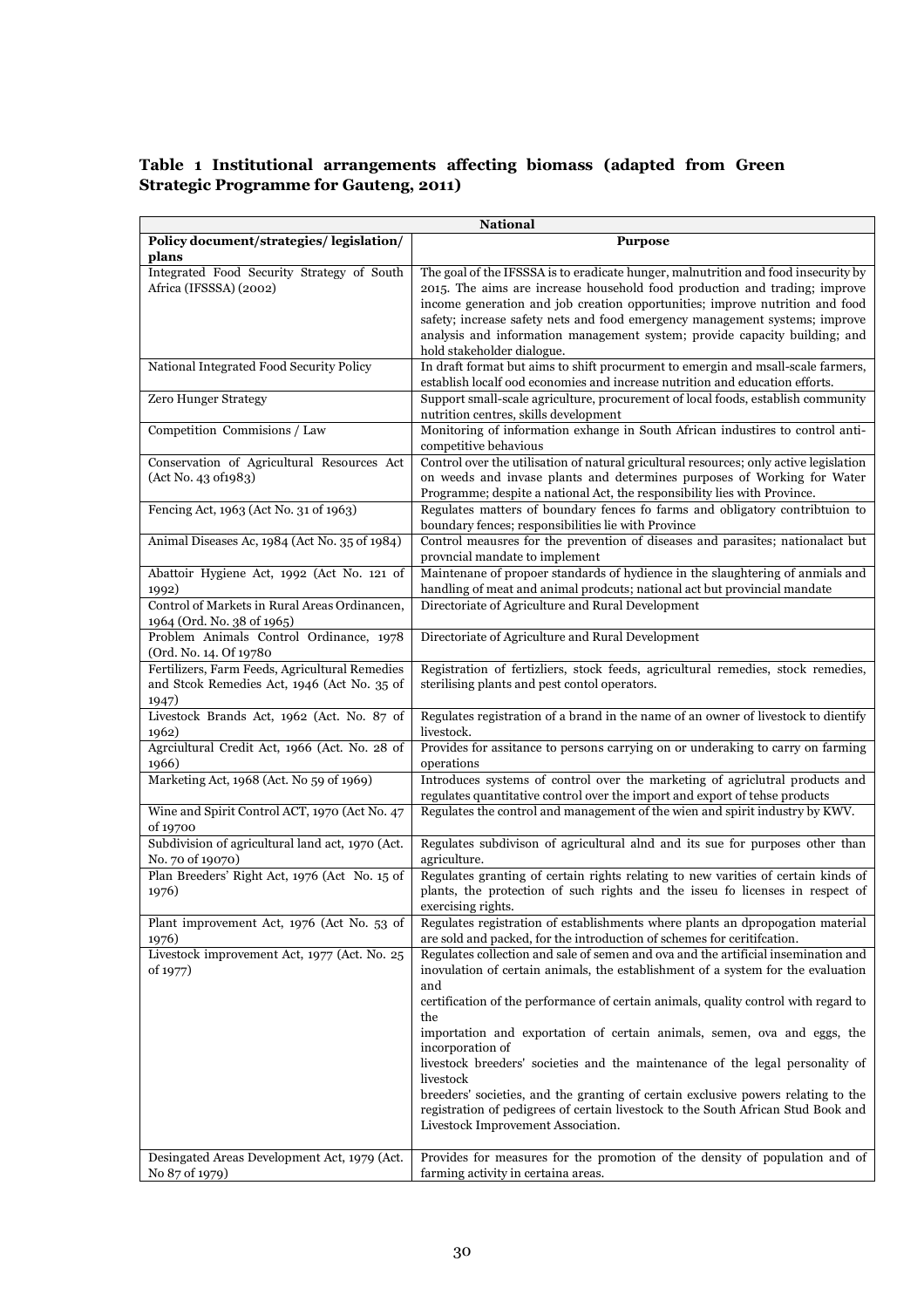| Co-operatives Act, 1981 (Act. No. 91 of 1981)                                     | Regulates the formation, registration, management and functioning of various<br>types of cooperatives                                                                                                                                                                                                           |
|-----------------------------------------------------------------------------------|-----------------------------------------------------------------------------------------------------------------------------------------------------------------------------------------------------------------------------------------------------------------------------------------------------------------|
| Veterinary and Para-veterinary Professions<br>Act, 1982 (Act No. 19 of 1982)      | Provides for the establishment, powers and functions of the SA Veterinary Council                                                                                                                                                                                                                               |
| Perishable Products Export Control Act, 1983<br>(Act. No.9 of 1983)               | Provides for the control of perishable products intended for export and the<br>continued existence of a stautory board                                                                                                                                                                                          |
| Agricultural Pests Act, 1983 (Act No. 36 of<br>1983)                              | Prevention and combatting of agricultural pests.                                                                                                                                                                                                                                                                |
| Liquor Products Act, 1989 (Act No. 60 of 1989)                                    | Control over the sale and production for sale of certain liquor products, the<br>composition and properties of such products etc.                                                                                                                                                                               |
| Agricultural Research Act, 1990 (ACT. No. 86<br>of 1990)                          | Juristic person to undertake agricultural research and regualtes matters regarding<br>the ARC.                                                                                                                                                                                                                  |
| Agricultural Products Standards Act, 1990<br>(Act. No 119 of 1990)                | Control of sale and export of certain agricultural products and other related<br>products                                                                                                                                                                                                                       |
| Agricultural Produce Agents Act, 1992 (Act No.<br>12 of 1992)                     | Establishment of Agricultural Produce Agents Council                                                                                                                                                                                                                                                            |
| South African Abattoir Corporation Act, 1992<br>(Act No. 120 of 1992).            | Privatization of the South African Corporation.                                                                                                                                                                                                                                                                 |
| Agricultural Development Fund Act, 1993 (Act<br>No. 175 of 1993)                  | Control over an agricultural development fund.                                                                                                                                                                                                                                                                  |
|                                                                                   | Provincial                                                                                                                                                                                                                                                                                                      |
| Policy document/strategies/<br>legislation/plans                                  | <b>Purpose</b>                                                                                                                                                                                                                                                                                                  |
| Strategy for a Developmental Green Economy<br>for Gauteng (2010)                  | Identifies local food productin as a strategy to promote a green economy                                                                                                                                                                                                                                        |
| Growth<br>Employment<br>Gauteng<br>and<br>Development Strategy (GEGDS) (2010)     | Identifies food secuirty as a key motivation for green grwoth and development                                                                                                                                                                                                                                   |
| Gauteng Social Development Strategy (GSDS)<br>(2006)                              | Through strategic levels, improve foods secuirty as a step tp reduce poverty and<br>hunger                                                                                                                                                                                                                      |
| Gauteng Comprehensive Rural Development<br>Strategy (GRDS) (2010)                 | Development of rural communities through developing food security through<br>several measuressuch as backyard gardens, community food gardens and food<br>banks.                                                                                                                                                |
| Agriculture<br>Gauteng<br>Research<br>and<br>Development Policy (GARDP) (2008)    | The purpose of the policy is to outline principles and parameters of agricultural<br>research for the development of appropriate agricultural technology and<br>increasing agricultural productivity within the province of Gauteng.                                                                            |
| Gauteng Agricultural Development Strategy<br>(GADS) (2006)                        | Aims to support the GEGDS through developing agriculture.                                                                                                                                                                                                                                                       |
| Gauteng Biotechnology Strategy (2007)                                             | This strategy responds to GADS and the GEDS to create a strategic framework with<br>the intention of positioning Gauteng as a national leader in biotechnology,                                                                                                                                                 |
| Gauteng Integrated Food Security Strategy and<br>Policy (GIFSSF)                  | This is a policy document guiding the implementation of the GIFFSF with refined<br>roles of different departments. The document has a strong focus on the co-<br>ordination between provincial departments and outlines the food-for-all rollout<br>plan.                                                       |
|                                                                                   | Local                                                                                                                                                                                                                                                                                                           |
| Municipal Integrated Development Plans<br>(IDPs)                                  | Most municipalities have a basic set of food security related programmes in<br>common that relies heavily on the local production of food in homestead and<br>community gardens. Improving the availability of land and providing inputs and<br>implements are put forward as strategies to increase production |
|                                                                                   | Food secuirty proogrammes                                                                                                                                                                                                                                                                                       |
| Poverty & Bane Pele<br>War on<br>(cross-<br>departmental)                         | Established to assist poorest households through food banks and school nutrition<br>programme while bane pele includes services such as school feeding                                                                                                                                                          |
| Community Work Programme (CWP)                                                    | Direct employment creation programme                                                                                                                                                                                                                                                                            |
| National School Nutrition Programme<br>National Radio Active Waste Act 53 of 2008 | Providing regular nutrition for youg learners<br>To provide for the establishment of a National Radioactive Waste Disposal                                                                                                                                                                                      |
|                                                                                   | Institute in order to manage radioactive waste disposal on a national basis; to<br>provide for its functions and for the manner in which it is to be managed;                                                                                                                                                   |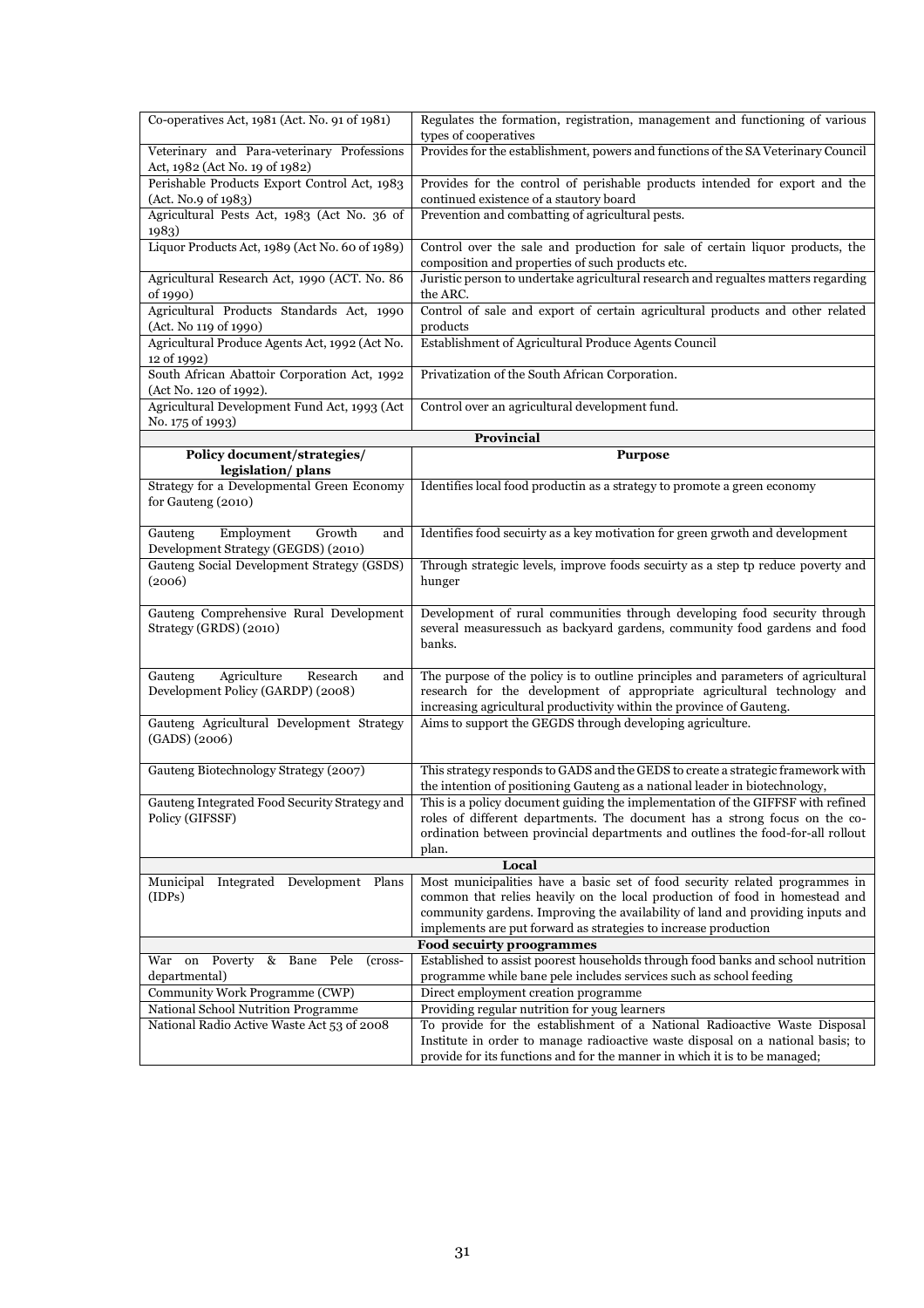

**Figure 4 A typical food value chain**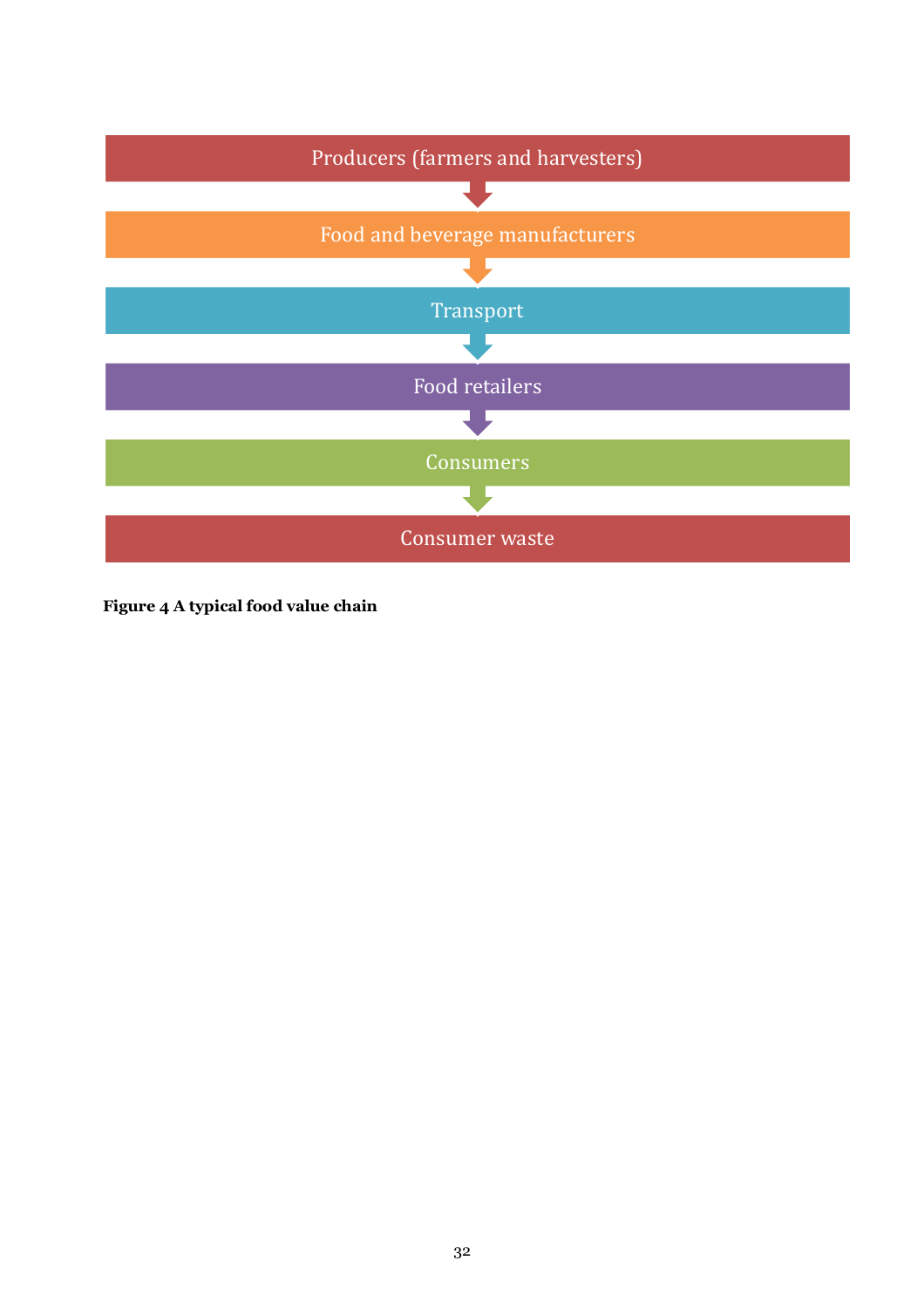

#### **Table 5 Biomass data sources**

| Government | Flow                         | Data source                                                            | <b>Type of data</b>                                                                                                    | Units                                                               | Link                                                                                   | <b>Remarks</b> |
|------------|------------------------------|------------------------------------------------------------------------|------------------------------------------------------------------------------------------------------------------------|---------------------------------------------------------------------|----------------------------------------------------------------------------------------|----------------|
| data       | <b>Primary</b><br>extraction | <b>StatsSA Census of</b><br>commercial<br>agriculture, 2007<br>Gauteng | <b>Provincial statistics</b><br>for selected<br>products: field<br>crops, horticulture,<br>animals, animal<br>products |                                                                     | http://www.statssa.gov.za/pu<br>blications/Report-11-02-<br>08/Report-11-02-082007.pdf |                |
|            | Primary<br>extraction        | <b>StatsSA Census of</b><br>Commercial<br>Agriculture                  | Interactive time<br>series database:<br>area planted<br>production<br>information                                      | Hectares (area<br>planted) and<br>metric tonnes<br>(production)     | http://www.statssa.gov.za/ti<br>meseriesdata/pxweb2006/Di<br>alog/statfile1.asp        |                |
|            | <b>Final</b><br>consumption  | <b>StatsSA</b> Income<br>and Expenditure<br>Survey                     | Expenditure data                                                                                                       | Rand value                                                          | http://www.hsrc.ac.za/Docu<br>ment-3579.phtml                                          |                |
|            | <b>Trade flows</b>           | <b>DAFF</b>                                                            | Soybean market<br>value chain profile:<br>Soybean Gross<br>value; production in<br>tonnes                              |                                                                     | http://www.daff.gov.za/docs/<br>AMCP/SoyabeanMVCP2010-<br>2011.pdf                     |                |
|            | Primary<br>extraction        | DAFF: Crop<br>estimates<br>committee                                   | Crop estimates                                                                                                         | Area planted<br>(Hectares)<br>finacl crop<br>production<br>(tonnes) | http://www.sansor.org/pdf/<br>marketdata/crop_estimates_<br>committee_2011_7.pdf       |                |
|            | <b>Trade flows</b>           | DAFF: 2010                                                             | A profile of the<br>South African<br><b>Tomato Market</b><br>Value Chain                                               | Rand Value                                                          | http://www.daff.gov.za/docs/<br>AMCP/TomatoMVCP2010-<br>11.pdf                         |                |
|            |                              | DAFF Quarterly<br>Economic<br>Overview of the<br>Agriculture,          | Provincial<br>agricultural<br>employment                                                                               |                                                                     |                                                                                        |                |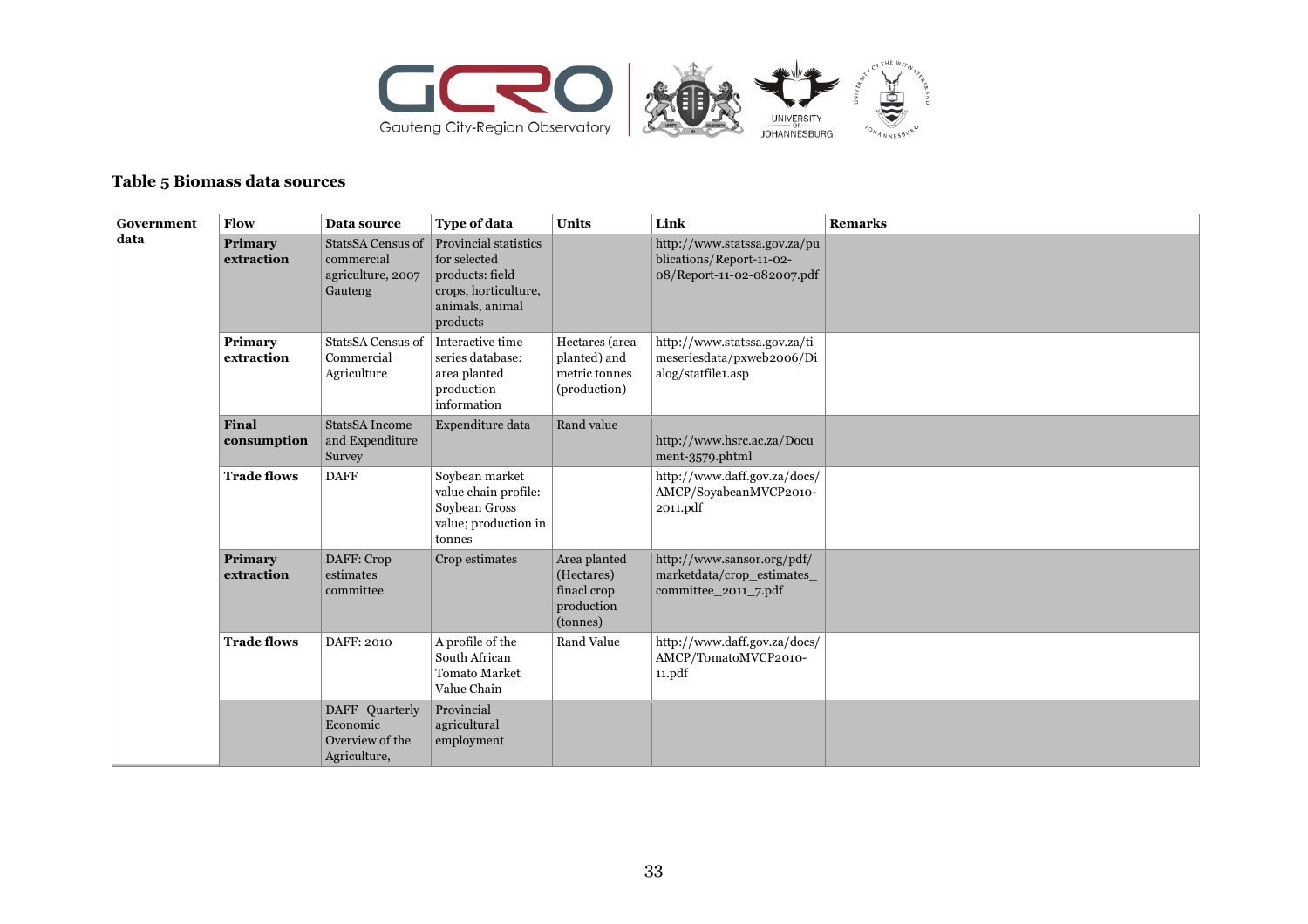|                                 |                                    | Forestry &<br><b>Fisheries Sector</b>                                                                                             |                                                                                                                                                 |                                                                                                                                                                                                                                                     |                                                                                           |                                                                                                                                               |
|---------------------------------|------------------------------------|-----------------------------------------------------------------------------------------------------------------------------------|-------------------------------------------------------------------------------------------------------------------------------------------------|-----------------------------------------------------------------------------------------------------------------------------------------------------------------------------------------------------------------------------------------------------|-------------------------------------------------------------------------------------------|-----------------------------------------------------------------------------------------------------------------------------------------------|
|                                 |                                    | <b>GDARD</b> Gauteng<br>Agricultural<br>Census                                                                                    | Spatial aerial<br>surveys and data of<br>crop and livestock<br>production within<br>Gauteng                                                     | Geo-spatial<br>imagery of farm<br>infrastructure,<br>field boundaries<br>and crop types<br>for summer and<br>winter, herbs,<br>flowers,<br>livestock,<br>orchards,<br>vegetables,<br>tunnel<br>information; all<br>shapefiles<br>with<br>attributes | http://www.siq.co.za/index.p<br>hp?option=com_content&tas<br>k=view&id=53&Itemid=123      | Received GDARD CD; Celiwe Kgowedi 084 5122 609;<br>celiwe.kgowedi@gauteng.gov.za                                                              |
|                                 | <b>Trade flows</b>                 | <b>DAFF Market</b><br>value chain<br>profile & "Crops & $\vert$ fresh produce<br>Markets"<br>document for 4<br>financial quarters | Agri marketing<br>data; volumes of<br>traded                                                                                                    | <b>Volumes</b><br>Mass in tonnes,<br>value and<br>average price                                                                                                                                                                                     | http://www.daff.gov.za/docs/<br>statsinfo/Crops_0304.pdf                                  | Percentage distribution of area planted v.s production for different<br>crops across South Africa<br>This is an important government analysis |
|                                 | <b>Trade flows</b>                 | <b>DTI</b>                                                                                                                        | Agro processing &<br>export data                                                                                                                | Rand value                                                                                                                                                                                                                                          | http://apps.thedti.gov.za/eco<br>ndb/raportt/rapsiAGROPRO<br>CEScurrent.html              | National aggregated data.                                                                                                                     |
|                                 | <b>Trade flows</b>                 | South African<br><b>Revenue Services</b><br>(SARS)                                                                                | Imports and exports<br>of foodstuffs                                                                                                            |                                                                                                                                                                                                                                                     |                                                                                           |                                                                                                                                               |
|                                 |                                    | Jhb City Parks                                                                                                                    |                                                                                                                                                 |                                                                                                                                                                                                                                                     |                                                                                           |                                                                                                                                               |
| Industry<br>association<br>data | <b>Drivers of</b><br>biomass flows | Elsenberg 2005                                                                                                                    | A profile of<br>demographics,<br>poverty, inequality<br>and unemployment:<br>statistics for<br>agricultural and<br>non-agricultural<br>holdings |                                                                                                                                                                                                                                                     | http://www.elsenburg.com/p<br>rovide/documents/BP2005_1<br>_7%20Demographics%20GT.<br>pdf |                                                                                                                                               |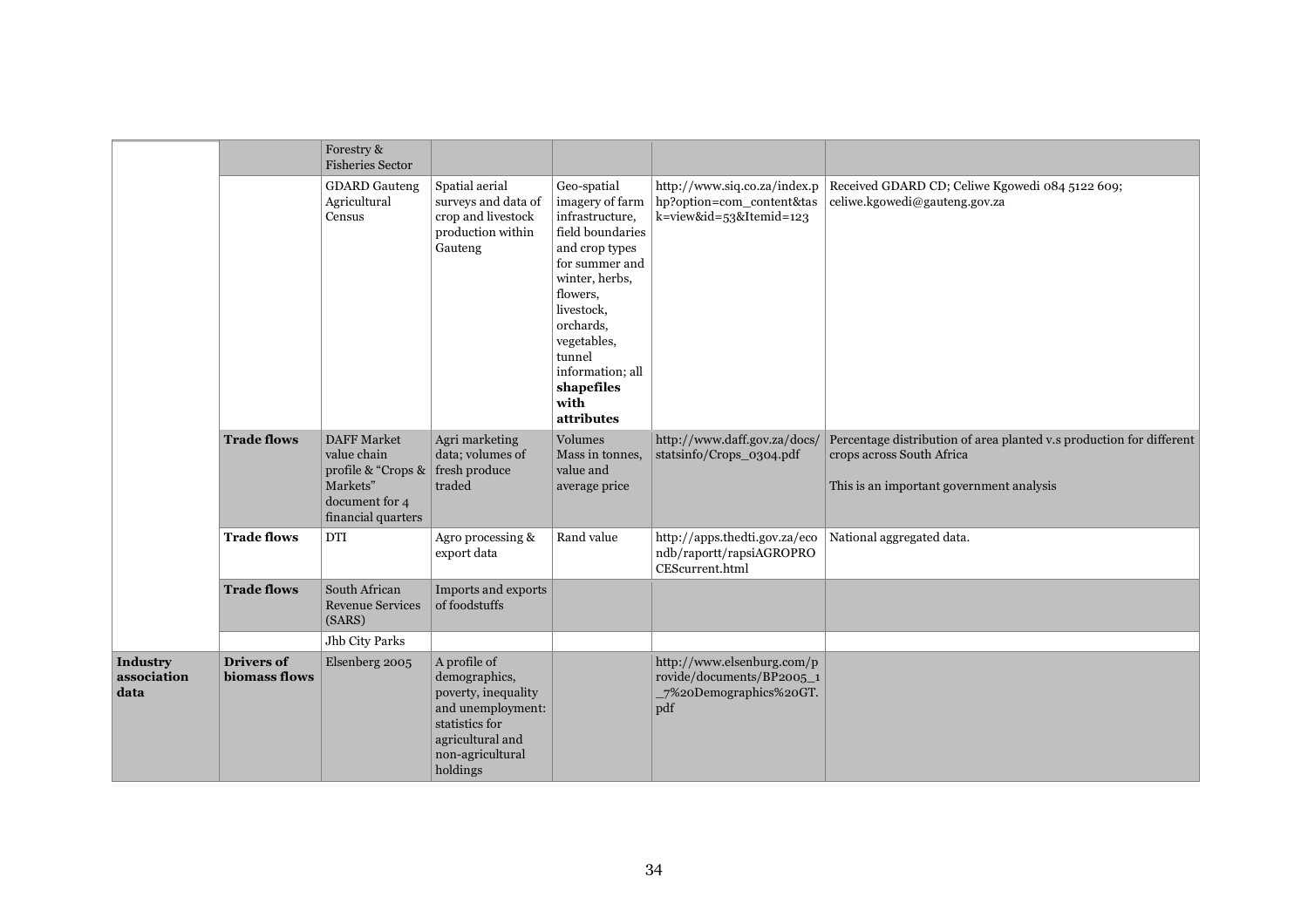|                                             | <b>JSE SAFEX</b><br>Commodity<br>Derivatives                                              | Agricultural<br>commodity prices;<br>agricultural daily<br>statistics                                                                                               |                                                  | http://www.jse.co.za/Market<br>s/Commodity-Derivatives-<br>Market.aspx      |                                                                                                                                                                                       |
|---------------------------------------------|-------------------------------------------------------------------------------------------|---------------------------------------------------------------------------------------------------------------------------------------------------------------------|--------------------------------------------------|-----------------------------------------------------------------------------|---------------------------------------------------------------------------------------------------------------------------------------------------------------------------------------|
| <b>Resource</b><br>users                    | Seedling growers<br>association of<br>South Africa                                        | Nursery data; GPS<br>coordinates                                                                                                                                    |                                                  | http://www.seedlinggrowers.<br>$\cos za/$                                   | Very limited Gauteng data; no specific / extensive data                                                                                                                               |
| Seed as a<br>primary<br>biomass input       | South African<br>National Seed<br>Organisation<br>(SANSOR)                                | Total volume of<br>seed sold in various<br>crops; total seed<br>sales in SA; Seed<br>statistics for cereals,<br>grain crops,<br>pastures, data on<br>volume of seed | Kilograms and<br>Rand value per<br>crop and seed | http://www.sansor.org/                                                      | National data but very useful contact Gerrie Reitsma 012 349<br>0066; gerrie@sandsor.co.za;<br>SANSOR represents 98% of seed industry; SANSOR reports<br>subject to independent audit |
| Primary<br>extraction<br>and trade<br>flows | <b>Animal Feed</b><br>Manufactures<br>Association<br>(AFMA)                               | Animal feed sales<br>statistics                                                                                                                                     |                                                  | http://www.afma.co.za/                                                      |                                                                                                                                                                                       |
| <b>Trade flows</b>                          | National<br>Agricultural<br>Marketing<br>Council (DAFF)                                   | Manage crop<br>estimates; Food<br>trade flows, fruit,                                                                                                               |                                                  | http://www.namc.co.za/dnn/<br>default.aspx                                  | Seasons perspective: go direct to companies to data - based on<br>seed sales vs. market share; each month varies                                                                      |
| Primary<br>extraction                       | Agricultural<br><b>Research Council</b><br>(ARC)                                          | Production and<br>consumption                                                                                                                                       |                                                  | http://www.arc.agric.za/hom<br>e.asp?pid=33&sec=741                         |                                                                                                                                                                                       |
|                                             | Agri World SA                                                                             | Directories for<br>various products                                                                                                                                 |                                                  | http://www.agriworldsa.com<br>/about-us                                     | Advertising, communication and information portal.                                                                                                                                    |
|                                             | SA Agricultural<br>Processors<br>Association                                              |                                                                                                                                                                     |                                                  | http://www.grainmilling.org.<br>$z$ a/                                      | Falls under auspices of National Chamber of Milling.                                                                                                                                  |
|                                             | South African<br>Meat Industry<br>Company/<br><b>SA Red Meat</b><br><b>Industry Forum</b> |                                                                                                                                                                     |                                                  | http://www.samic.co.za/<br>http://www.agriworldsa.com<br>/nurseries-1/samic |                                                                                                                                                                                       |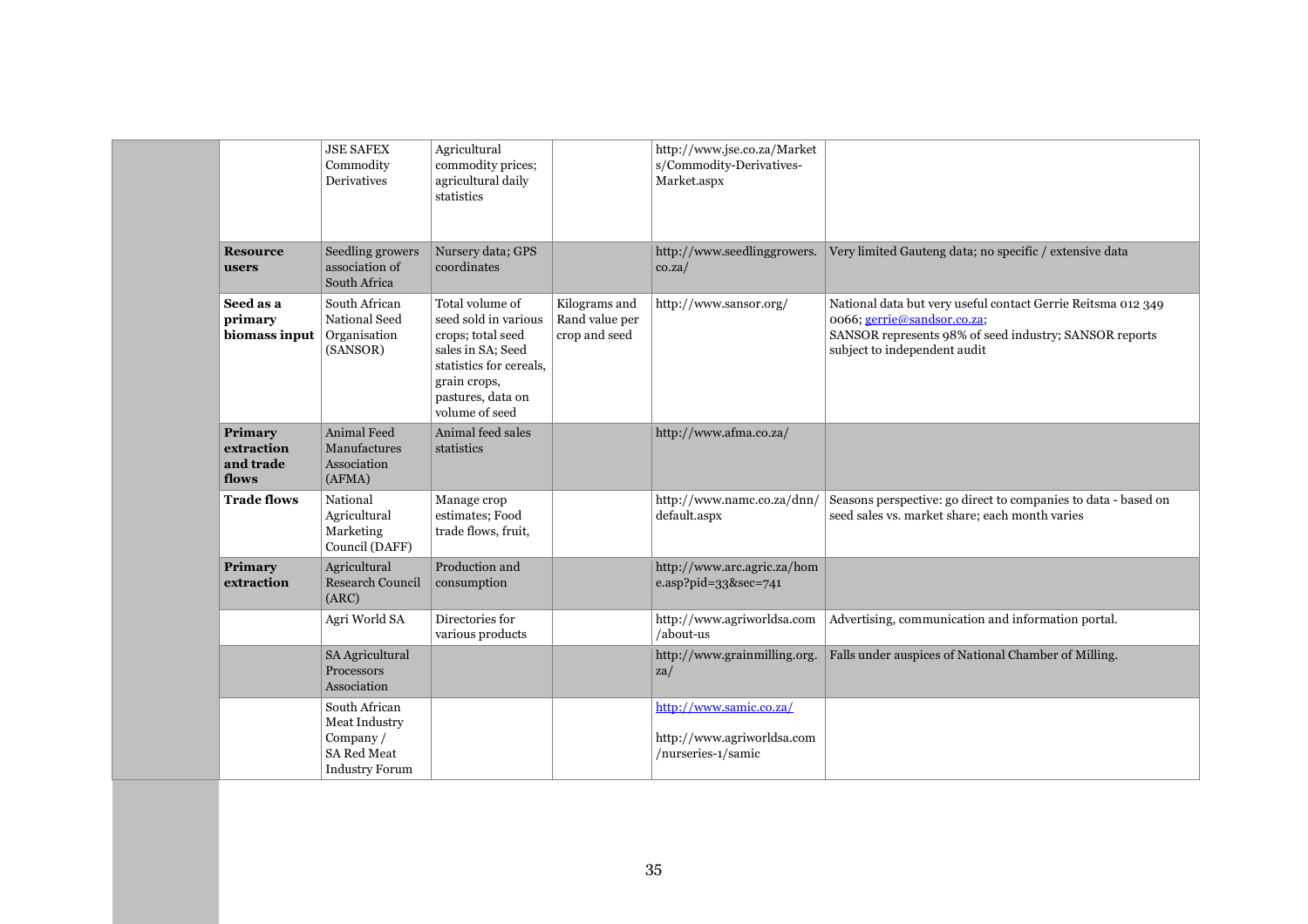| <b>Resource</b><br>users | National Chamber   Database of<br>of Milling                                                                              | industry suppliers                                                                                                                                           |                     | http://www.grainmilling.org.<br>$z$ a/                                               | Boikanyo@grainmilling.ord.za; 012 663 1660<br>Jannie de Villers<br>May be able to give data on provincial consumption of e.g malt |
|--------------------------|---------------------------------------------------------------------------------------------------------------------------|--------------------------------------------------------------------------------------------------------------------------------------------------------------|---------------------|--------------------------------------------------------------------------------------|-----------------------------------------------------------------------------------------------------------------------------------|
| <b>Trade flows</b>       | SA Fresh Produce<br>Exporters' Forum                                                                                      |                                                                                                                                                              |                     | http://fpef.co.za/                                                                   |                                                                                                                                   |
|                          | SA Fruit &<br>Vegetable<br>Canners<br><b>Association &amp; SA</b><br>Fruit and<br>Vegetable<br>Canners' Export<br>Council |                                                                                                                                                              |                     | http://www.safvca.co.za/                                                             |                                                                                                                                   |
| Non-                     | <b>SA Feedlot</b><br>Association                                                                                          | Market indicators:<br>kgs, average cost /<br>price, mass                                                                                                     |                     | http://www.safeedlot.co.za/                                                          | Aggregated data                                                                                                                   |
|                          | <b>Bureau for Food</b><br>and Agricultural<br>Policy                                                                      | Potential arable<br>land, cultivated<br>land, exports,<br>processing                                                                                         | hectares            | http://www.bfap.co.za/                                                               |                                                                                                                                   |
|                          |                                                                                                                           |                                                                                                                                                              |                     |                                                                                      |                                                                                                                                   |
|                          | <b>CSIR Bio</b>                                                                                                           | Imports of cooking<br>coal, production<br>and consumption of<br>blast furnace gas<br>from iron and steel                                                     |                     |                                                                                      | Detailed data not available online, interaction with CSIR required.                                                               |
|                          | SA Grains and<br><b>Oilseeds</b>                                                                                          |                                                                                                                                                              |                     | http://www.sagrains-<br>oilseeds.co.za./<br>http://www.sagrains-<br>oilseeds.co.za./ |                                                                                                                                   |
|                          | Agrimark                                                                                                                  | Provides market<br>information,<br>research and advise<br>to the agricultural<br>sector; including<br>monthly reports for<br>certain crops;<br>temporal data | Tonnes and<br>price | http://www.agrimark.co.za/                                                           | Has data for fresh produce markets e.g price and volume sold of<br>e.g. carrots on the Jhb Fresh Produce Market                   |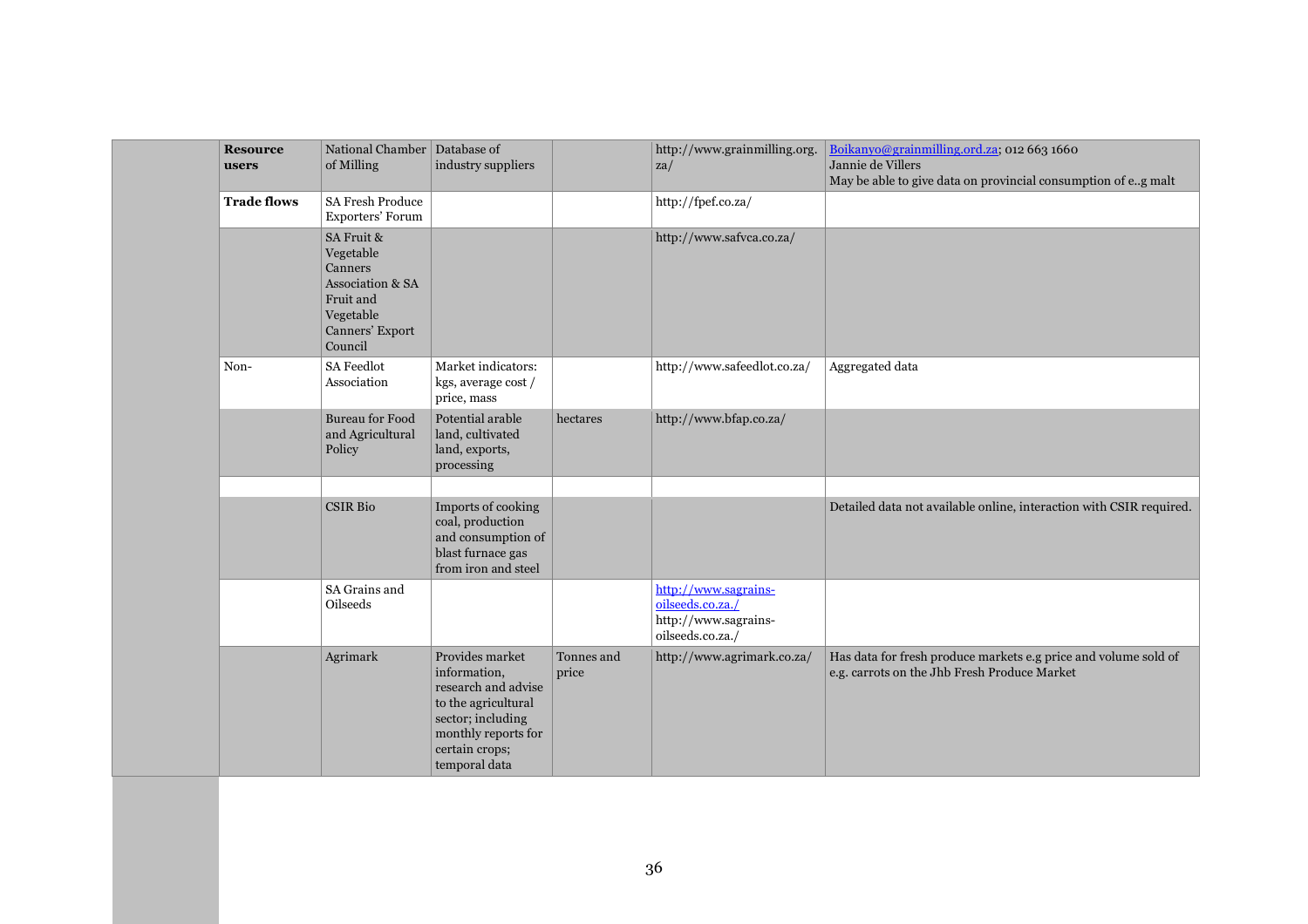| <b>Trade flows</b><br>Primary<br><b>Extraction</b> | South African<br>Grain<br>Information<br>Service (SAGIS)                 | Imports, exports,<br>prices, historic<br>databases, time-<br>series data,<br>deliveries, stock-<br>tables, provincial<br>breakdown, time-<br>series; area<br>planted<br>provincially for<br>different grain<br>crops | http://www.sagis.org.za/                                                                                                                                             | SAGIC has good quality information (which implicitly means they<br>have the raw quantity data somewhere)<br>Nico Hawkins to take over as CEO<br>Weekly imports and exports of different crops although this seems<br>largely aggregated; seasonal production forecasts - good resource. |
|----------------------------------------------------|--------------------------------------------------------------------------|----------------------------------------------------------------------------------------------------------------------------------------------------------------------------------------------------------------------|----------------------------------------------------------------------------------------------------------------------------------------------------------------------|-----------------------------------------------------------------------------------------------------------------------------------------------------------------------------------------------------------------------------------------------------------------------------------------|
|                                                    | <b>Winter Cereal</b><br><b>Trust</b>                                     | Wheat, oats etc.                                                                                                                                                                                                     |                                                                                                                                                                      | Avie Coetzee 012 663 1660; 082 379 1451                                                                                                                                                                                                                                                 |
|                                                    | Mintek?                                                                  |                                                                                                                                                                                                                      |                                                                                                                                                                      |                                                                                                                                                                                                                                                                                         |
|                                                    |                                                                          | Industry data, trade<br>flows                                                                                                                                                                                        |                                                                                                                                                                      |                                                                                                                                                                                                                                                                                         |
|                                                    | <b>SA</b> Medical<br><b>Research Council</b>                             | $\overline{?}$                                                                                                                                                                                                       | http://www.mrc.ac.za                                                                                                                                                 |                                                                                                                                                                                                                                                                                         |
|                                                    | <b>DST-NRF Centre</b><br>of Excellence for<br><b>Invasion Biology</b>    | Invasive species (?)                                                                                                                                                                                                 | http://academic.sun.ac.za/ci<br>b/                                                                                                                                   |                                                                                                                                                                                                                                                                                         |
|                                                    |                                                                          |                                                                                                                                                                                                                      |                                                                                                                                                                      |                                                                                                                                                                                                                                                                                         |
|                                                    |                                                                          |                                                                                                                                                                                                                      | http://www.hsrc.ac.za/                                                                                                                                               |                                                                                                                                                                                                                                                                                         |
|                                                    | <b>AFMA</b> (Animal<br>Feed<br>Manufactures<br>Association)              | Animal feed sales<br>statistics (national)                                                                                                                                                                           | http://www.afma.co.za/<br>http://www.afma.co.za/imgs<br>/April%202011%20until%20<br>July%202011%20-<br>%20Global%20Feeds%20Sale<br>s%20and%20Raw%20Materi<br>als.pdf | Aggregated national data: volumes of feed consumed but AFMA is<br>likely to have the raw data for volumes for Gauteng and<br>importantly, access to main players such as Meadow, AFRGI Feed,<br>Roussouw                                                                                |
|                                                    | <b>Forest and Forest</b><br>Products<br><b>Research Centre</b><br>(CSIR) | Remote sensing and<br>modelling of forest<br>ecology, forest<br>mensuration, estate<br>management,<br>resource<br>management                                                                                         | http://ffp.csir.co.za/                                                                                                                                               | Detailed data unavailable online                                                                                                                                                                                                                                                        |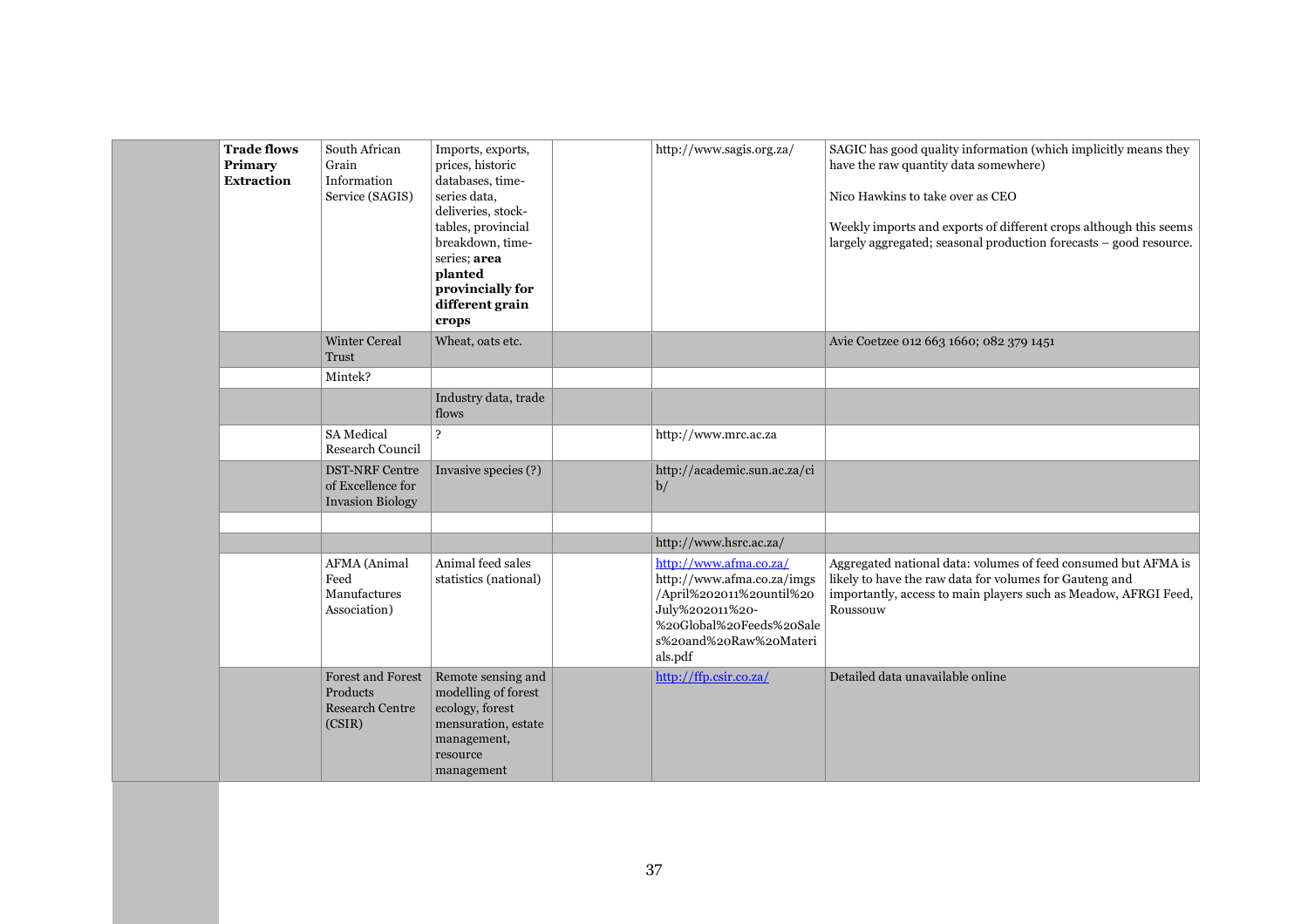|                    | AgriSA                                                      | Links to other<br>important<br>organisation |                                           | http://www.agrisa.co.za/Inde<br>x.html                                                                                                                              |                                                                                                                                                                                                   |
|--------------------|-------------------------------------------------------------|---------------------------------------------|-------------------------------------------|---------------------------------------------------------------------------------------------------------------------------------------------------------------------|---------------------------------------------------------------------------------------------------------------------------------------------------------------------------------------------------|
|                    | <b>SA Cotton</b><br>Producer's<br>Organisation              |                                             |                                           |                                                                                                                                                                     | To be investigated                                                                                                                                                                                |
|                    | Grain SA                                                    | Market info                                 |                                           | http://www.grainsa.co.za/ind<br>ex2.php?                                                                                                                            | Use microlites that use aerial photographs                                                                                                                                                        |
|                    | <b>SA Poultry</b>                                           | Poultry statistics                          |                                           | http://www.sapoultry.co.za/                                                                                                                                         | Kevin Lavelle                                                                                                                                                                                     |
|                    | Association of<br>meet importers<br>and exporters<br>(AMIE) |                                             |                                           | http://www.amiesa.co.za/                                                                                                                                            |                                                                                                                                                                                                   |
| <b>Trade flows</b> | Red Meat<br>Producers'<br>Organisation                      | Imports and exports                         | Monthly<br>volumes in kgs<br>for red meat | http://www.rpo.co.za/                                                                                                                                               | Appears to be a good data source but data mining would be<br>necessary for a Gauteng study<br>Gauteng contact: saaijman@saaijmangrey.co.za                                                        |
|                    | Potatoes and<br>Onions<br>Committee                         |                                             |                                           | http://www.korkom.co.za/                                                                                                                                            | "Sole purpose is to gather information on potaotes"                                                                                                                                               |
|                    | <b>SA Fruit Farms</b>                                       | Contacts and<br>various directories         |                                           | http://www.safruitfarms.com<br>/exporters.aspx                                                                                                                      | Has a directory of fruit exporters, grower groups, gorwing areas                                                                                                                                  |
|                    | The RSA Group                                               |                                             |                                           | http://www.rsa.co.za/?q=nod<br>e/3                                                                                                                                  |                                                                                                                                                                                                   |
| <b>Trade flows</b> | Jhb Fresh<br><b>Produce Market</b>                          | Volumes and daily<br>prices                 | Rand value and<br>Kg                      | http://www.joburgmarket.co.<br>$\mathbf{z}\mathbf{a}/$<br>http://www.joburgmarket.co.<br>za/contactus.php<br>http://www.safruitfarms.com<br>/Default.aspx?tabid=457 | See DAFF report on market trends<br>But useful information on total value sold, total quantity sold and<br>total KG sold<br>Important to check Jhb market agents<br>This is a corporatized market |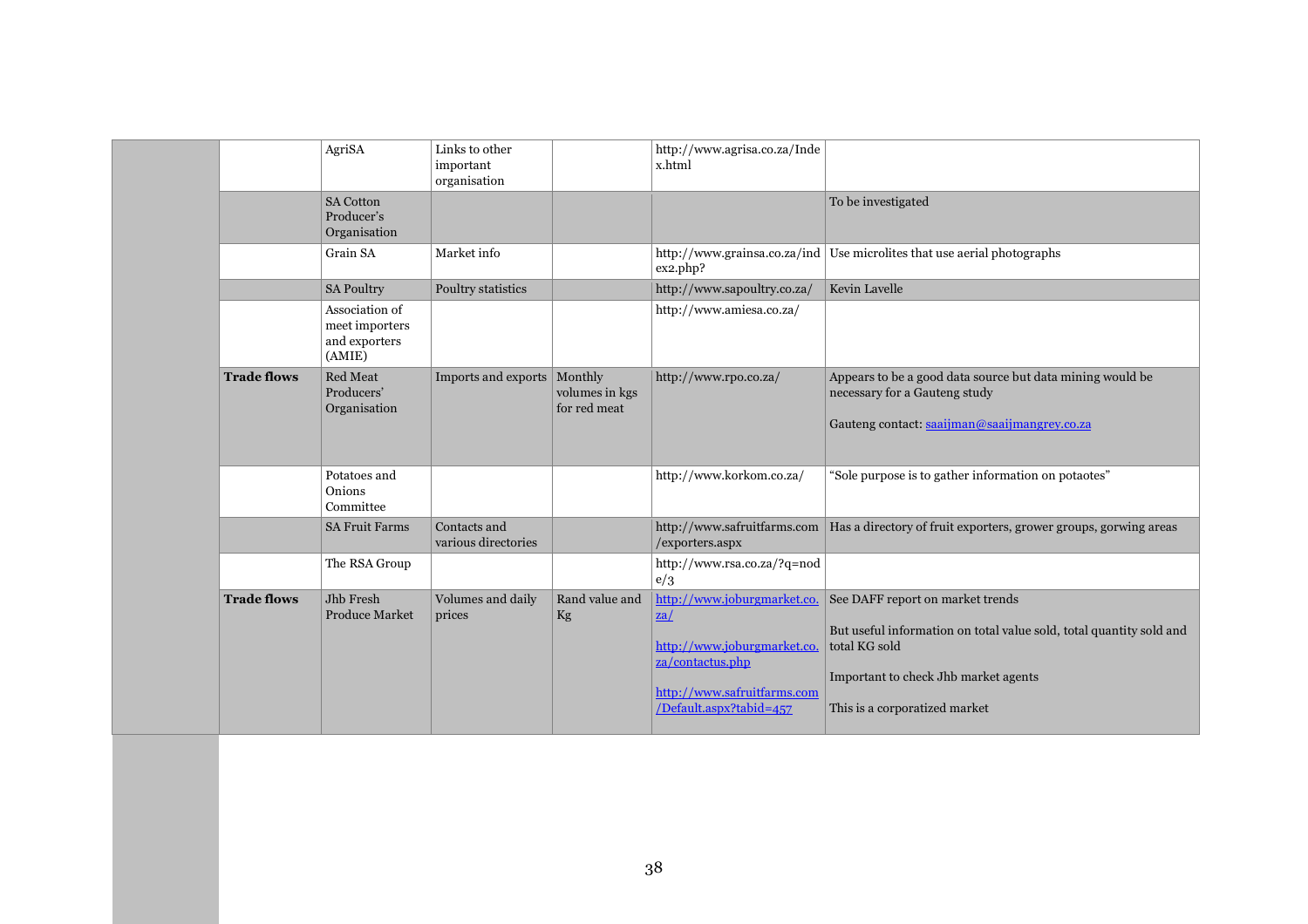|                                     | Pretoria fresh<br><b>Produce Market</b>                  | Historical data of<br>volumes and daily<br>prices, sales value                    | Mass, tonnes,<br><b>Rand Value</b> | /Default.aspx?tabid=308<br>http://www.tshwane.gov.za/<br>Services/Tshwane%20Market<br>/Pages/default.aspx | http://www.safruitfarms.com   Important to check Pretoria market agents<br>This is a City of Tswhane                                                                                                                                                        |
|-------------------------------------|----------------------------------------------------------|-----------------------------------------------------------------------------------|------------------------------------|-----------------------------------------------------------------------------------------------------------|-------------------------------------------------------------------------------------------------------------------------------------------------------------------------------------------------------------------------------------------------------------|
|                                     | Vereeniging<br>Market                                    |                                                                                   |                                    | http://www.safruitfarms.com<br>/Default.aspx?tabid=318                                                    | This a Sedibeng District Council Market                                                                                                                                                                                                                     |
|                                     | Springs Fresh<br><b>Fresh Produce</b><br>Market          |                                                                                   |                                    | http://www.safruitfarms.com<br>/Default.aspx?tabid=311                                                    |                                                                                                                                                                                                                                                             |
| <b>Trade flows</b><br>(production?) | <b>Flower Market</b>                                     |                                                                                   |                                    |                                                                                                           |                                                                                                                                                                                                                                                             |
|                                     | OPOT                                                     | Sunflower, soy &<br>canola                                                        |                                    |                                                                                                           | Gerhard Keun & Gerhard Scholemeyer                                                                                                                                                                                                                          |
|                                     | Dry Bean<br>Organisations &<br>Marketing<br>Organisation |                                                                                   |                                    | www.beans.co.za                                                                                           | Chris Kleingeld chris@beans.co.za; 082 288 0500; important part<br>of proteins                                                                                                                                                                              |
| <b>Trade flows</b>                  | SA pork                                                  | Import figures;<br>orice ratios; total<br>numbers<br>slaughtered per<br>province! | tonnes                             | http://www.sapork.com/                                                                                    | Largely national data but there are provincial organisations<br>(Limpopo; North Free State; Wed-Transvaal; Gauteng); and<br>slaughter numbers per province<br>012 361 3920<br>info@sapork.com<br>Gauteng Pig Study Group: Dries du Plessis;<br>012 460 9285 |
|                                     | <b>Premier Pork</b><br>Producers                         |                                                                                   |                                    | http://www.premierpork.co.z<br>a/index.php?option=com_co<br>ntent&task=view&id=13&Ite<br>$mid=26$         | Represents 60% of the country's pork and likely to have data from<br>the industry                                                                                                                                                                           |
|                                     | Pig Breeders'<br>Societ of South<br>Africa               | Database of<br>registered pig<br>abattoirs, breeders<br>and breeding<br>companies |                                    | http://www.studbook.co.za/P<br>igs/pigbreed.htm                                                           | Responsible for a "pig" report but this is not available online.                                                                                                                                                                                            |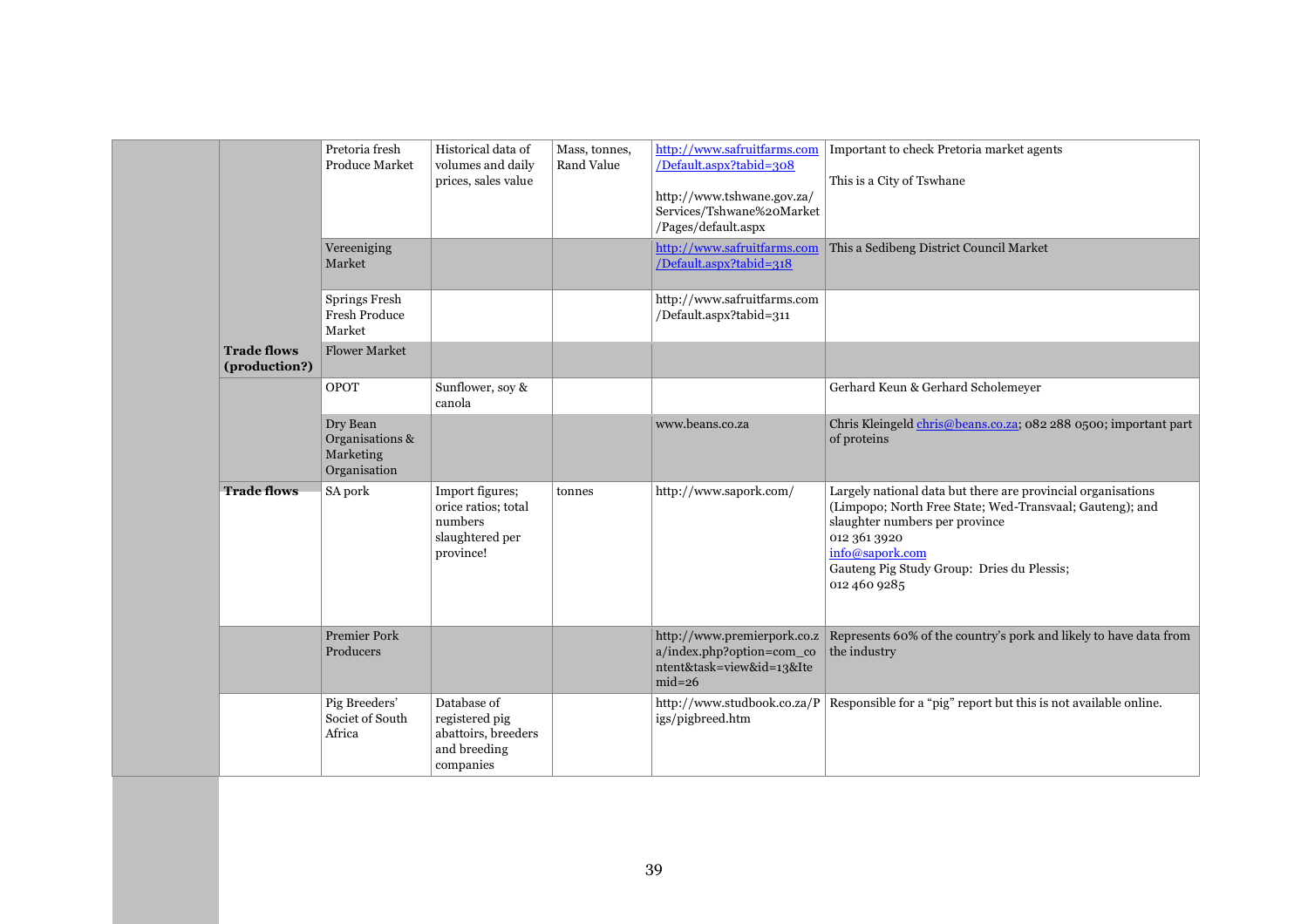|                                    |                    | Milk Producer<br>Organisation                                  |                                |                                                                                    | 012 843 5600<br>Provincial information probably available<br>Amount of hectares under irrigation                                                                                                                                                                                                                                                                                                             |
|------------------------------------|--------------------|----------------------------------------------------------------|--------------------------------|------------------------------------------------------------------------------------|--------------------------------------------------------------------------------------------------------------------------------------------------------------------------------------------------------------------------------------------------------------------------------------------------------------------------------------------------------------------------------------------------------------|
|                                    |                    | Dairy Industry                                                 | No trade / flow data           | http://www.rediscoverdairy.c<br>0.za/                                              |                                                                                                                                                                                                                                                                                                                                                                                                              |
|                                    | <b>Trade flows</b> | <b>SAGIC</b> (South<br>African Green<br>Industries<br>Council) | No publicly<br>available data! | http://lifeisagarden.co.za/ho<br>me/green-industry-<br>associations/               | Umbrella organisation without much data The South African<br>Green Industries Council (SAGIC) is an umbrella<br>organisation which represents the consumer green industry<br>throughout South Africa. Its primary objectives are to represent<br>the green industry, defend best practice, organise and market<br>combined networking opportunities, and to promote gardening.<br>Val Wamsteker 011 606 3156 |
|                                    |                    | Interior<br>Plantscapers<br>Association                        | No publicly data               | http://www.ipsa.za.com/                                                            |                                                                                                                                                                                                                                                                                                                                                                                                              |
|                                    |                    | South African<br>Landscapers<br>Institute                      |                                | http://www.sali.co.za/default<br>_sali.asp                                         |                                                                                                                                                                                                                                                                                                                                                                                                              |
|                                    |                    | South African<br>Nursery<br>Association                        | No publicly<br>available data  | http://www.sana.co.za/                                                             | Gerdie Olivier<br>Wendy Appel<br>072 994 5368 / 072 994 5371<br>Consult Alexis Schaffler' Masters Study                                                                                                                                                                                                                                                                                                      |
| <b>Individual</b><br>organisations |                    | Phizer                                                         |                                | http://www.pfizer.co.za/runti<br>me/popcontentrun.aspx?page<br>idref=2390&Area=PAH |                                                                                                                                                                                                                                                                                                                                                                                                              |
|                                    |                    | Novartis                                                       |                                |                                                                                    |                                                                                                                                                                                                                                                                                                                                                                                                              |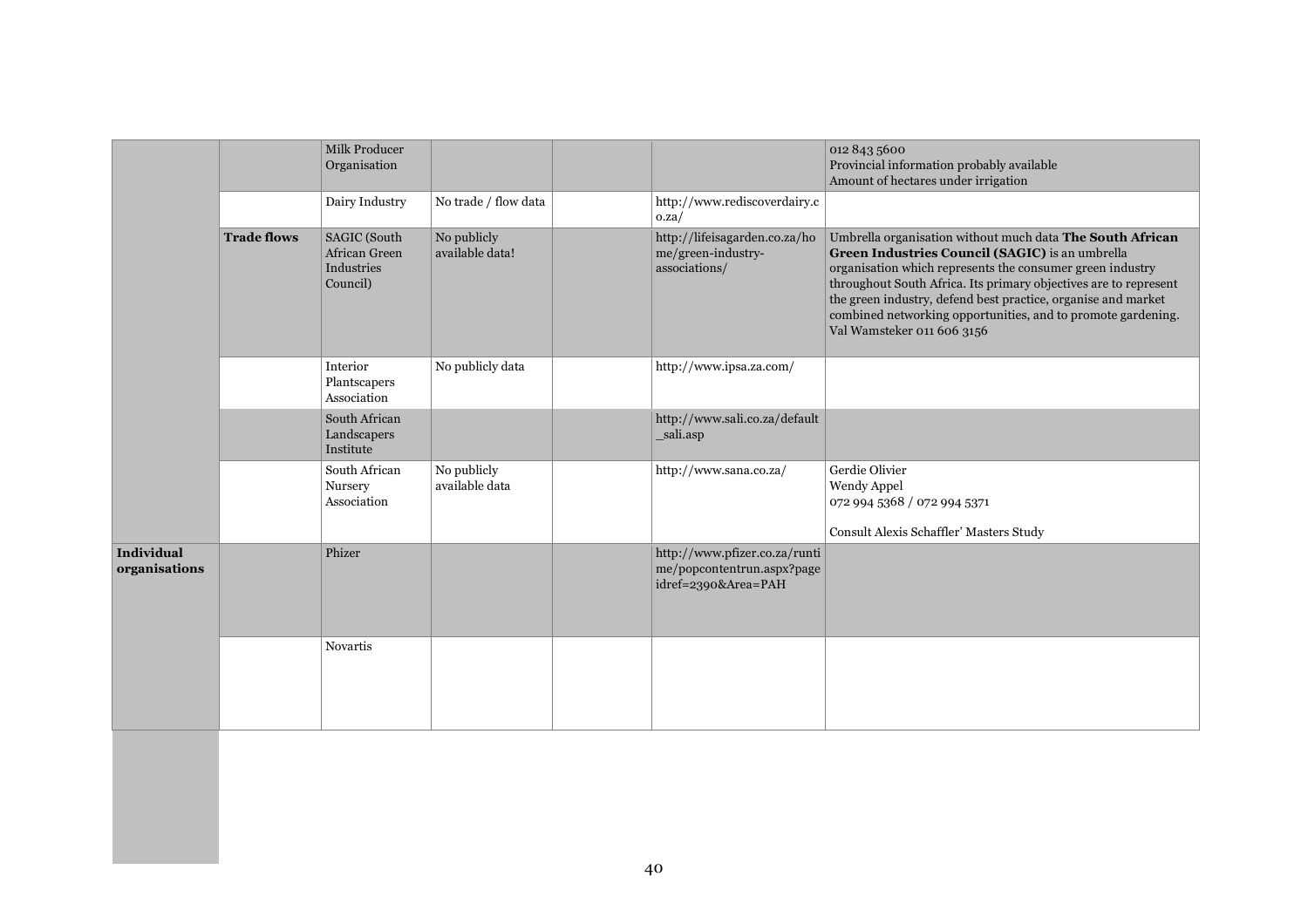|  | Karan Beef                              | Estimates of beef<br>industry | http://www.karanbeef.com/                     | Feedlots in Heidelberg, Citydeep etc. However, note access to<br>information http://www.karanbeef.com/AccessToInformation |
|--|-----------------------------------------|-------------------------------|-----------------------------------------------|---------------------------------------------------------------------------------------------------------------------------|
|  | Denny<br>Mushrooms                      |                               |                                               | To be investigated                                                                                                        |
|  | Highveld<br>Mushrooms                   |                               |                                               | To be investigated                                                                                                        |
|  | Woolworths                              |                               |                                               | To be investigated                                                                                                        |
|  | PicknPay                                |                               |                                               | To be investigated                                                                                                        |
|  | Checkers                                |                               |                                               | To be investigated                                                                                                        |
|  | Advance                                 |                               |                                               | Brian Lever 011 762 5261                                                                                                  |
|  | <b>Breweries</b>                        |                               |                                               |                                                                                                                           |
|  | Enterprise,<br>Escort, Porky,<br>Renown |                               |                                               |                                                                                                                           |
|  | McCain                                  |                               |                                               | Ray Smith; rdsmith@mccain.co.za; 082 898 0929                                                                             |
|  | <b>Tiger Brands</b>                     |                               |                                               | Biggest canning factory                                                                                                   |
|  | Parmalat                                |                               | http://www.parmalat.co.za/i<br>ndex.php?id=38 |                                                                                                                           |
|  | Monsanto                                |                               |                                               | To be investigated                                                                                                        |
|  | Topturf                                 |                               |                                               | Farms nation-wide; Babsfontein<br>But also transport                                                                      |
|  | Malanseuns                              |                               |                                               | To be investigated                                                                                                        |
|  | <b>Straatoffs</b>                       |                               |                                               | To be investigated                                                                                                        |
|  | Retail and<br>wholesale<br>nurseries    |                               |                                               | To be investigated                                                                                                        |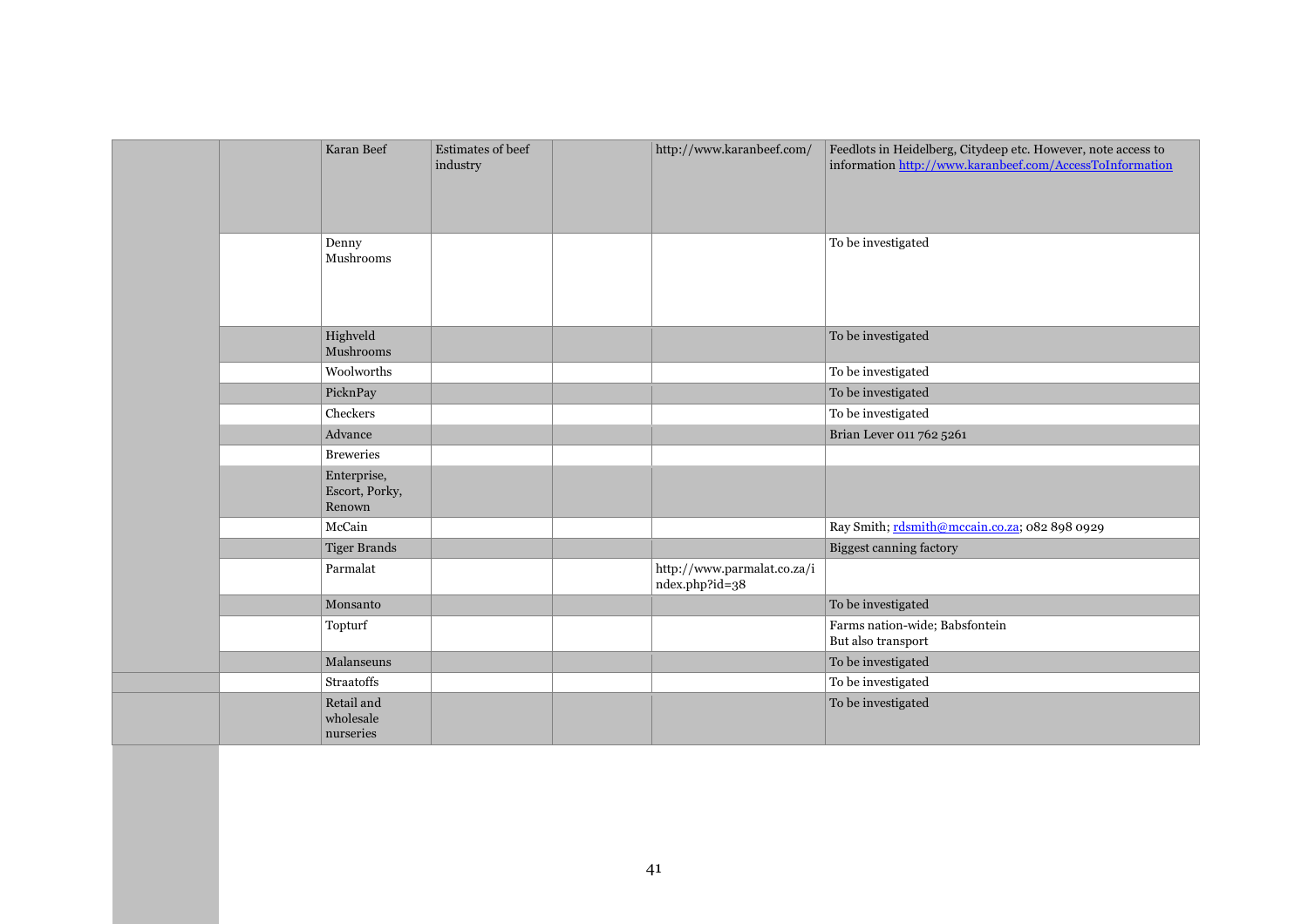| Data service<br>providers                                                | SiQ                                                                                        | Agricultural<br>statistics: e.g. high<br>value crops;<br>spatially referenced;<br>farm-level; |                              | http://www.siq.co.za/index.p<br>hp?option=com_content&tas<br>k=view&id=37&Itemid=111 | Eugene de Preez; Eugene.dupreez@siq.co.za |
|--------------------------------------------------------------------------|--------------------------------------------------------------------------------------------|-----------------------------------------------------------------------------------------------|------------------------------|--------------------------------------------------------------------------------------|-------------------------------------------|
|                                                                          | GTI<br>GeoTerraImage<br>2.5m resolution<br>land cover<br>imagery                           |                                                                                               |                              |                                                                                      | R80 000                                   |
|                                                                          | Quantech                                                                                   |                                                                                               |                              | http://www.quantec.co.za/da<br>ta/easydata-rsa-<br>standardised-industry             | GCRO has access                           |
|                                                                          | $_{\rm ESRI}$                                                                              |                                                                                               |                              |                                                                                      |                                           |
| Existing<br>research &<br>studies                                        | Aliberi research                                                                           |                                                                                               | Expenditure<br>share on food | http://www.hsrc.ac.za/Docu<br>$ment-3579.$ phtml<br>Pg 14                            |                                           |
|                                                                          | A Schaffler<br>Masters study on<br>the value of green<br>infrastructure in<br>Johannesburg |                                                                                               |                              |                                                                                      |                                           |
| <b>Useful contacts</b><br>and experts /<br>professionals<br>in the field | Professor Johan<br>Willemse                                                                |                                                                                               |                              | University of the Free State                                                         |                                           |